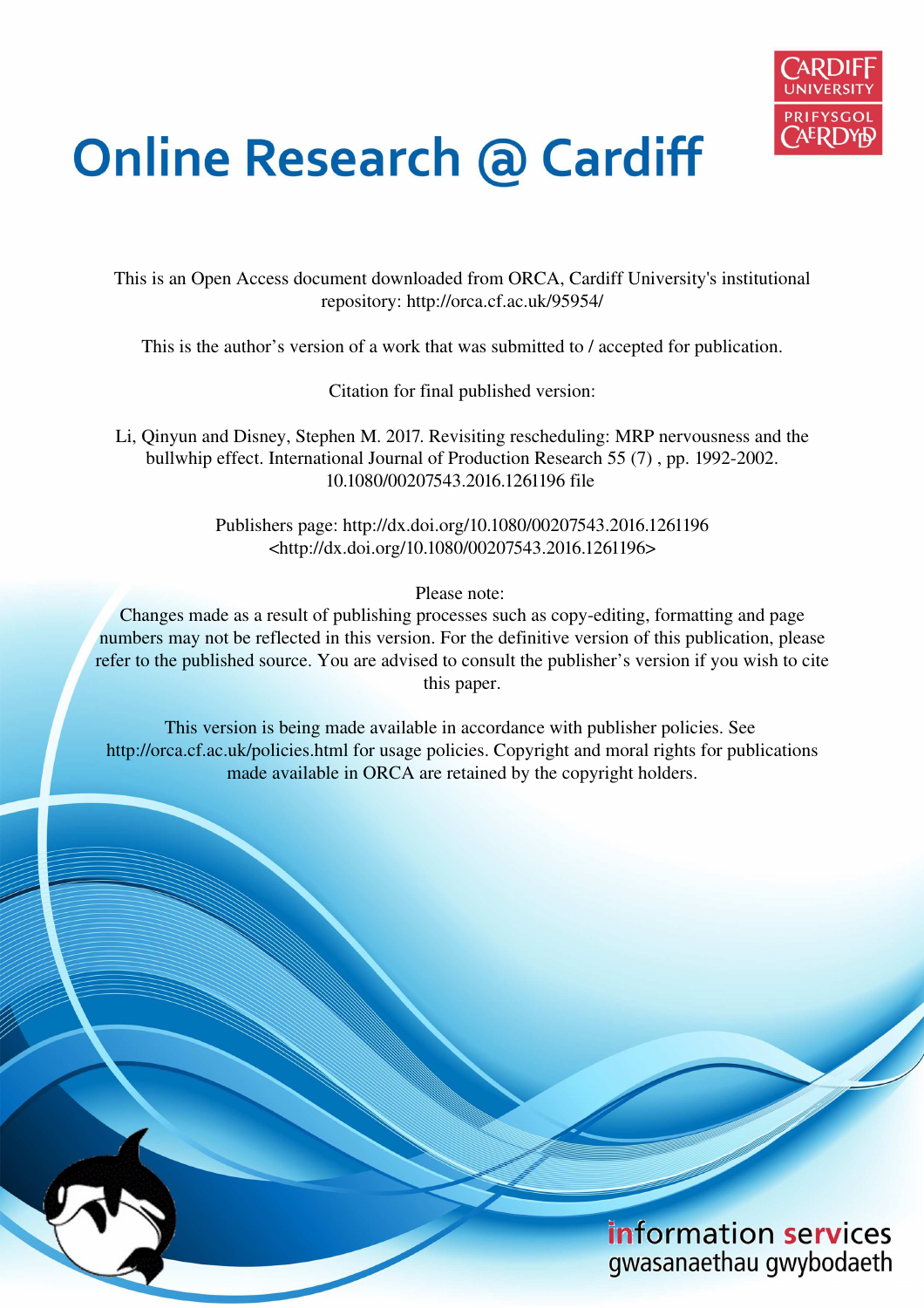#### **Revisiting Rescheduling: MRP Nervousness and the Bullwhip Effect**

Li, Q., and Disney, S.M.

We study the material requirement planning (MRP) system nervousness problem from a dynamic, stochastic and economic perspective in a two-echelon supply chain under first order auto-regressive demand. MRP nervousness is an effect where the future order forecasts, given to suppliers so that they may plan production and organize their affairs, exhibits extreme period-to-period variability. We develop a measure of nervousness that weights future forecast errors geometrically over time. Near-term forecast errors are weighted higher than distant forecast errors. Focusing on replenishment policies for high volume items, we investigate two methods of generating order call-offs and two methods of creating order forecasts. For order calloffs, we consider the traditional order-up-to (OUT) policy and the proportional OUT policy (POUT). For order forecasts, we study both minimum mean square error (MMSE) forecasts of the demand process and MMSE forecasts coupled with a procedure that accounts for the known future influence of the POUT policy. We show that when retailers use the POUT policy and account for its predictable future behavior, they can reduce the bullwhip effect, supply chain inventory costs and the manufacturer's MRP nervousness.

**Keywords:** Bullwhip Effect, Inventory Management, Material Requirements Planning (MRP), Supply Chain Management, Nervousness

**Word count:** In total 8525, Abstract 182, Main body 6599, Bibliography 1086, Appendices 614.

#### **1. Introduction**

It is common practice in automotive, manufacturing, and electronic industries to issue suppliers *call-off orders* (firm orders that must be satisfied immediately), and *order forecasts* (a set of future orders forecasts), Harrison (1997) and Terwiesch et al., (2005). By way of a real example, [Table 1](#page-2-0) documents a company's orders given to their supplier. In each replenishment cycle (a week in this case, but it could be as short as a few hours, or as long as a month), a firm order–a *call-off order*–is given to the supplier instructing how much to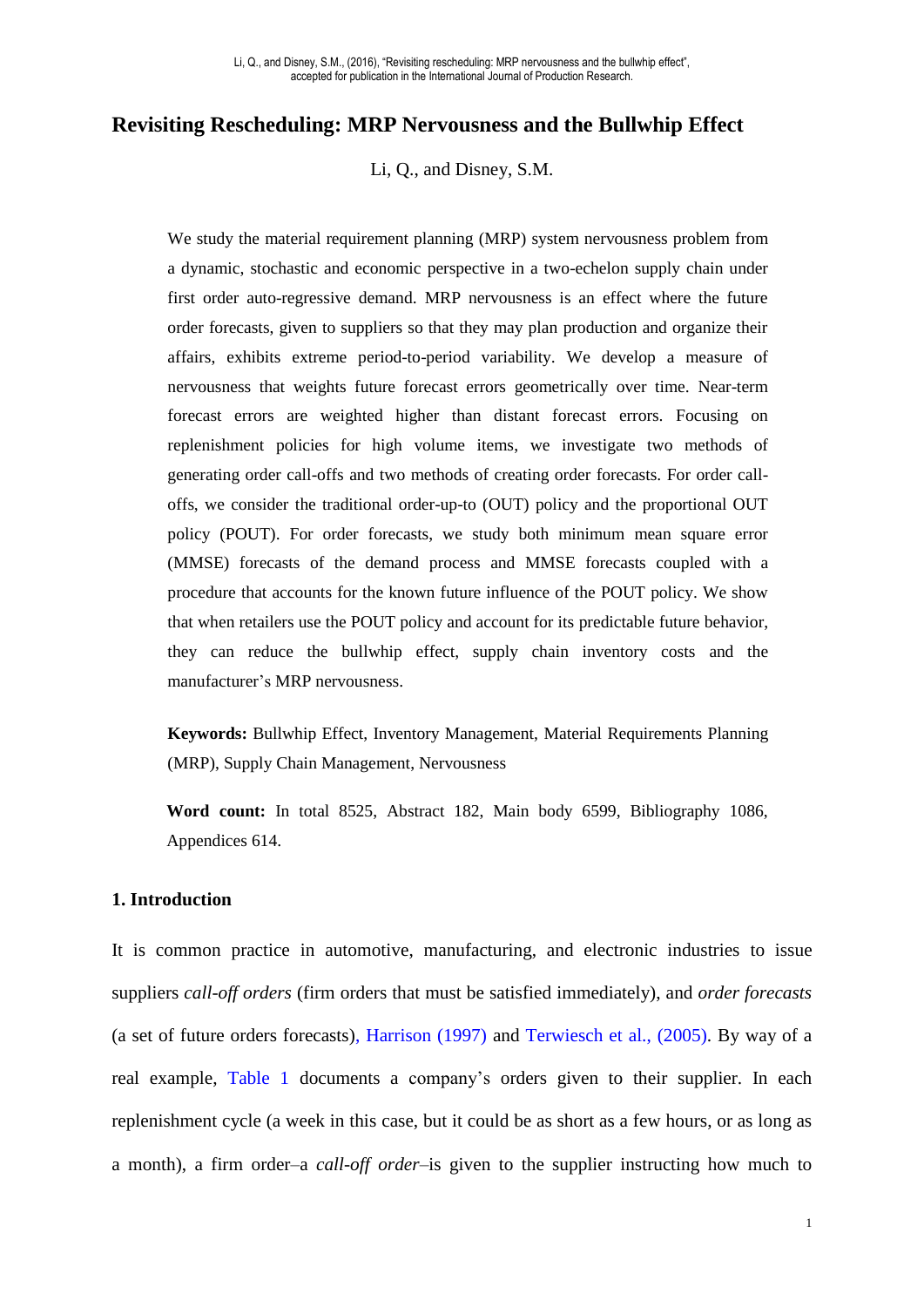dispatch now. At the same time, some guidance of the likely, but not guaranteed, orders in the future–the *order forecast*s–are also passed to the supplier. In week 1, the company did not order anything (the zero in the  $(1,1)$ <sup>th</sup> entry of the matrix in [Table 1\)](#page-2-0). However, they forecasted the requirements for the next seven weeks–the  $(1, j)$ <sup>th</sup> entry of the matrix in Table [1,](#page-2-0)  $j = \{2, 3, \ldots, 8\}$ . This future guidance together with inventory, production, and delivery information is used by the supplier to initiate production, procure materials, schedule labor, and plan capacity acquisitions. In practice, material requirements planning (MRP) systems are used to facilitate this task.

In the second week, a new call-off quantity (the  $(2.2)^{th}$  entry of the matrix in [Table 1\)](#page-2-0) and seven new future order forecasts were generated. The call-off order was the same as the forecast for the week 2 made in week 1. However, the order forecasts for weeks 3, 4, 6 and 7 were updated. In week 3, the call-off for week 3 was no longer 5940 as predicted in the previous week, but 5400, and the week 4 forecast changed from 7020 to 5940.

| Quantity                                |  | For delivery in week     |      |      |      |      |      |      |      |   |      |
|-----------------------------------------|--|--------------------------|------|------|------|------|------|------|------|---|------|
|                                         |  |                          |      |      |      |      |      | ~    |      | Q | 10   |
| ≈<br>$\mathscr{G}$<br>Ο                 |  |                          | 620  | 2160 | 4860 | 8100 | 8100 | 8100 |      | - |      |
| <b>Orders</b><br>Ο<br>$_{in\;we}^{bac}$ |  | $\overline{\phantom{0}}$ | 1620 | 5940 | 7020 | 8100 | 7560 | 4860 | 7020 |   |      |
|                                         |  |                          |      | 5400 | 5940 | 8100 | 7560 | 4860 | 7020 |   | 7020 |

<span id="page-2-0"></span>Table 1. Real-life example of system nervousness (Key: Call-off orders in bold)

When new, and presumably more accurate data becomes available regarding future requirements, the supplier's previously calculated schedule needs revision. Order forecasts that change every period make the supplier's MRP system *nervous* (Mather 1977). Nervousness is undesirable as quantity increases within the lead-time cannot be met without expediting production or delivery. Alternatively, volume decreases result in excessive inventory accumulating. Nervousness also leads to reduced productivity and confusion on the shop floor. The variability of the call-off order leads to the bullwhip problem (Wang and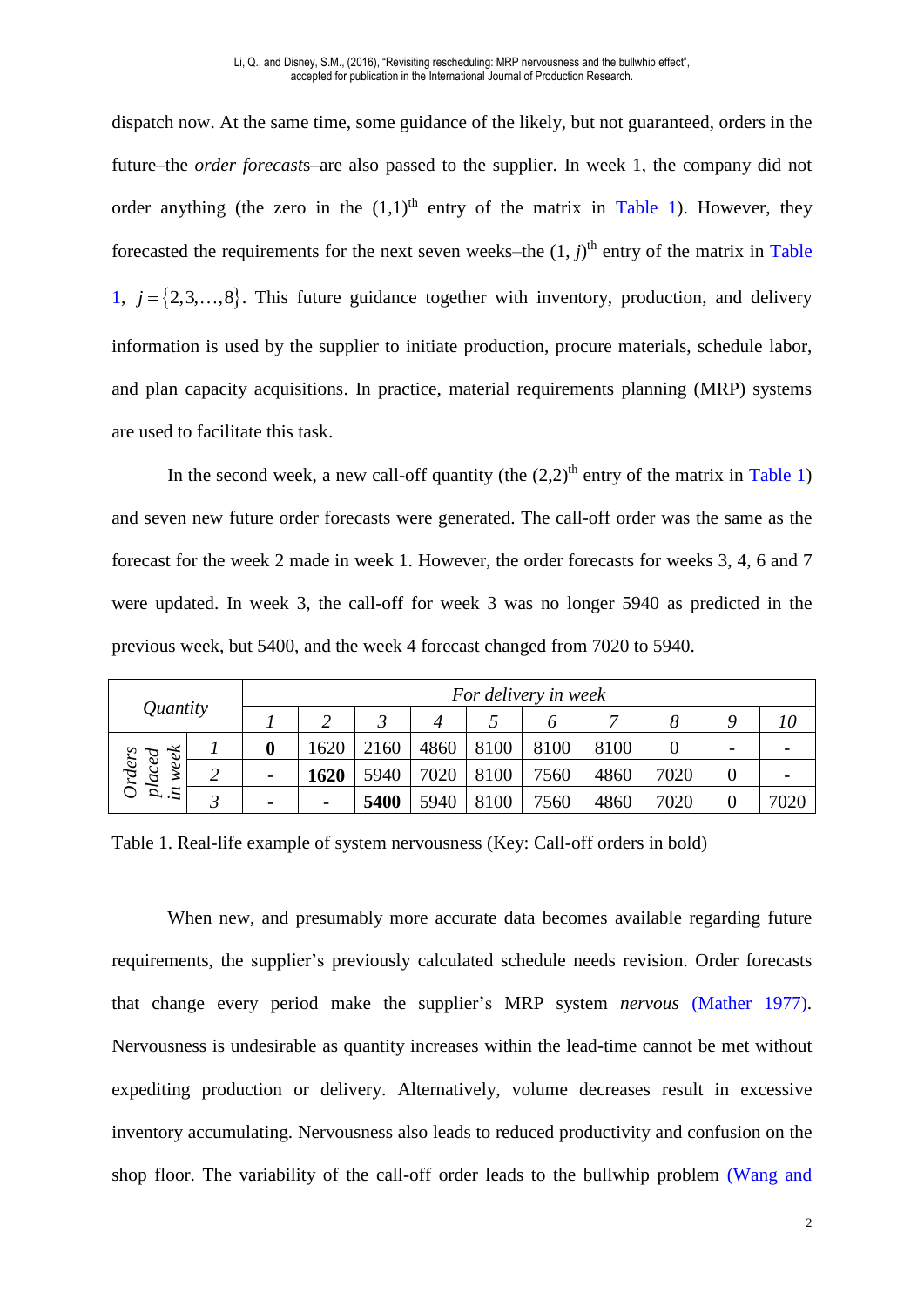Disney 2016). Bullwhip results in production and replenishment plans that have unduly high variability causing capacity losses and increased inventory requirements (Disney and Lambrecht 2008). Distressingly, many companies will experience both systems nervousness and bullwhip simultaneously.

While suppliers may not be able to measure and transfer the cost of nervousness to their customers directly, all costs–including the cost of nervousness–must be absorbed into the supply chain somewhere. Therefore, we focus on how one might produce more reliable future guidance so as to reduce system nervousness. Recently dynamic supply chain studies have ignored the nervousness problem as it is difficult to quantify the cost of nervousness directly. Indeed, there does not appear to be an established cost function for nervousness in the literature (although Ho (2005) provides a review of nervousness definitions). However, the impact of nervousness upon inventory and capacity (bullwhip) costs can be readily measured and do have established cost functions. Inventory and bullwhip measures are important as companies are not only concerned about their costs but also their suppliers, especially when the same company owns an assembly site and its component supplier.

MRP/enterprise resource planning (ERP) systems are often used in industry to plan and record commercial supply chain transactions, even in lean production environments. The workflow in MRP/ERP systems typically starts by updating forecasts for final assembly items by delivery location over the next 3-6 months in (often weekly) time buckets. Demand and forecast information passes to a planning book where, together with inventory, production and delivery information, a master production schedule (MPS) is calculated. Two approaches are usually used to construct the MPS. The first method, suitable for high volume products produced every period, is the order-up-to (OUT) policy. The second method is the economic order quantity method, used for low volume products, or those with high set-up/changeover costs. Then the MPS is exploded out down through the bill of materials (BOM) and work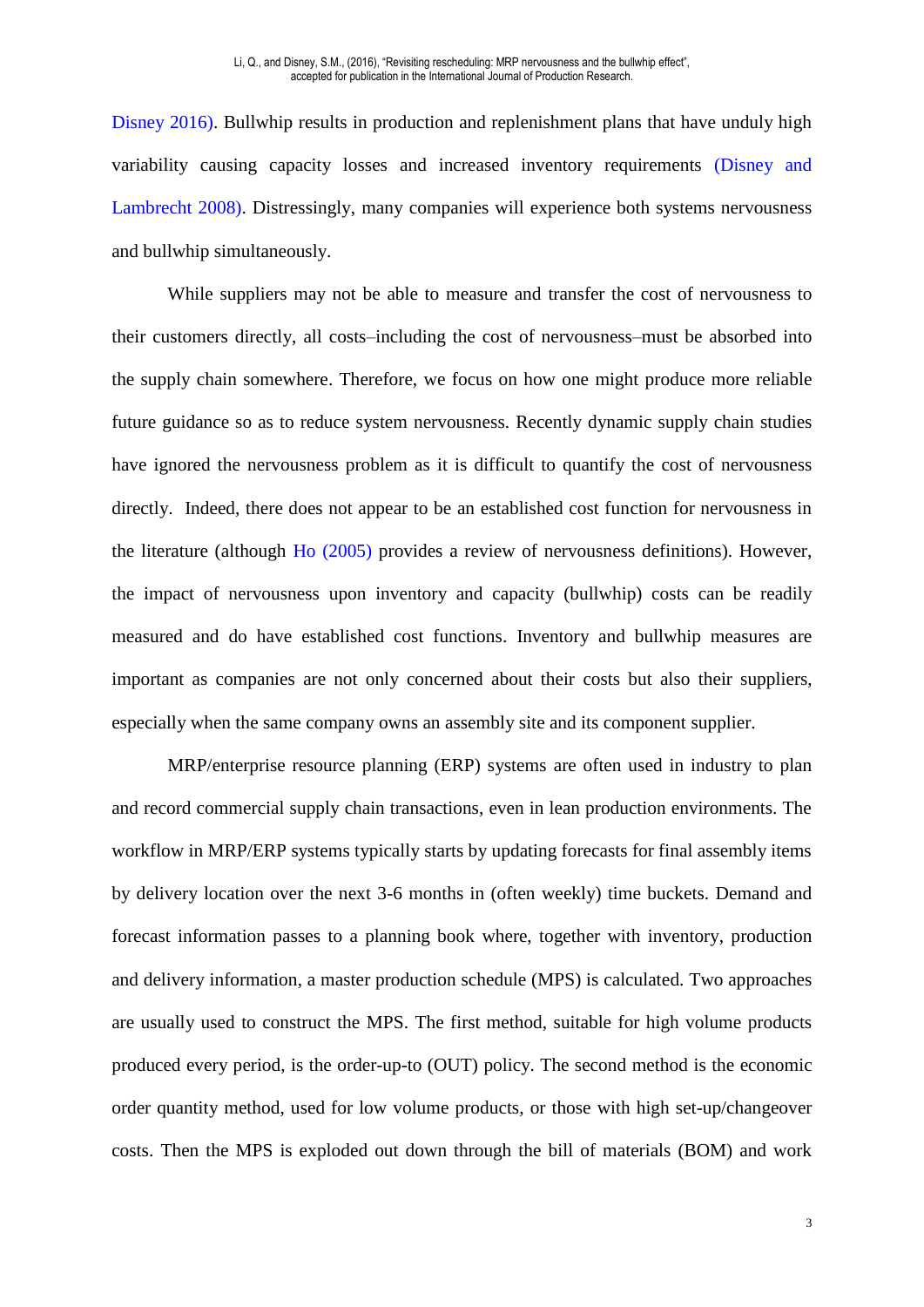assigned to individual production facilities (machines, workstations, assembly lines, etc.) in a detailed production planning module that considers changeover costs and times. Here minuteby-minute, hour-by-hour production plans can often be manipulated in a Gantt chart like interface to account for factors such as maintenance, urgent shipping requirements, raw material availability, and forthcoming holidays/factory shutdowns. Finally, the MRP system issues order call-off and order forecasts to suppliers. This task requires accurate BOM, routing, and lead-time information.

This paper considers a generalization to the OUT policy, called the *proportional order-up-to* (POUT) policy, based on adding a proportional controller into the inventory position feedback loop of the OUT policy (Disney and Towill 2003). We investigate how the POUT policy reduces nervousness when compared to the OUT policy. Furthermore, we also propose a mechanism called *proportional future guidance* (PFG). The PFG mechanism constructs order forecasts as a sum of demand forecasts and the predictable future consequences of the proportional feedback controller. We will show the PFG mechanism further reduces MRP nervousness. Our policy is easy to understand, simple to use, and provides competitive performance without the need for sophisticated IT systems to share demand information.

We focus on the OUT policy type of MPS calculation for the following reasons. Principally the OUT policy (and its POUT variant) is a linear system. Hence we can fully characterize the solution. Second, the OUT policy is suitable for high volume items which typically use the largest proportion of available capacity. Third, the POUT policy is known to be able to smooth the call-off orders and reduce capacity costs. Finally, the POUT/PFG policy is practically implementable as we have incorporated it into a global manufacturer's ERP system by custom coding user defined macros in the ERP planning book (see Disney et al., (2013) for an early report on this project). We have also worked with companies to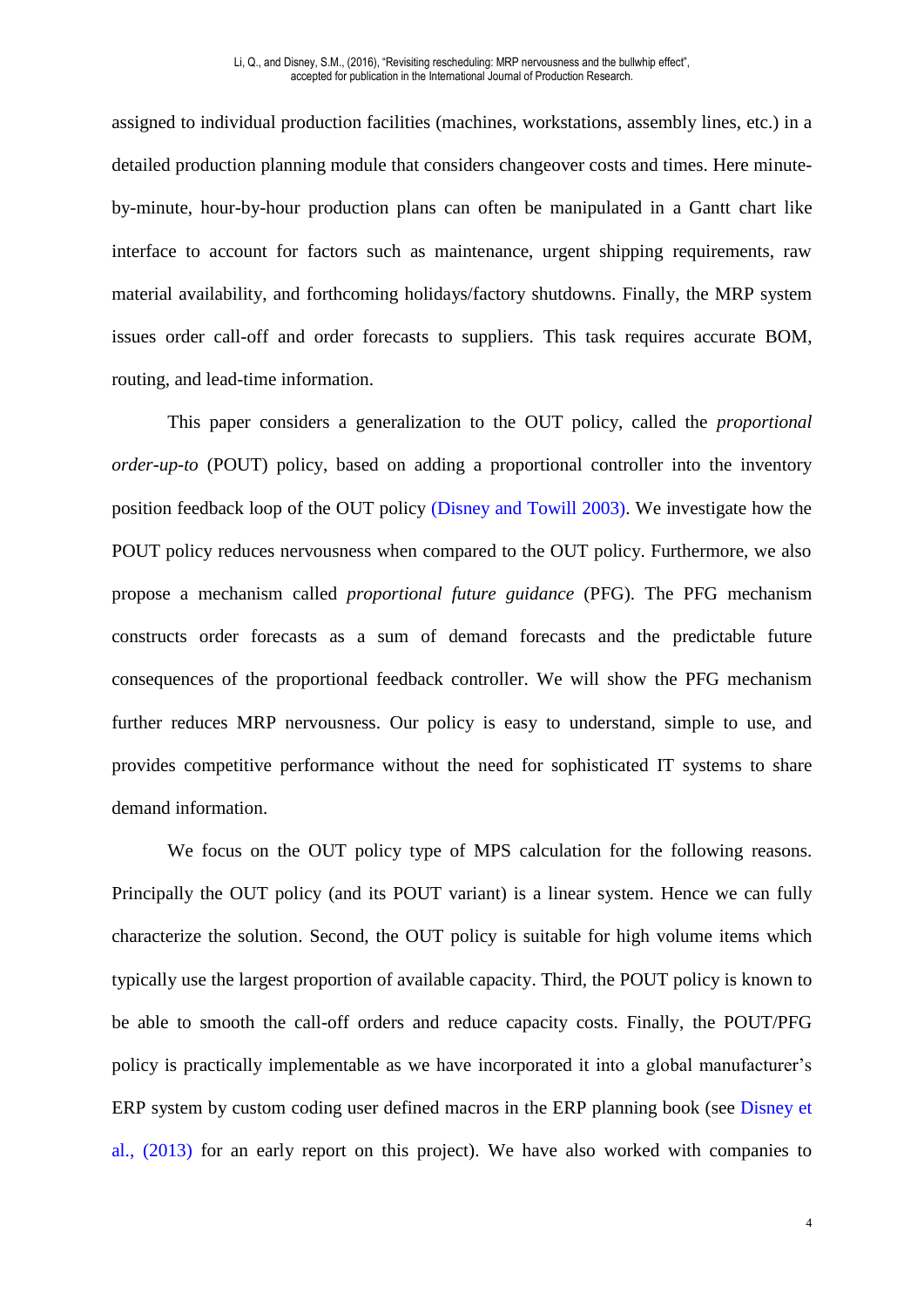implement the POUT policy by custom coding turnkey IT systems and developing Excelbased decision support systems (for example, see Potter and Disney (2010)).

We take a descriptive, rather than a prescriptive, stance to this research. That is, we are interested in understanding how real, implementable policies behave rather than finding optimal policies for a given cost function. Furthermore, to gain analytical insights we have assumed a linear system exists. Importantly, we assume that the manufacturer guarantees supply to the retailer. If the manufacturer does not have enough stock to fill an order, he obtains the backlogged quantity from an alternative source with the same lead-time. He is also responsible for resupplying this source later at a penalty cost. This assumption is quite common in the literature (see Lee et al., (2000)), and allows us to fully characterize the policies studied, a feat not often achievable with non-linear models. Further assumptions in our model include known and constant lead-times, no capacity constraints, the free return of excess inventory, and no quality losses or unreliable supply.

Our contribution is to show that the POUT policy, known to be able to reduce the bullwhip effect, is also able to reduce MRP nervousness even without taking particular account of its anticipated impact on future orders. Furthermore, if we do account for the POUT policy's future impact, nervousness is reduced even further. Our paper is organized as follows: §2 reviews the literature. §3 defines the model setup. §4 measures the nervousness induced by the proposed policies. §5 investigates economic performance via capacity and inventory costs. §6 provides managerial implications, and §7 concludes. Appendix I lists notation and Appendices II-IV provide mathematical derivations.

#### **2. Literature review**

Frequently changing schedules is the essence of the MRP nervousness problem (Mather 1977). Frequently changing schedules lead to reduced productivity, increased costs, reduced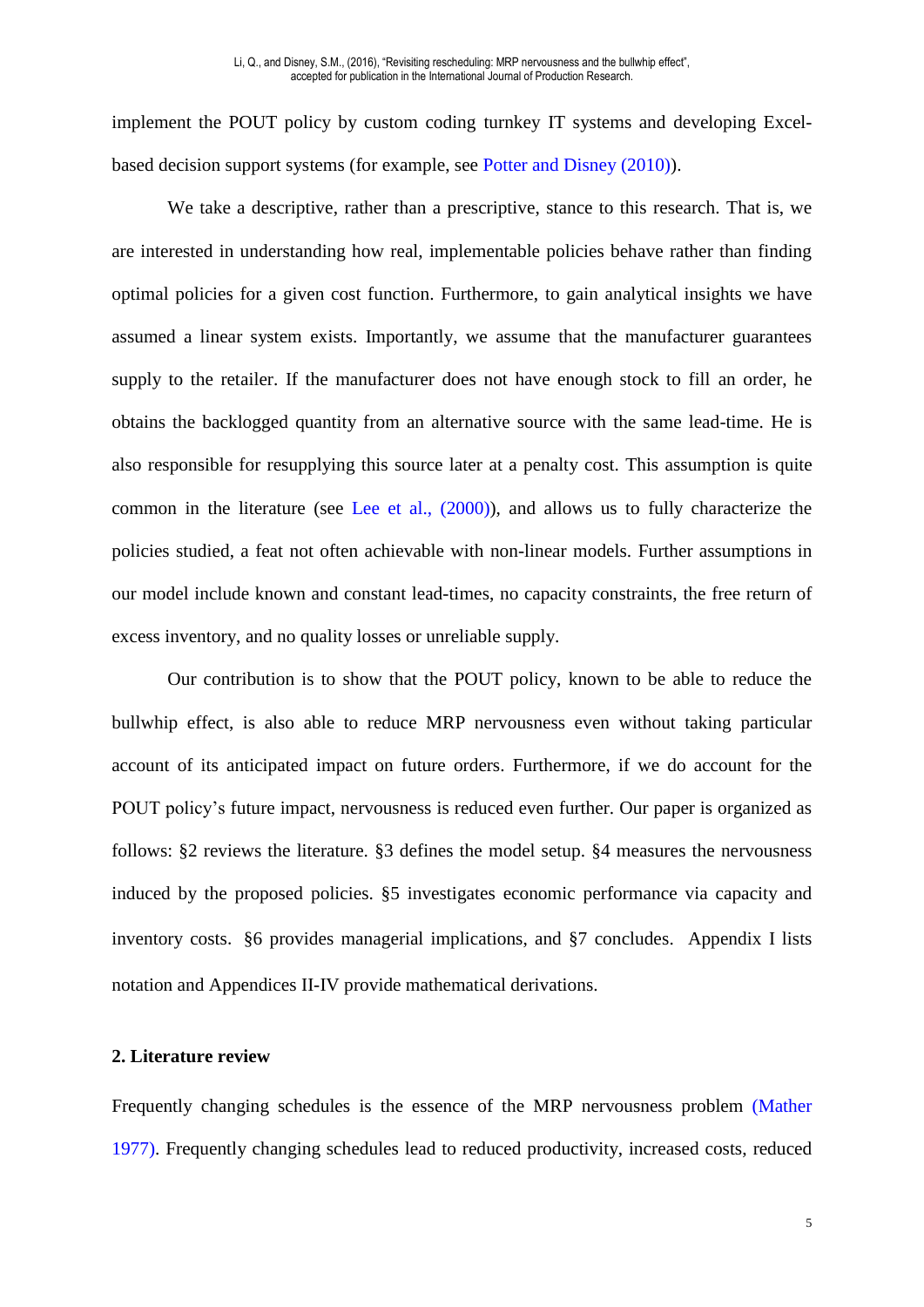inventory availability, and confusion on the shop floor (Hayes and Clark 1985). A range of solutions has been proposed to reduce nervousness, which we now review.

Mather (1977) proposed filtering insignificant rescheduling messages to avoid disruptions to open orders (open order are orders that have been placed, but not yet received). Significant rescheduling can be accommodated by revising the due dates of open orders. Ho (2005) argued the effectiveness of this approach depends on the operating environment. Carlson et al., (1979) proposed an objective function that included a changeover cost that depends on the previous schedule. The cost for a previously scheduled changeover is penalized less than a previously unscheduled one. The objective function ensures schedules are generated that balance the costs of nervousness and responsiveness. Additionally, lotsizing algorithms have been found to have a significant impact on both nervousness (Ho and Ireland 1998) and costs (de Bodt and Van Wassenhove 1983).

Zhao et al., (1995) and Kadipasaoglu and Sridharan (1995) studied order- and periodbased freezing methods, finding that freezing methods can reduce nervousness. Freezing is also considered as the most effective strategy to reduce nervousness in multi-level MRP systems (Sahin et al., 2013). However, the act of freezing was deemed to be a potential source of nervousness itself. Tang and Grubbström (2002) found that forecast errors have an impact on the re-planning frequency and the length of the frozen period, particularly when the safety stock is not optimal. Xie et al., (2003) revealed that the interaction between freezing parameters and forecast errors significantly affects the performance of a manufacturing system.

Buffers–of stock, capacity, or lead-time–can be used to reduce nervousness. Safety stock and safety capacity are more economical than rescheduling (Schmitt 1984). Grasso and Taylor (1984) assessed the impact of safety stock and safety lead-time on cost, finding that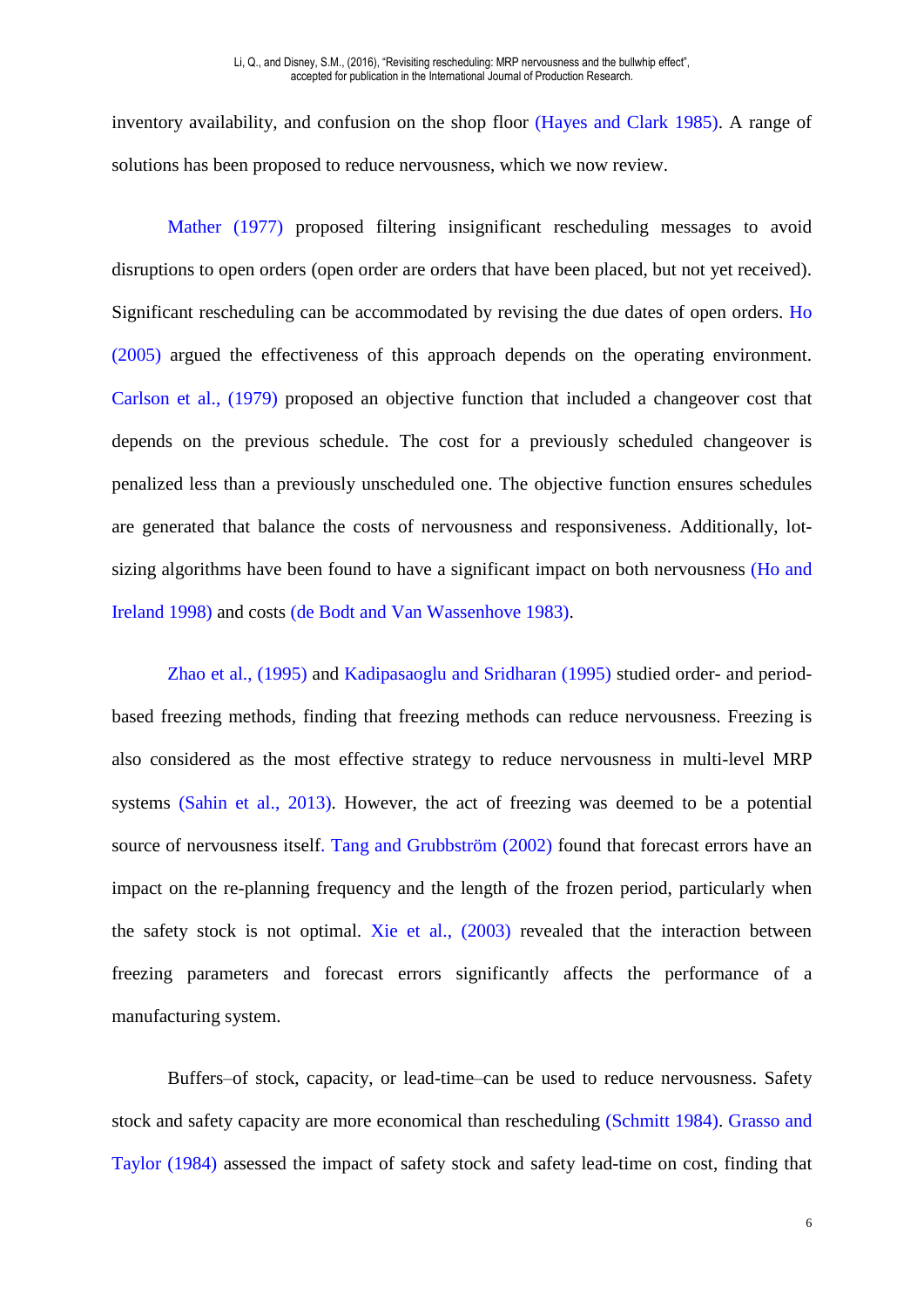safety stock is more efficient than safety lead-time. Sridharan and LaForge (1989) indicated that a small amount of safety stock improved schedule stability but the act of increasing safety stock may itself induce instability. Grubbström and Molinder (1996) calculated optimal safety stock and production plans under Poisson distributed demand.

Recent studies on MRP and MPS have turned to programming approaches to improve industrial applications. Herrera et al., (2016) proposed a reactive approach based on parametric mixed-integer programming for manufacturers to reduce nervousness. Rossi et al., (2016) combined the traditional MRP procedure with an approach based on linear programming to consider capacity constraints. Integrating a stochastic programming model into a hierarchical production planning and control system, Englberger et al., (2016) created a smoothed MPS at the expense of increased safety stocks.

While the literature has mainly investigated nervousness from a single-stage perspective, some research has considered multi-echelon scenarios where the future guidance is also established. Sahin et al., (2008) evaluated the interaction between the MPS and the future guidance via cost and schedule performance at both a manufacturer and a vendor. They found that the manufacturer's optimal MPS policy often sabotages the vendor's cost performance. Robinson et al., (2008) considered interaction effects in a two-stage scenario focusing on the schedule flexibility after the frozen period. Their results suggest channel flexibility can yield substantial costs savings. Nedaei and Mahlooji (2014) extended this approach to consider smoothness-based objectives in a two-echelon supply chain. Sahin et al., (2013) provided a comprehensive review of rolling horizon planning studies.

A few studies have also considered the nervousness and bullwhip problems together. Integrated control policies were applied Phillips' supply chain by de Kok et al., (2005). An ERP system created synchronized work-orders across the entire chain, reducing both the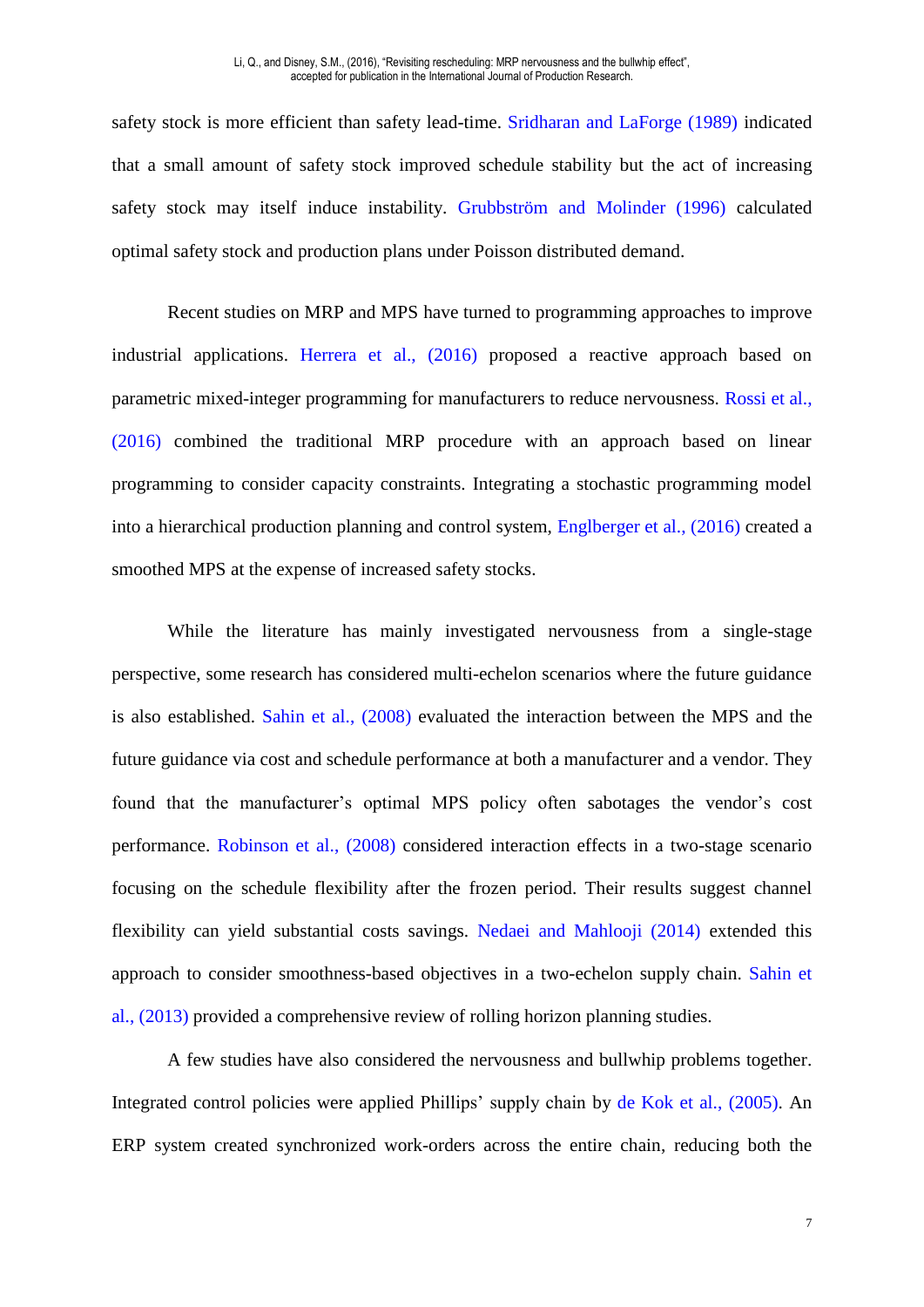bullwhip and nervousness problems. Chen and Lee (2009) investigated a general demand pattern and linear, generalized order-up-to replenishment policies based on weighted future order forecasts. They showed how weighted forecasts might be used to reduce order variability, order uncertainty, and inventory costs. Bray and Mendelson (2015) extended this idea by arguing that firms amplify last minute surprises more than the forecasts in the distant future<sup>1</sup>.

#### **3. Methods to generate call-off orders and order forecasts**

<u>.</u>

We investigate a two-echelon supply chain with a single retailer and a single manufacturer. Either player could be a retailer, distributor, manufacturer, or supplier, but we use the term retailer (manufacturer) as it is easily recognized as the downstream (upstream) player. We assume both players are motivated to minimize capacity and inventory related costs. We have worked with a global company who owned and operated both the downstream assembly site and the upstream component manufacturer. He was concerned with capacity and inventory costs in both echelons. We have also worked with a UK grocery retailer who was concerned with in-store availability as well as capacity and inventory related costs in their distribution centers. The capacity costs were associated with variable workloads in the cross-docking operations as well as the inefficient use of transportation.

We consider the following setting. The retailer satisfies end consumer demand from stock replenished after a lead-time of  $T_p$  time periods. The retailer's order must be dispatched immediately from the manufacturer's finished goods inventory. As such, the manufacturer does not get any frozen period. The manufacturer also experiences a lead-time

<sup>&</sup>lt;sup>1</sup> This stream of research has used the moniker *order uncertainty* to describe the nervousness effect. We have elected not do this to avoid confusion with the risk/uncertainty framework. Furthermore, using the nervousness term draws attention to the established literature in the MRP field.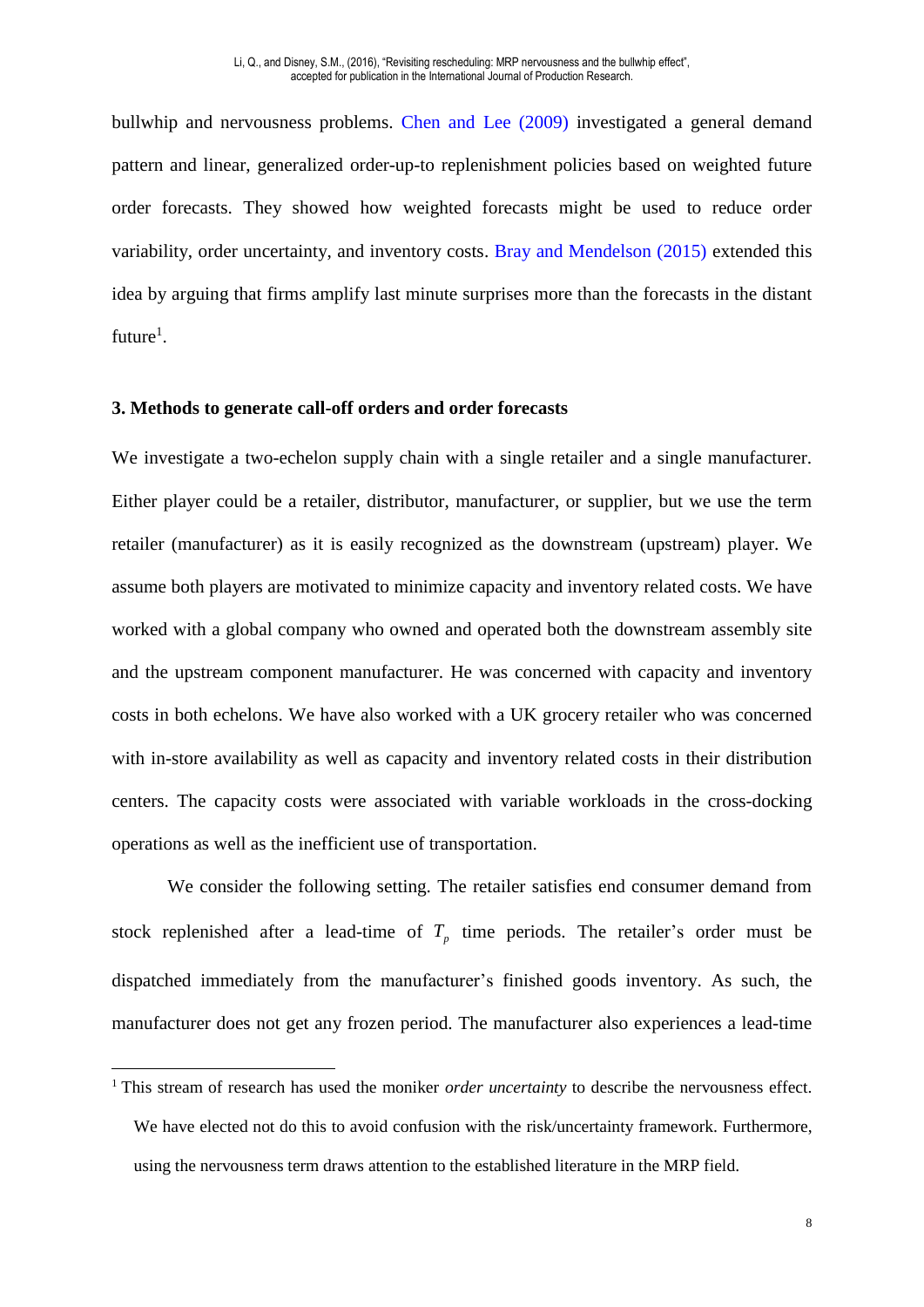(of  $T<sub>s</sub>$ ) to replenish his finished goods inventory. Thus he must also operate a make-to-stock system. We assume that any changeover costs are either non-existent (i.e. there are no changeovers) or constant and independent of the call-off quantities.

#### *3.1. Call-off order and order forecast notation*

Let  $\left\{O_t, \hat{O}_{t,t+1}, \hat{O}_{t,t+2},..., \hat{O}_{t,t+j}\right\}$  be the set of information passed to the manufacturer by the retailer each period:  $O_t$ , is the call-off order given to the manufacturer at time *t*;  $\hat{O}_{t,t+j}$  is the prediction made at time *t* of the order quantity in the period  $t + j$ ,  $O_{t+j}$ .  $j \in \mathbb{N}^+$ , where the number of future predictions provided is linked to the length of the manufacturer's planning horizon. Practically, in a weekly planning system, organizations usually prepare forecasts for up to 13 or 26 weeks in advance. Often order forecasts near the horizon are aggregated into monthly buckets.

### *3.2. Scenario A: The proportional order-up-to policy with minimum mean squared error forecasts*

In Scenario A, the retailer generates call-off orders via the POUT policy with

$$
O_{t} = \hat{D}_{t,t+T_{p}+1} + \frac{1}{T_{i}} \Big( TNS - RNS_{t} + \sum_{i=1}^{T_{p}} \Big( \hat{D}_{t,t+i} - O_{t-i} \Big) \Big), \tag{1}
$$

where  $O_t$  is the order placed at time *t* that must be dispatched in this period.  $T_p \in \mathbb{N}^0$  is the replenishment lead-time.  $\hat{D}_{t,t+T_p+1}$  is a forecast of demand, made at time *t* of demand  $T_p + 1$ periods ahead. *TNS* is the target net stock, a time-invariant safety stock that can be set to minimize inventory holding and backlog costs via the newsvendor principle (Brown 1962). *RNS<sup>t</sup>* is the retailer's net stock at time *t*. A positive (negative) net stock denotes inventory holding (backlogs). The final component of (1) is a sum over the lead-time,  $T_p$ , of the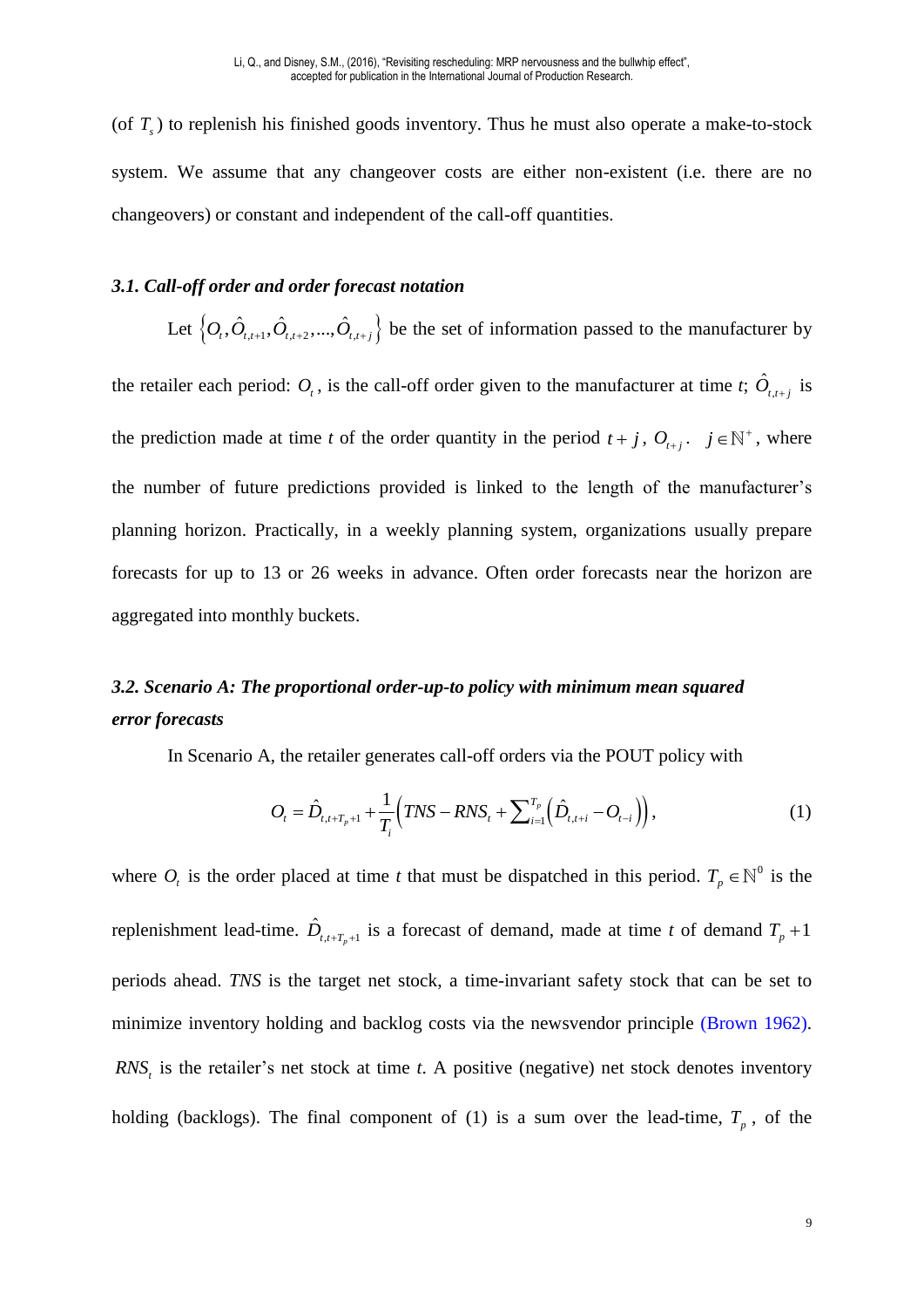difference between forecasted demand over the lead-time,  $\sum_{i=1}^{T_p} \hat{D}_{t,t+i}$ , and the call-off orders placed, but not yet received,  $\sum_{i=1}^{T_p}$  $\sum\nolimits_{i=1}^{T_p} O_{_{t-i}}$  .

 $T_i$  is the proportional feedback controller.  $0.5 < T_i < \infty$  is required for stability (Disney 2008). The POUT policy (1) allows access to a wide range of replenishment strategies. For example, (1) degenerates into the OUT policy when  $T<sub>i</sub> = 1$ . The POUT policy can reduce the bullwhip effect in the supply chain when  $T_i > 1$ . For i.i.d. demand with MMSE forecasting,  $\sigma_o^2 = \frac{\sigma_p^2}{2T_i - 1}$ , Disney et al., (2004). For arbitrary demand when  $T_i = \infty$  the variance of the orders equals the variance of the forecasted demand,  $\sigma_0^2 = \sigma_{\hat{D}}^2$ . If the demand forecasts are constant (say for all *t* and *x*,  $\hat{D}_{t,t+x} = \mu$ , where  $\mu$  is the average demand), and  $T_i = \infty$ , then  $\sigma_o^2 = \sigma_{\hat{D}}^2 = 0$  and a *level scheduling* strategy exists. When  $\hat{D}_{t,t+x} = \mu$  and  $T_i = 1$ then  $O_t = D_t$  and a *pass-on-orders* strategy exists.

The inventory balance equation,  $RNS_t = RNS_{t-1} + O_{t-T_p-1} - D_t$ , completes the system. The retailer uses minimum mean squared error (MMSE) demand forecasts for the future order forecasts,

$$
\hat{O}_{t,t+j} = \hat{D}_{t,t+T_p+1+j}, \ \ j \in \mathbb{N}^+ \,. \tag{2}
$$

We denote this approach as the POUT/MMSE strategy and use the subscript A to refer to this strategy in equations. We use the term OUT/MMSE (and the subscript A,1) to describe Scenario A when  $T_i = 1$ .

## *3.4. Scenario B: The proportional order-up-to policy with proportional future guidance*

In Scenario B, (1) generates the call-off orders. However, the future guidance is based on,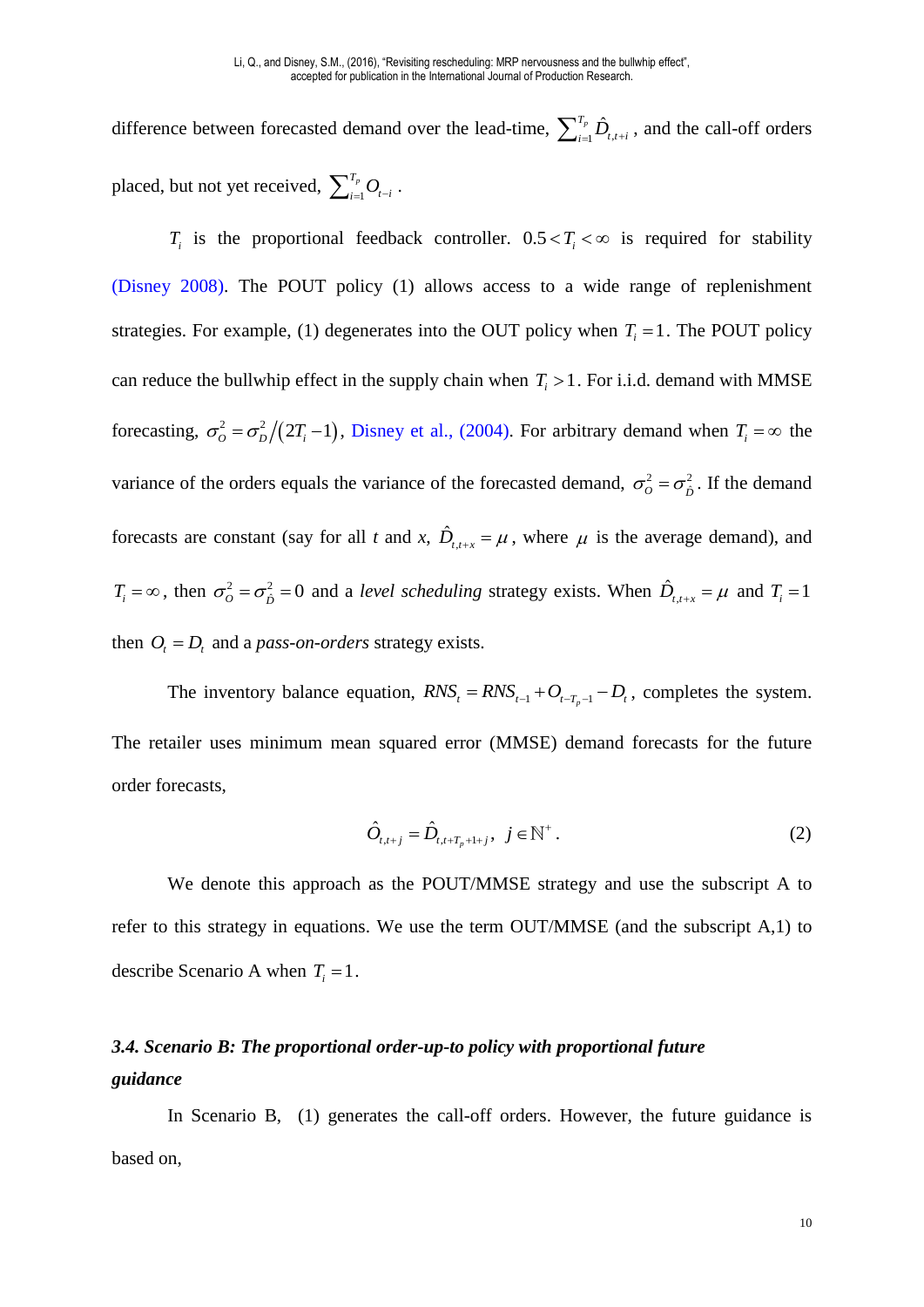$$
\hat{O}_{t,t+j} = \hat{D}_{t,t+T_p+1+j} + \frac{1}{T_i} \left(\frac{T_i-1}{T_i}\right)^j \left(TNS - RNS_t + \sum_{i=1}^{T_p} \left(\hat{D}_{t,t+i} - O_{t-i}\right)\right), \quad T_i \neq 1. \tag{3}
$$

This method accounts for the predictable future consequences of the POUT policy reacting to the current error in the inventory position. We denote this approach the POUT/PFG strategy and use the subscript B to refer to this policy in equations.

#### **4. Measuring systems nervousness**

-

We assume that the manufacturer reschedules his production quantity each period to reflect the latest available information, hence he has no frozen period. The variance of the *j*-step ahead order forecast error is

$$
\Delta[j] = \text{var}\left(\hat{O}_{t-j,t} - O_t\right). \tag{4}
$$

 $\Delta[j]$  is an increasing function of *j*. This variance is a measure of the *j* period ahead order forecast provided by the retailer. Note, we are unconcerned whether the forecast error is positive or negative. As a forecast error in the near future is more costly (or at least harder to deal with) than one in the distant future we adopt a geometrically weighted sum of order forecast error variances<sup>2</sup> as a measure of nervousness:

$$
\Delta = \sum_{j=1}^{\infty} w \big( 1 - w \big)^{j-1} \Delta \big[ j \big]. \tag{5}
$$

 $2$  It is widely accepted in the literature that rescheduling an open order in the near future is more costly than one in the distant future. It was reflected in the change cost procedure by Carlson et al. (1979). The methods to evaluate nervousness from Sridharan et al. (1988), Kimms (1998), Pujawan (2004) and Kabak and Ornek (2009) also considered that there is either no consequences of distant change, an equal weight, or a proportional weight. These measures are only amenable to numerical analysis. However, our geometrically weighted forecast error results in a closed form solution, a desirable property in a mathematical modelling study.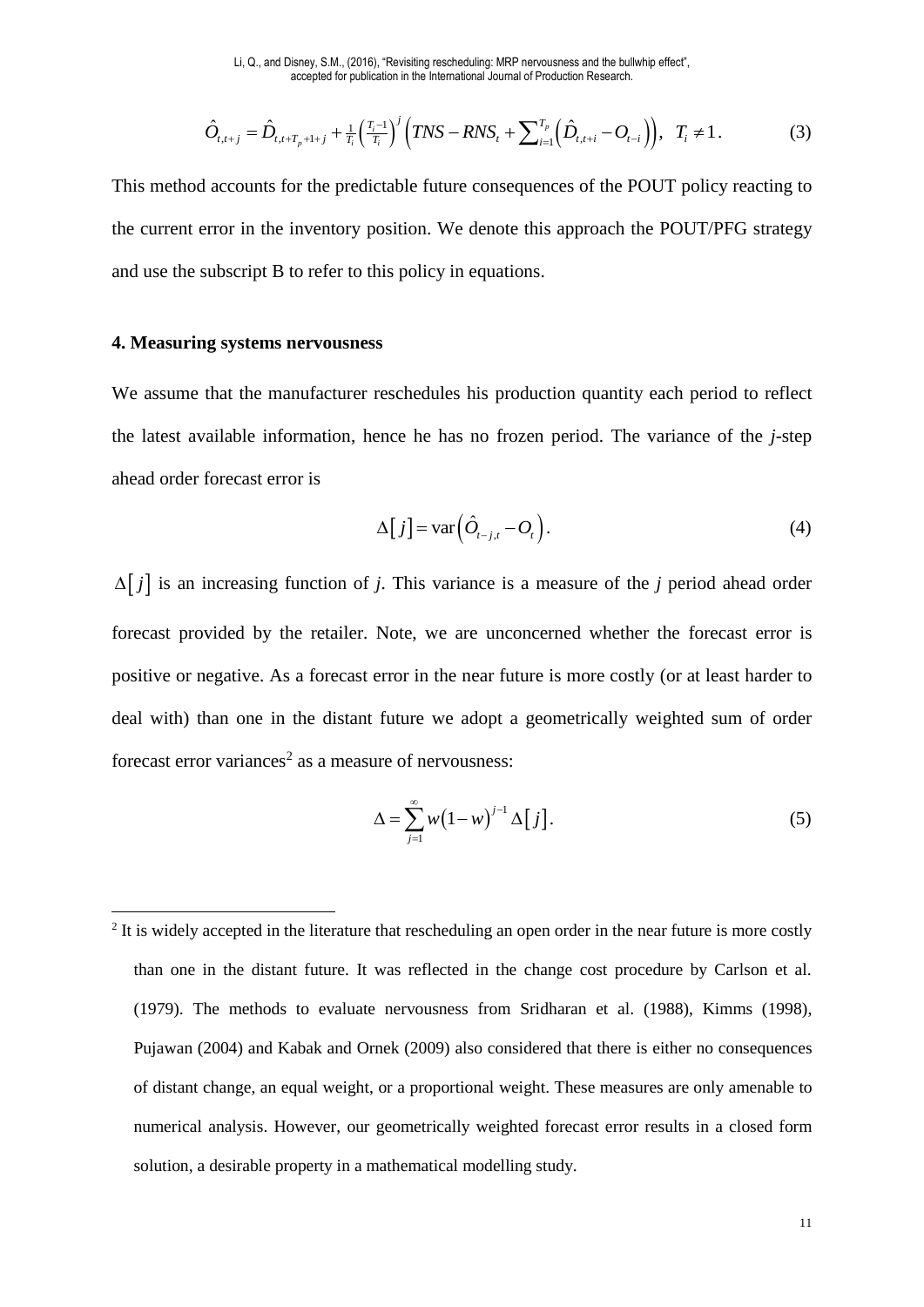Here the geometric weighting factor, *w*, determines how quickly the variability of the future order forecast errors decay away (in much the same way as the forecasting parameter in exponential smoothing behaves). When *w* is large, the influence of the forecast error decays away more quickly than when *w* is small. When  $0 < w < 1$ , the sum in (5) converges to a finite number, allowing us to compare the nervousness produced by different replenishment system designs. For a given *w*, smaller  $\Delta$  indicate more accurate future guidance, (that is, less nervousness is created), and the easier it will be for companies to organize their activities to meet demand. *w* should be selected to reflect the period over which the future order forecasts are relevant. For example, *w* near zero is chosen when the forecasts errors over an extended forecast horizon are important (perhaps because of a long lead-time) and *w* near one is selected when only the one period forecast error is important.

We assume the retailer faces a first order auto-regressive random demand, AR(1) (Box et al., 1994). The AR(1) process was selected as it is the simplest demand process without a constant future forecast. The AR(1) demand process was also found to be representative of: over 80 electronic products by Lee et al., (2000), and grocery demand in Hosoda et al., (2008). Disney et al., (2016) find that the i.i.d. demand pattern (a particular case of the  $AR(1)$  process) was representative of the demand for industrial printers. The mean centered  $AR(1)$  process is given by

$$
D_t = \mu + \rho \left( D_{t-1} - \mu \right) + \varepsilon_t, \qquad (6)
$$

where,  $D_t$  is the demand in period *t*, and  $\rho$  is the auto-regressive parameter.  $-1 < \rho < 1$ ensures a stable and invertible demand process (Box et al., 1994). The error term,  $\varepsilon$ <sub>i</sub>, is a white noise random process with zero mean and a variance of  $\sigma_{\epsilon}^2$ .

We will now derive variance expressions that hold when  $\varepsilon$  is drawn from any continuous distribution. We may assume that the average demand  $\mu = 0$  when we investigate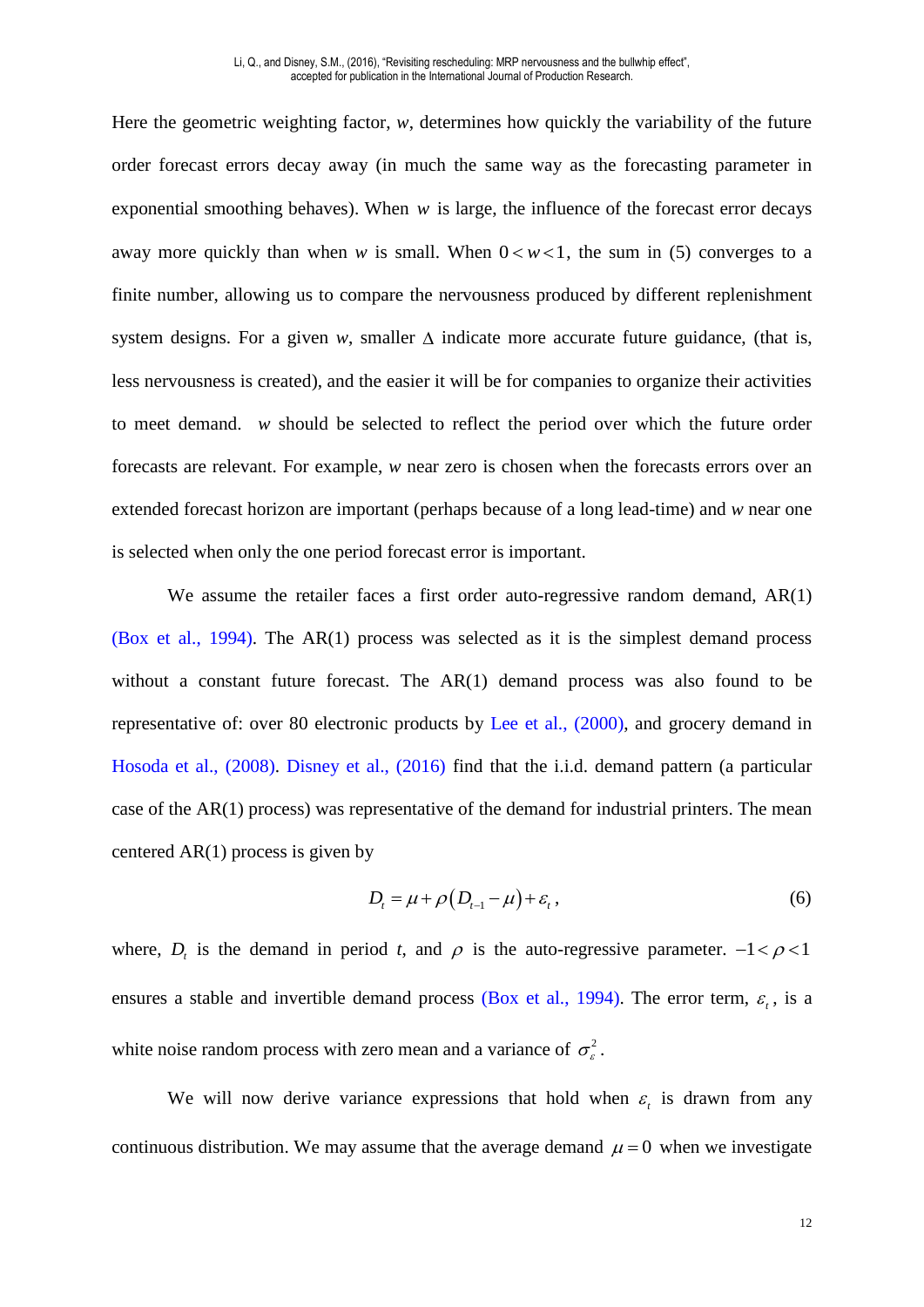variances (but  $\mu > 0$  will be needed in our economic analysis later). Box et al., (1994) show the variance of AR(1) demand is

$$
\sigma_D^2 = \sigma_\varepsilon^2 / \left(1 - \rho^2\right). \tag{7}
$$

The OUT (and POUT) policy requires two MMSE forecasts of the AR(1) demand:

$$
\hat{D}_{t,t+T_p+1} = \rho^{T_p+1} D_t, \text{ and } (8)
$$

$$
\sum_{i=1}^{T_p} \hat{D}_{t,t+i} = \sum_{i=1}^{T_p} \rho^i D_t = D_t \rho \left( 1 - \rho^{T_p} \right) / (1 - \rho).
$$
\n(9)

Appendix I shows that the nervousness of the POUT/MMSE strategy is given by

$$
\Delta_A = \sigma_\varepsilon^2 \left( \frac{\kappa^2}{2T_i - 1} + \frac{2\kappa \rho^{T_p + 1}}{T_i - (T_i - 1)(1 - w)\rho} + \frac{\rho^{2T_p + 2}}{1 - (1 - w)\rho^2} \right),\tag{10}
$$

and that the nervousness of the POUT/PFG strategy is:

$$
\Delta_B = \sigma_\varepsilon^2 \left( \frac{\kappa^2}{2T_i - 1 + w(T_i - 1)^2} + \frac{2\kappa \rho^{T_p + 1}}{T_i - (T_i - 1)(1 - w)\rho} + \frac{\rho^{2T_p + 2}}{1 - (1 - w)\rho^2} \right),\tag{11}
$$

where  $\kappa = (1 - \rho^{T_p+1})/(1 - \rho)$ . The behavior of  $\kappa$  is rather complex and hints at an odd-even lead-time effect that we will see throughout our analysis. When  $\rho > 0$ ,  $\kappa$  is increasing in  $T_p$ and  $\rho$ . When  $\rho < 0$  and the lead time  $T_p$  is even (odd), it is convex (increasing) in  $\rho$ . Both  $\Delta_A$  and  $\Delta_B$  tend to  $\Delta = \sigma_{\varepsilon}^2 \rho^{2(T_p+1)}/\left(1-(1-w)\rho^2\right)$  as  $T_i \to \infty$ .

By setting  $T_i = 1$  in (10) we obtain the nervousness expression for the OUT/MMSE policy:

$$
\Delta_{A,1} = \sigma_{\varepsilon}^2 \left( \kappa^2 + 2 \kappa \rho^{T_p + 1} + \frac{\rho^{2T_p + 2}}{1 - (1 - w)\rho^2} \right).
$$
 (12)

As  $\lim_{\rho \to 1} \Delta_{A,1} = \infty$  and  $d\Delta_{A,1} / d\rho > 0$  when  $0 \le \rho < 1$ , the nervousness induced by the OUT/MMSE strategy,  $\Delta_{A,1}$ , is increasing in  $\rho$  for non-negatively correlated demand. The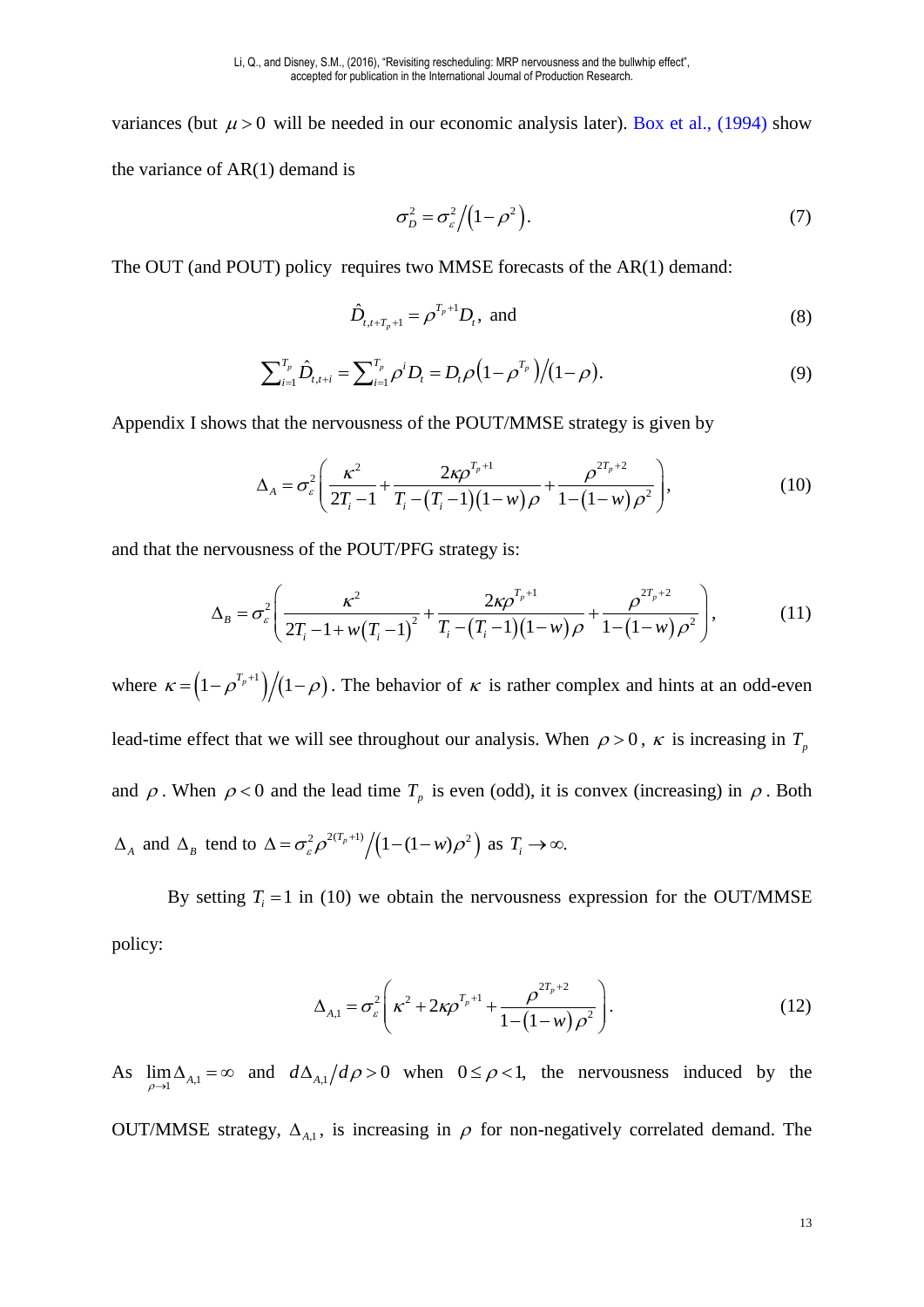derivative at  $\rho \to -1$  is negative and  $\Delta_{A,1} \big|_{\rho \to -1} < \Delta_{A,1} \big|_{\rho = 0}$ . Therefore  $\Delta_{A,1}$  must have at least one minimum<sup>3</sup> between  $-1 < \rho < 0$ . (12) has a lower bound of

$$
\lim_{w \to 1} \Delta_{A,1} = \sigma_{\varepsilon}^{2} \left( \kappa + \rho^{T_{p}+1} \right)^{2} = \Delta_{A,1}[1],
$$
\n(13)

and an upper bound of

<u>.</u>

$$
\lim_{w \to 0} \Delta_{A,1} = \sigma_{\varepsilon}^{2} \left( \kappa^{2} + 2 \kappa \rho^{T_{p}+1} + \frac{\rho^{2T_{p}+2}}{1-\rho^{2}} \right).
$$
 (14)

Note (13) also represents the variance of the one-period-ahead order forecast error,  $\Delta[1]$ .

*Proposition 1: In the majority of cases, for positively correlated demand, the nervousness induced by the OUT/MMSE policy is larger than the variance of the end customer demand.* 

*Proof*: The minimum nervousness produced by OUT/MMSE can be derived from the lower bound (13) as

$$
\Delta_{A,1} = \sigma_{\varepsilon}^2 \left( \frac{1 - \rho^{T_p + 2}}{1 - \rho} \right)^2 = \sigma_D^2 \left( 1 - \rho^2 \right) \left( \sum_{i=0}^{T_p + 1} \rho^i \right)^2.
$$
 (15)

Only when  $\rho$  negative or near  $\rho = 1$ , does  $\Delta_{A,1} < \sigma_D^2$  hold. In the region where most real demand patterns occur (that is,  $0 < \rho < 0.7$ , see Lee et al., 2000),  $\Delta_{A,1} > \sigma_D^2$ . Therefore, for all  $T_p$  and *w*,  $\Delta_{A,1}$  is likely to be greater than  $\sigma_p^2$ .  $\Box$ 

#### *4.1. The impact of the proportional feedback controller on nervousness*

In this section, we study the impact of the proportional feedback controller, *T<sup>i</sup>* , on nervousness.

<sup>&</sup>lt;sup>3</sup> Extensive numerical investigations suggest that only one minimum exists, but we remain unable to formally prove this.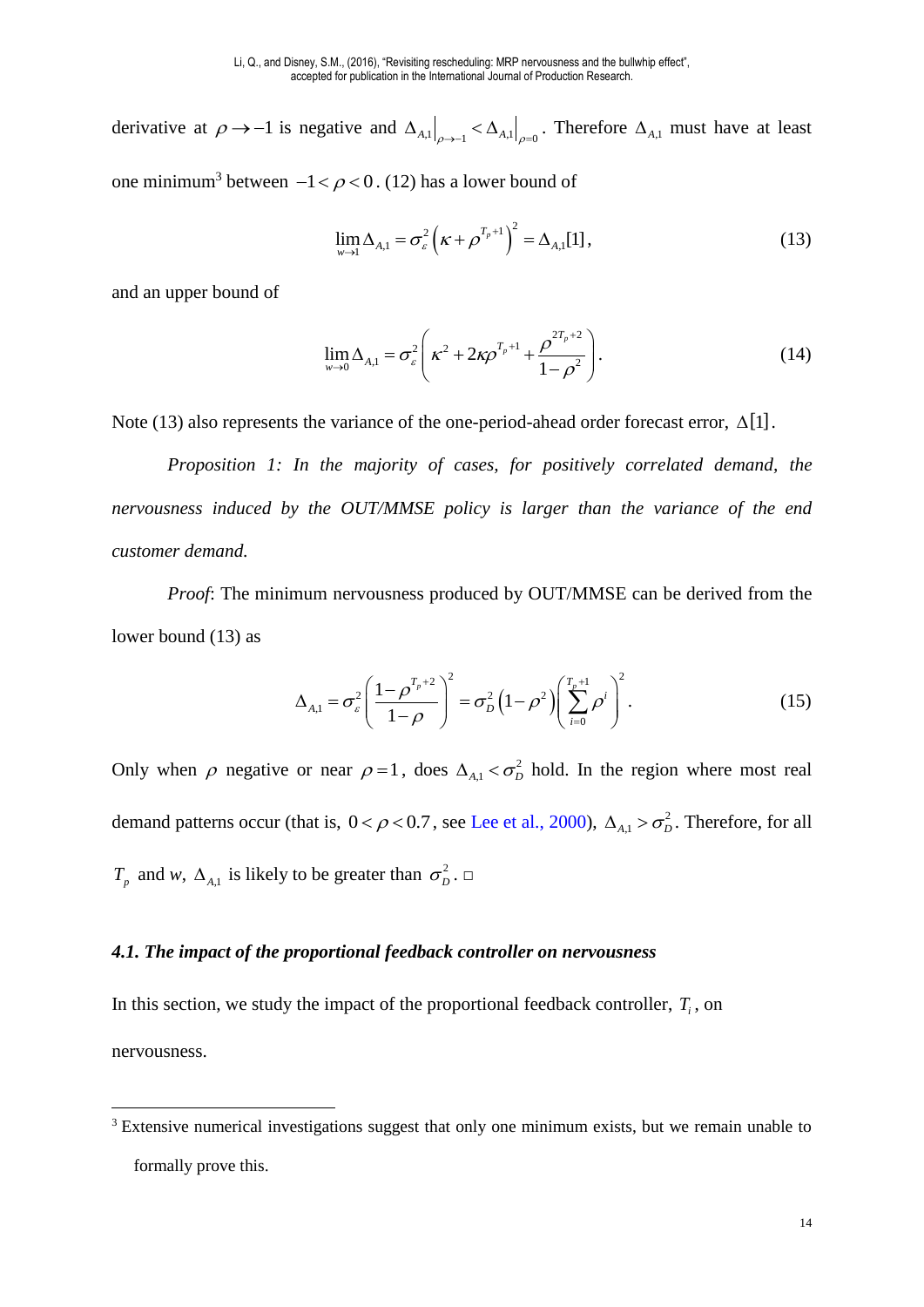*Proposition 2: In a two-echelon supply chain facing i.i.d. demand, with*  $T_i > 1$ *, the proportional feedback controller can reduce the manufacturer's nervousness. The POUT/PFG strategy creates the least nervous system.* 

*Proof*: When  $\rho = 0$ , (12), (10) and (11) reduces to

$$
\Delta_{A,1} = \sigma_{\varepsilon}^2,\tag{16}
$$

$$
\Delta_A = \sigma_\varepsilon^2 \big/ \big( 2T_i - 1 \big), \text{ and} \tag{17}
$$

$$
\Delta_B = \sigma_\varepsilon^2 \Big/ \Big( 2T_i - 1 + \Big( T_i - 1 \Big)^2 w \Big), \tag{18}
$$

respectively. We observe that nervousness is independent of the lead-time when there is no demand correlation. Both (17) and (18) are decreasing in  $T_i$ . When  $T_i > 1$  in (17) and (18),

$$
\Delta_{\rm A,1}>\Delta_{\rm A}>\Delta_{\rm B}\ .\ \Box
$$

*Proposition 3: For positively correlated demand, nervousness decreases in T<sub>i</sub>.* 

*Proof*: Observe (12) and (10); the coefficient of the first addend,  $\kappa^2$ , changes from 1 to  $1/(2T_i-1)$ ; the coefficient of the second addend,  $2\kappa \rho^{T_p+1}$ , changes to  $(T_i - \rho(T_i - 1)(1 - w))$ <sup>-1</sup>; the third addend remains the same. When  $T_i > 1$ ,  $2T_i - 1 > 1$  and  $T_i - (T_i - 1)(1 - w)\rho > 1$ , then, for  $\rho > 0$ ,

$$
\kappa^2 > \frac{\kappa^2}{2T_i - 1}, \text{ and} \tag{19}
$$

$$
2\kappa \rho^{T_p+1} > \frac{2\kappa \rho^{T_p+1}}{T_i - (T_i - 1)(1 - w)\rho}.
$$
 (20)

Thus,  $\Delta_B < \Delta_A$  when  $\rho > 0$  and  $T_i > 1$ .

The first derivative,

$$
\partial_{T_i} \Delta_A = \left( -\frac{2\kappa^2}{(2T_i - 1)^2} - \frac{2\kappa \rho^{T_p + 1} (1 - (1 - w)\rho)}{(T_i - (T_i - 1)(1 - w)\rho)^2} \right) \sigma_\varepsilon^2 < 0 \tag{21}
$$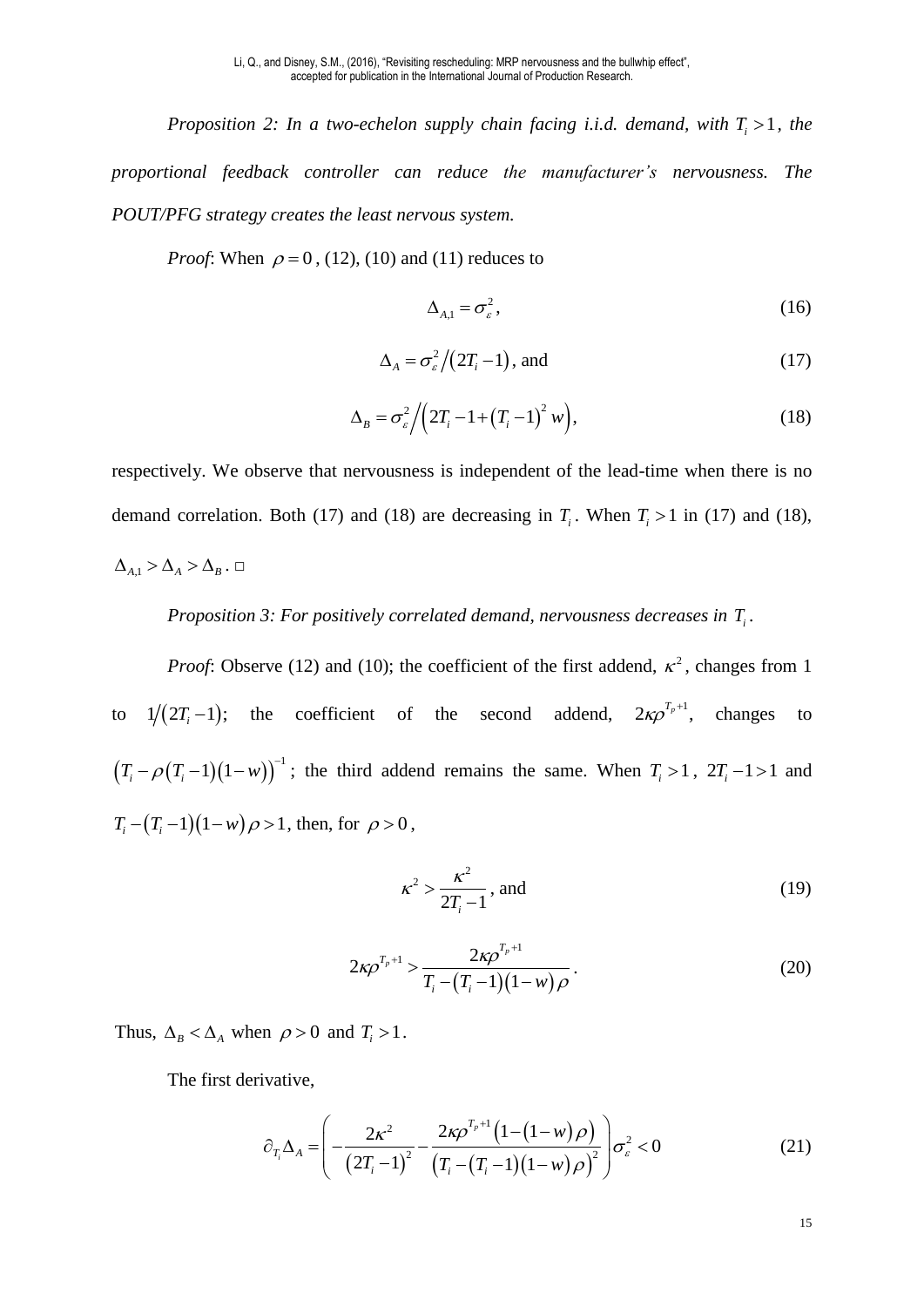

when  $\rho \ge 0$ . Thus  $\Delta_A$  is strictly decreasing in  $T_i \in (0.5, \infty)$ .

<span id="page-16-0"></span>Figure 1. Nervousness in the POUT/MMSE policy when  $w = 0.5$  under AR(1) demand

[Figure 1](#page-16-0) illustrates  $\Delta_A$  for various  $T_i$ ,  $\rho$ , and  $T_p$ , when  $w = 0.5$  and  $\sigma_{\varepsilon}^2 = 1$ . Using  $1/T_i$  in the ordinate allows us to plot the entire stability region of  $T_i$ . If  $\rho > 0$ ,  $T_i$ significantly reduces nervousness. Future guidance becomes more accurate as  $T_i$  increases.

For negative  $\rho$ , (19) still holds. However, (20) only holds when the lead-time  $T_p$  is an odd number. Thus, an odd  $T_p$  and  $T_i > 1$  is a sufficient condition for  $\Delta_A < \Delta_{A,1}$ . Proposition 1 and 2 reveal that  $T_i > 1$  and  $\rho \ge 0$  is another sufficient condition for  $\Delta_A < \Delta_{A,1}$ . If  $T_p$  is even,

$$
\lim_{\rho \to -1} \Delta_{A,1} = \frac{1}{w} - 1, \text{ and} \tag{22}
$$

$$
\lim_{\rho \to -1} \Delta_A = \frac{1}{w} + \frac{1}{2T_i - 1} + \frac{2}{1 - T_i (2 - w) - w}.
$$
 (23)

16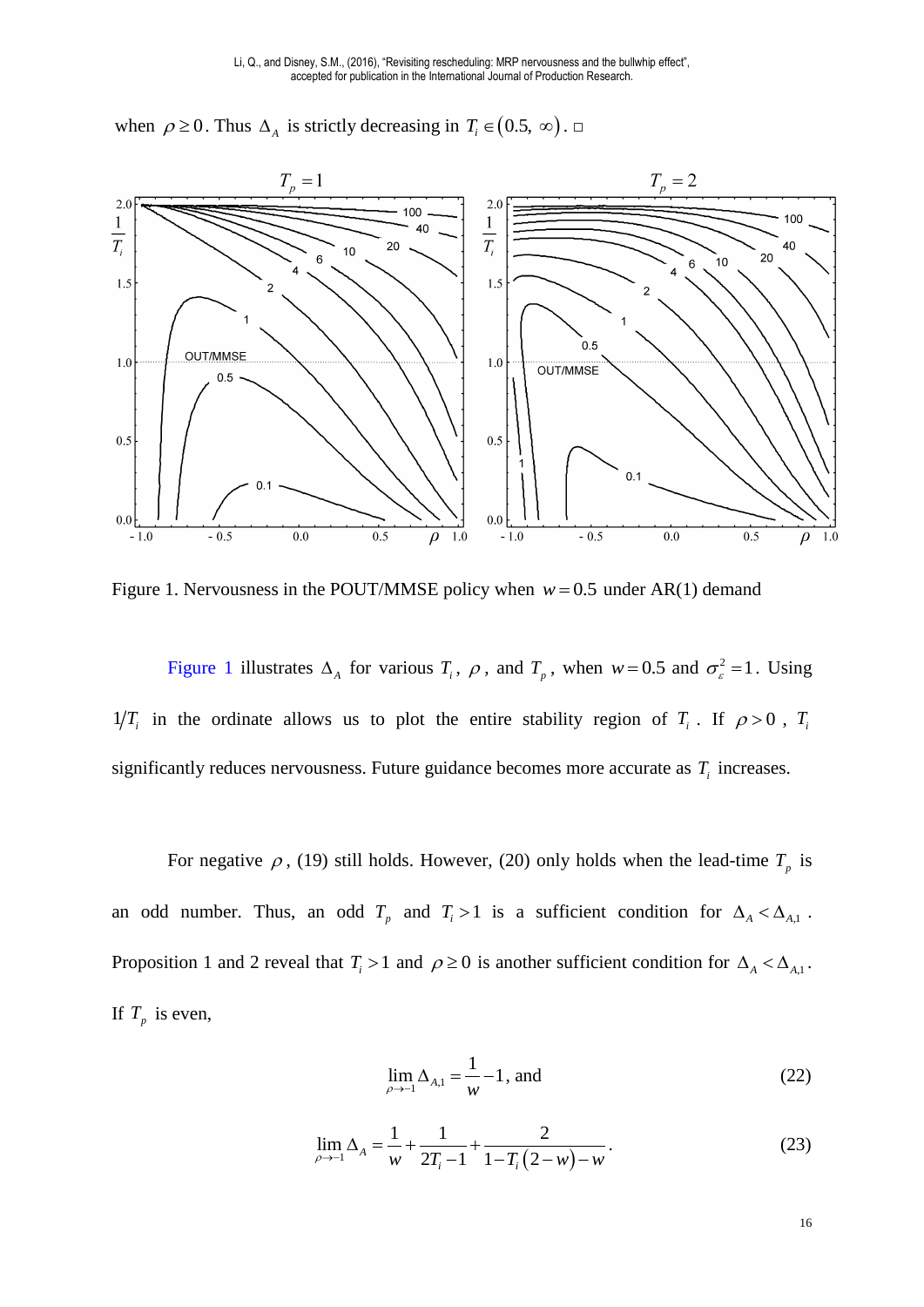(22) is greater than (23), when  $(2-w)^{-1} < T_i < 1$  and  $0 < w < 1$ . This shows that a nervousness reduction is possible for an even lead-time, but that a  $T<sub>i</sub> < 1$  may be required for negatively correlated demand. [Figure 1](#page-16-0) confirms that increasing *T<sup>i</sup>* under an even lead-time might amplify nervousness when demand is highly negatively correlated. Although the leadtime is an exogenous variable in many situations, it can be strategically changed. For example, alternative production technologies or transport modes may alter lead-times significantly. Appropriate supplier selection or contract terms may also allow one to modify or specify a lead-time. Perhaps, if the lead-time cannot be reduced, it could be artificially increased.

#### *4.2. The impact of the proportional future guidance policy*

In this section, we study the consequences of using the PFG policy to generate order forecasts.

*Proposition 4: For*  $\rho = 0$ *, the POUT/PFG strategy exhibits less nervousness, particularly in the near future, than the POUT/MMSE strategy.* 

*Proof*: For  $\rho = 0$ , the variance of the *j* period ahead order forecast error in Scenario A and B are

$$
\Delta_A[j] = \sigma_\varepsilon^2 \sum_{n=0}^{\infty} \left( T_i^{-1} \left( (T_i - 1) T_i^{-1} \right)^n \right)^2 = \sigma_\varepsilon^2 / (2T_i - 1), \tag{24}
$$

and

$$
\Delta_B[j] = \sigma_\varepsilon^2 \sum_{n=0}^{j-1} \left( T_i^{-1} \left( (T_i - 1) T_i^{-1} \right)^n \right)^2 = \sigma_\varepsilon^2 \left( \frac{1 - \left( (T_i - 1) T_i^{-1} \right)^{2j}}{2T_i - 1} \right). \tag{25}
$$

(24) is decreasing in  $T_i$  and independent of *j* and  $T_p$ .  $T_i > 0.5$  ensures stability. (25) decreases in  $T_i$  and increases in *j*. As  $j \rightarrow \infty$ , (25) converges to (24). Therefore,  $\Delta_A [ j ] - \Delta_B [ j ] > 0$  and decreases in *j*. □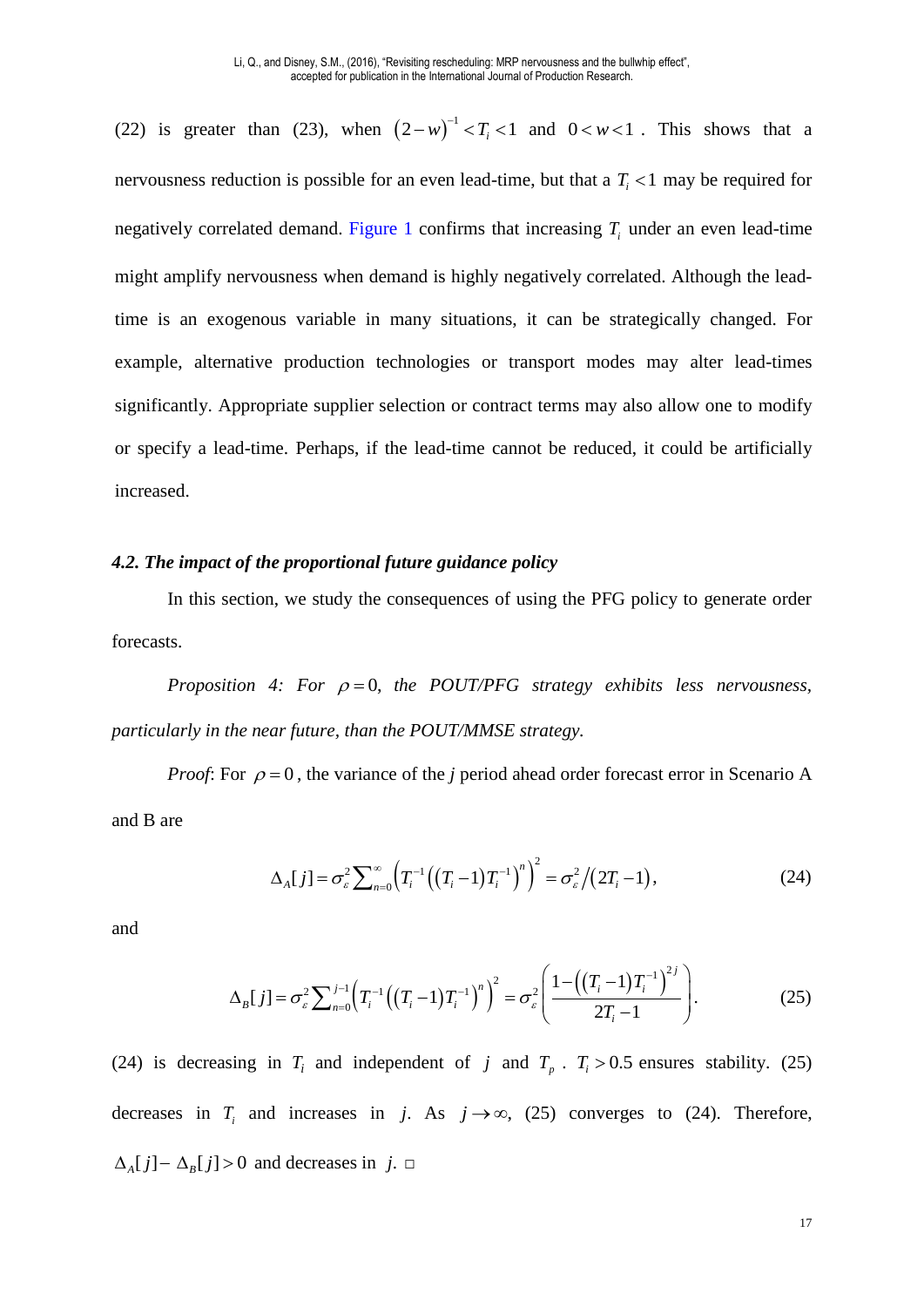Proposition 4 indicates, and [Figure 2](#page-18-0) verifies, that the POUT/PFG strategy can reduce nervousness in the near future; presumably this is of greater practical benefit than an equivalent nervousness reduction in the distant future.



<span id="page-18-0"></span>Figure 2. The accuracy of forecasted orders for i.i.d. demand when  $T_i = 5$  and  $\sigma_{\epsilon}^2 = 1$ 

*Proposition 5: For any*  $\rho$ *, the POUT/PFG strategy is less nervous than the POUT/MMSE strategy.* 

*Proof:* Observe, from (10) and (11), the difference between the POUT/MMSE and POUT/PFG strategies nervousness is

$$
\Delta_A - \Delta_B = \left( \frac{w(T_i - 1)^2 \kappa^2}{(2T_i - 1)(2T_i - 1 + w(T_i - 1)^2)} \right) \sigma_\varepsilon^2.
$$
\n(26)

Eq. (26) is always positive when  $T_i \in (0.5,1) \cup (1,\infty)$  implying that  $\Delta_B < \Delta_A$ . □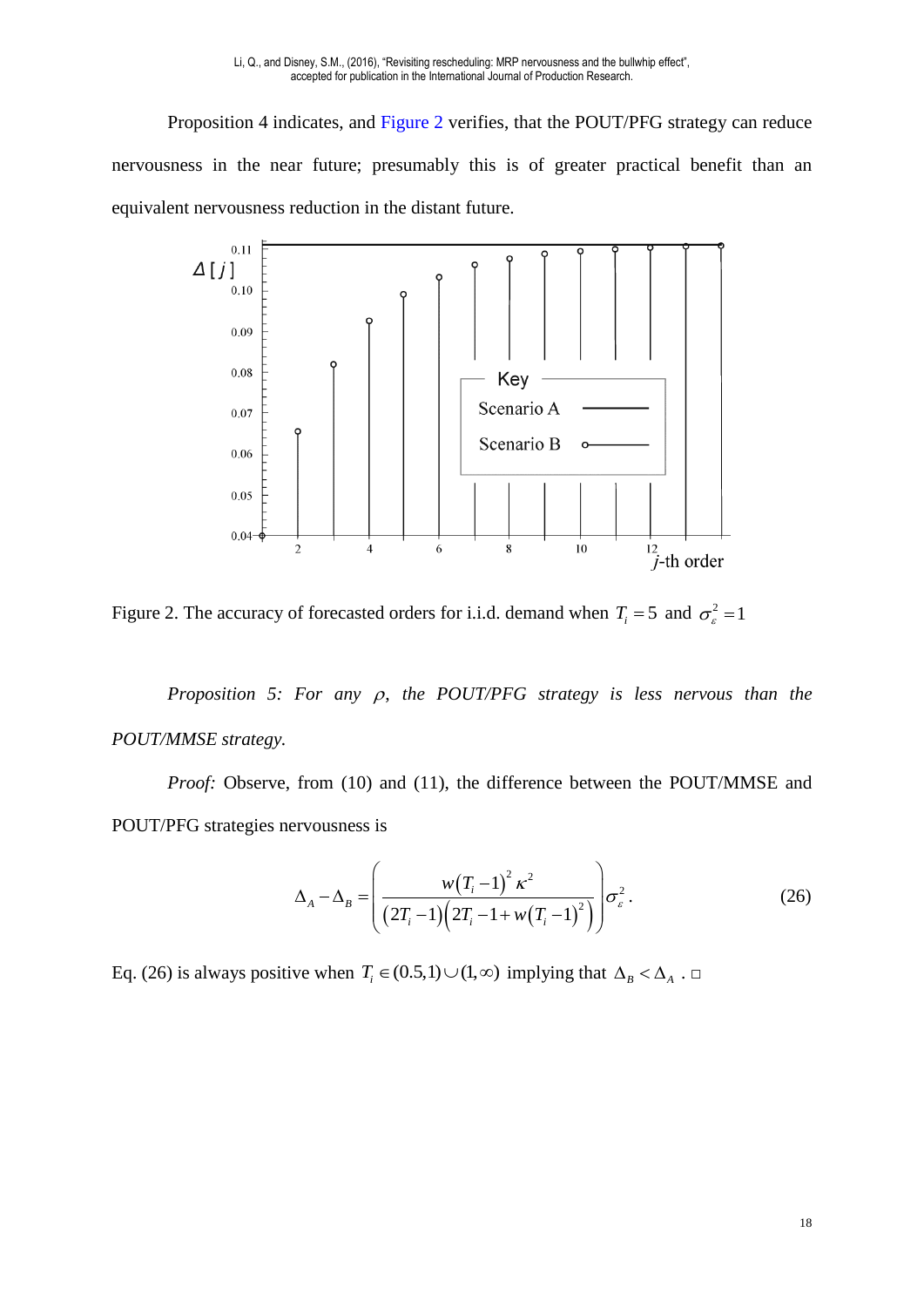Li, Q., and Disney, S.M., (2016), "Revisiting rescheduling: MRP nervousness and the bullwhip effect", accepted for publication in the International Journal of Production Research.



<span id="page-19-0"></span>Figure 3. Percentage improvements in nervousness resulting from changing the POUT/MMSE to the POUT/PFG policy

[Figure 3](#page-19-0) illustrates the percentage accuracy improvement,  $((\Delta_A - \Delta_B)/\Delta_A) \times 100\%$ , in six numerical settings. It shows that the PFG strategy can further reduce nervousness compared to the MMSE strategies. These improvements reduce as  $\rho \rightarrow 1$ . When  $T_i \rightarrow 0.5$  or when  $T_i \rightarrow \infty$  more accurate future guidance exists. Lead-times also have a strong influence on nervousness reduction. The odd-even lead-time effect in both (10) and (11), can be seen in [Figure 3.](#page-19-0) Longer lead times result in larger reductions in nervousness from the POUT/PFG policy. Even lead-times remain undesirable under the POUT/PFG policy with highly negative demand correlation.

In summary, the POUT/PFG policy reduces nervousness compared to the POUT/MMSE policy. For non-negative demand correlation, nervousness reduction is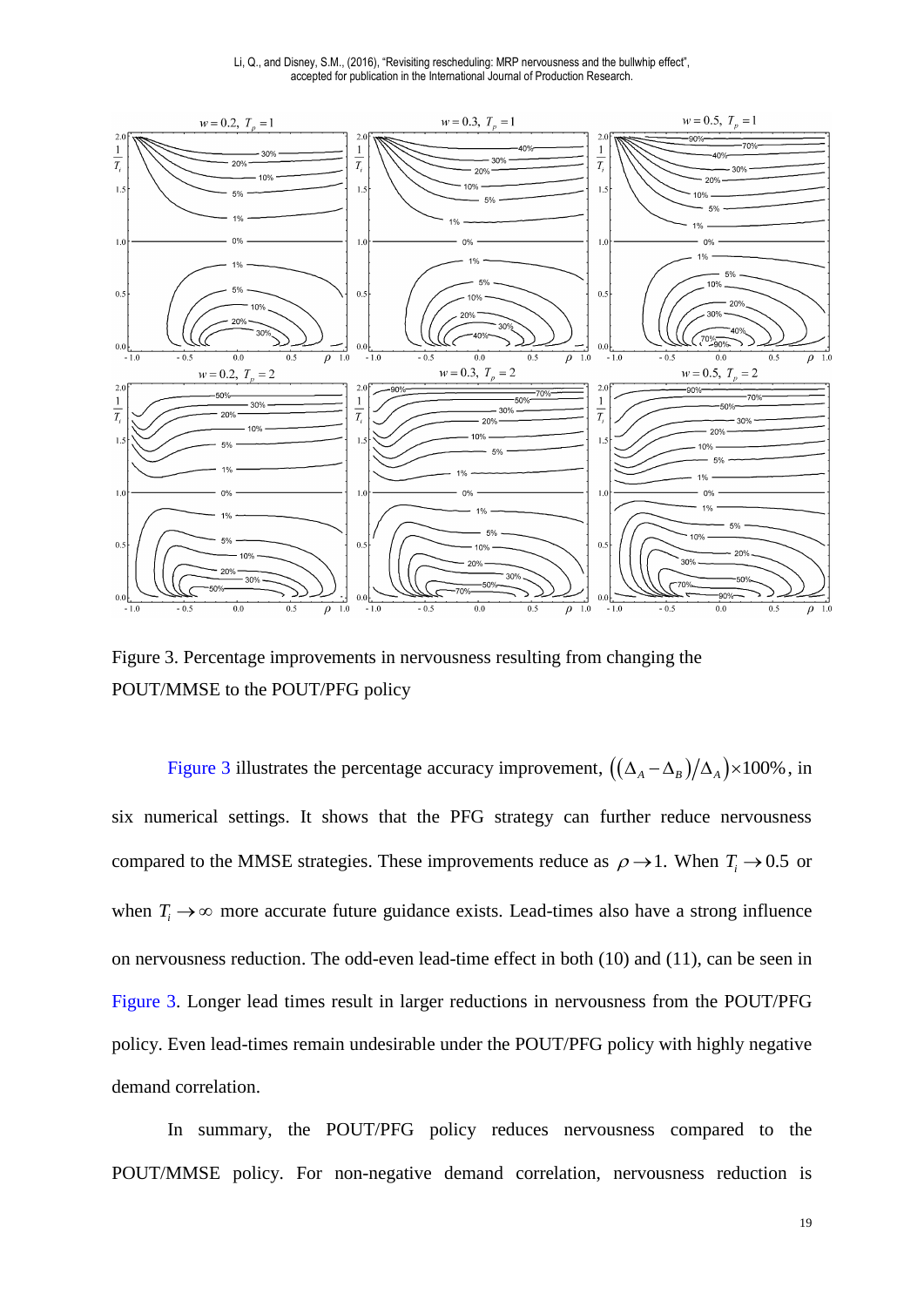guaranteed when  $T_i > 1$ . If demand is strongly negatively correlated, a careful choice of  $T_p$ and  $T_i$  is required. Odd lead-times allow a form of temporal aggregation as the odd lead-time and the review period mean that an even number of negatively correlated demands are aggregated into the order-up-to level and the inventory position. This pooling effect reduces the variability in the system.

#### **5. Capacity and inventory performance**

In this section, we extend our model and analysis to include an upstream manufacturer. We assume that the manufacturer has to dispatch his customer order within the current period, but that he has a lead-time of *T<sup>s</sup>* . The cooperative and trusting manufacturer incorporates the retailer's future guidance into his planning process by setting his production orders to

$$
P_{t} = \left(\hat{O}_{t,t+T_{s}+1} + \sum_{j=1}^{T_{s}} \hat{O}_{t,t+j}\right) - \left(\hat{O}_{t-1,t+T_{s}} + \sum_{j=1}^{T_{s}} \hat{O}_{t-1,t-1+j}\right) + O_{t}.
$$
\n(27)

Notice that (27) is an OUT policy. In (27),  $P_t$  is the production order quantity made by the manufacturer at time *t*. The demand that the manufacturer receives at time *t* is the retailer's order,  $O_t$ . The forecasts for the demand during  $\left(\sum_{j=1}^{T_s} \hat{O}_{t,t+j}\right)$ , and in the period after  $(\hat{O}_{t,t+T_s+1})$ , the manufacturer's lead-time,  $T_s$ , are drawn from the retailer's future guidance. The finished goods inventory maintained by the manufacturer (the manufacturer's net stock, *MNS<sup>t</sup>* ) is governed by

$$
MNS_t = MNS_{t-1} + P_{t-T_s-1} - O_t.
$$
\n(28)

#### *5.1. Inventory variance in three scenarios*

The retailer's inventory variance under the POUT policy is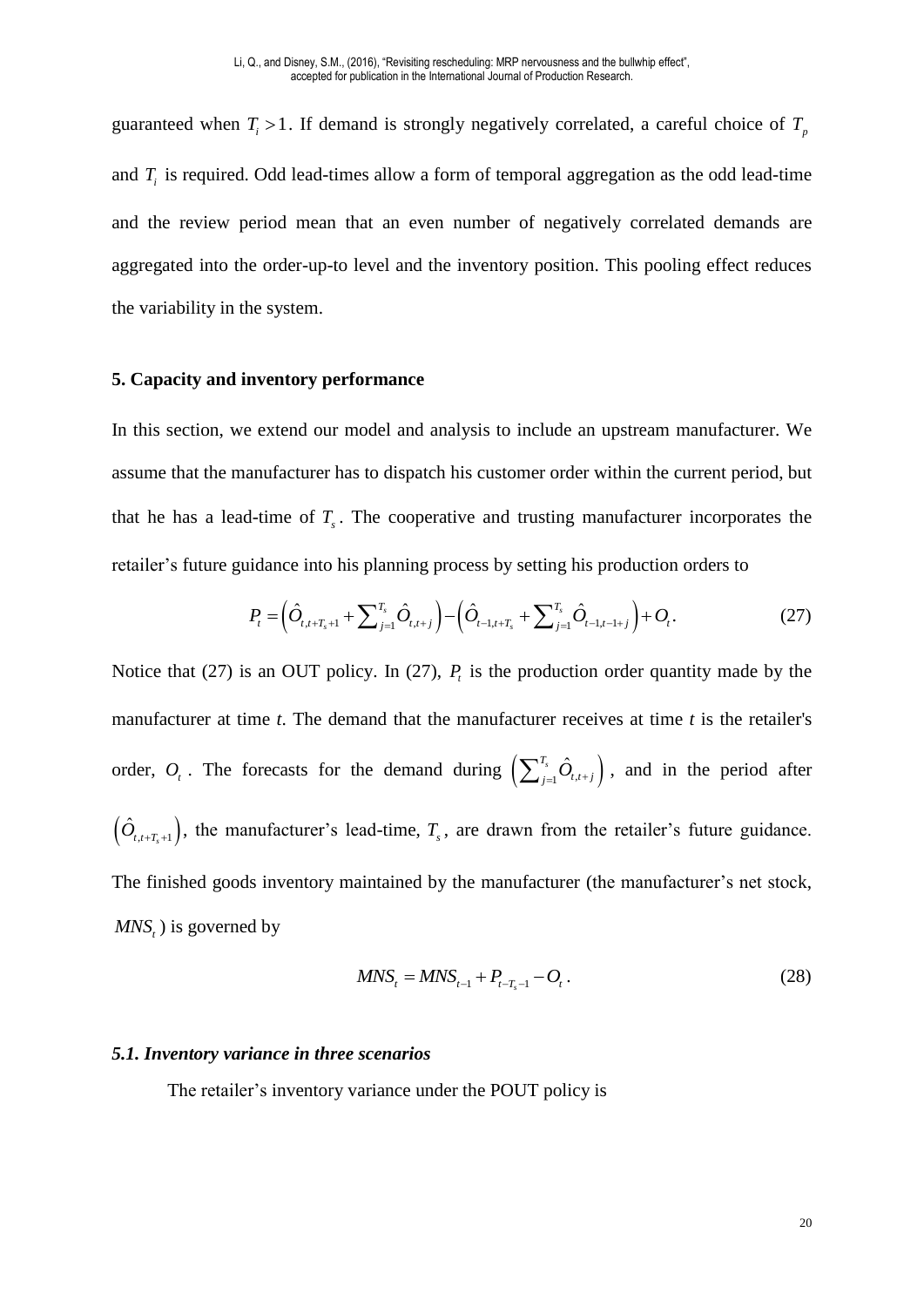$$
\sigma_{RNS_A}^2 = \sigma_{RNS_B}^2 = \frac{\sigma_{\varepsilon}^2}{\left(1-\rho\right)^2} \left[1+T_p + \frac{\rho\left(1-\rho^{T_p+1}\right)\left(\rho^{T_p+2}-\rho-2\right)}{\left(1-\rho^2\right)} + \left[\frac{\left(\frac{T_i-1}{T_i}\right)^2\left(1-\rho^{T_p+1}\right)^2}{\left(1+\frac{T_i-1}{T_i}\right)\frac{1}{T_i}}\right]\right],\tag{29}
$$

which has a minimum at  $T_i = 1$  (Hosoda and Disney 2006). When  $T_i = 1$ , (29) represents the retailer's net stock variance under the OUT policy (the term in the square brackets disappears).

Appendix III shows the manufacturer's net stock variance in Scenarios A and B are,

$$
\sigma_{MNS_A}^2 = \sigma_{\varepsilon}^2 \left( \sum_{n=0}^{T_S} \left( \sum_{i=0}^n \left( \rho^{T_p + 1 + i} + \frac{1 - \rho^{T_p + 1}}{T_i(1 - \rho)} \left( \frac{T_i - 1}{T_i} \right)^i \right) \right)^2 + \sum_{n=0}^{\infty} \left( \left( \frac{T_i - 1}{T_i} \right)^{1 + n} \left( 1 - \left( \frac{T_i - 1}{T_i} \right)^{T_s + 1} \right) \frac{1 - \rho^{T_p + 1}}{1 - \rho} \right)^2 \right), \quad (30)
$$

and

$$
\sigma_{MNS_B}^2 = \sigma_{\varepsilon}^2 \sum_{n=0}^{T_s} \left( \sum_{i=0}^n \left( \rho^{T_p + 1+i} + \frac{1 - \rho^{T_p + 1}}{T_i(1-\rho)} \left( \frac{T_i - 1}{T_i} \right)^i \right) \right)^2 = \frac{\sigma_{\varepsilon}^2}{(1-\rho)^2} \sum_{n=0}^{T_s} \left( \left( \frac{T_i - 1}{T_i} \right)^{1+n} \left( \rho^{1+T_p} - 1 \right) + 1 - \rho^{2+n+T_p} \right)^2. \tag{31}
$$

Both (30) and (31) have closed forms. However, we leave them unevaluated as they result in very long expressions. [Figure 4](#page-22-0) shows that when  $\rho$  is close to zero in Scenario B, the manufacturer's inventory may experience near zero variability. Setting  $T_i = 1$  in (30) provides the manufacturer's inventory variance under the OUT/MMSE strategy,

$$
\sigma_{MNS_{A,l}}^{2} = \frac{\sigma_{\varepsilon}^{2}}{(1-\rho)^{2}} \left( T_{s} + \frac{2\rho^{3+T_{p}+T_{s}}}{1-\rho} + \frac{1-\rho^{2}\left(1+\rho^{T_{p}}\left(2+2\rho-\rho^{2+T_{p}}+\rho^{2(2+T_{s})+T_{p}}\right)\right)}{(1-\rho)(1+\rho)}\right). \tag{32}
$$

#### *5.2. Bullwhip behavior in the three scenarios*

The retailer's order variance generated in Scenario A and B are identical as

$$
\sigma_{O_A}^2 = \sigma_{O_B}^2 = \sigma_O^2 = \frac{\sigma_\varepsilon^2}{\left(1-\rho\right)^2} \left( \frac{2\left(\frac{T_i-1}{T_i}-\rho\right)^2 \rho^{2\left(T_p+1\right)} + \frac{2(1+\rho)}{T_i} \left(\frac{T_i-1}{T_i}-\rho\right) \rho^{T_p+1}}{\left(1+\rho\right) \left(\frac{2T_i-1}{T_i}\right) \left(1-\rho\left(\frac{T_i-1}{T_i}\right)\right)} + \frac{1}{2T_i-1} \right). \tag{33}
$$

,1 2  $\sigma_{O_{A,l}}^2$  can be obtained as a particular case of (33) with  $T_i = 1$ . When  $\rho = 0$ ,  $\sigma_O^2 = \frac{\sigma_D^2}{2T_i - 1}$ , and is independent of  $T_p$ . Here the order variance is; decreasing in  $T_i$ , zero when  $T_i = \infty$ ,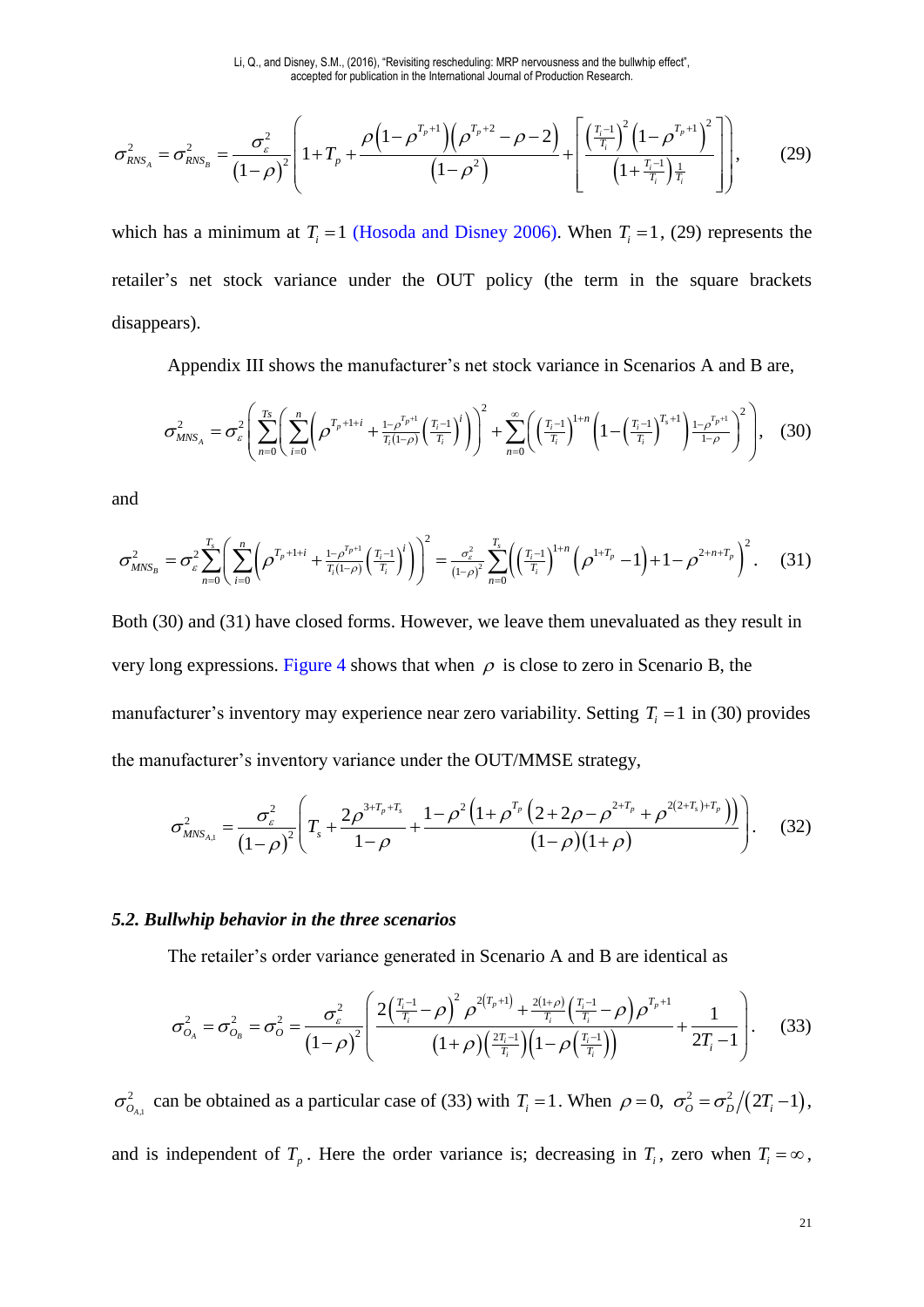

<span id="page-22-0"></span>Figure 4. The net stock variance in a two-echelon supply chain for Scenario B when  $\sigma_{\epsilon}^2 = 1$ 

equal to the demand variance when  $T_i = 1$ , and approaches infinity when  $T_i \rightarrow 0.5$ .

For  $\rho > 0$ , and any  $T_p$ , when  $T_i^{-1} < 1 - \rho$ ,  $\sigma_o^2 < \sigma_p^2$ , see Appendix IV.  $\sigma_o^2$  is decreasing in  $T_i$  and equal to  $\sigma_D^2$  when  $T_i^{-1} = 1 - \rho$ . For  $\rho > 0$ , (33) is a decreasing function of  $T_p$  when  $T_i^{-1} < 1 - \rho$ . When  $T_i^{-1} > 1 - \rho$ , (33) increases in  $T_p$ .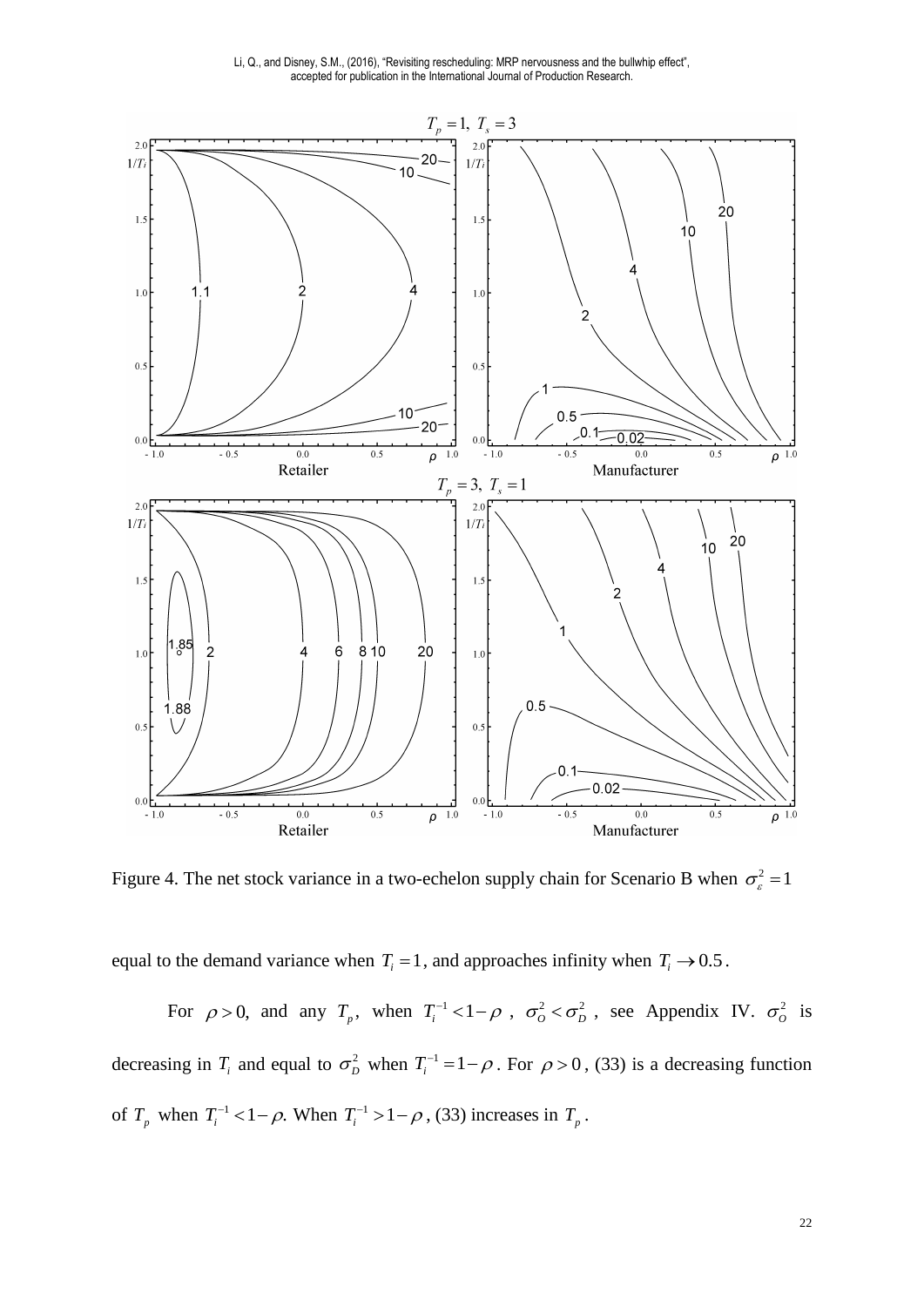For  $\rho < 0$ ,  $T_p$  has an odd-even lead-time effect on the retailer's order variance. When

*T<sub>p</sub>* increases, the order variance oscillates but converges to  $\sigma_o^2\Big|_{T_p\to\infty} = \sigma_{\varepsilon}^2/((2T_i-1)(1-\rho)^2)$ . If  $T_i > 1$ , it is possible to eliminate the bullwhip effect. If  $T_i = 1$ , the OUT policy is present and  $\sigma_o^2 > \sigma_D^2$ . While not generally recommended,  $0.5 < T_i < 1$  is stable and sometimes allows bullwhip to be avoided when demand is negatively correlated.

The manufacturer's order variance in the POUT/MMSE strategy is

$$
\sigma_{P_A}^2 = \frac{\sigma_{\varepsilon}^2}{\left(1-\rho\right)^2} \left( \frac{2\rho^{2\left(3+T_p+T_s\right)}}{1+\rho} + \frac{\frac{1}{T_i} + \frac{2}{T_i} \left(\frac{T_i-1}{T_i}\right) \rho^{1+T_p} + 2\left(\left(\frac{T_i-1}{T_i}\right) \rho^{1+T_p}\right)^2}{1+\frac{T_i-1}{T_i}} - \frac{1}{\left(1-\rho\right)^2} \left(2\rho^{3+T_p+T_s} \left(\frac{1}{T_i^2} + \left(\frac{T_i-1}{T_i}\right) \rho^{1+T_p} \left(1+\frac{1}{T_i}-\rho\right)\right)\right)}{1-\left(\frac{T_i-1}{T_i}\right) \rho} \right). \tag{34}
$$

The effect of the lead times disappears when  $\rho = 0$  as (34) reduces to  $\sigma_{P_A}^2 = \sigma_{O_A}^2 =$  $\sigma_{\varepsilon}^2/(2T_i-1)$ . The manufacturer's order variance under the OUT/MMSE policy can be obtained by setting  $T_i = 1$  in (34):

$$
\sigma_{P_{A,1}}^2 = \frac{\sigma_{\varepsilon}^2}{\left(1-\rho\right)^2} \left(\frac{2\rho^{2\left(3+T_p+T_s\right)}}{1+\rho} + 1 - 2\rho^{3+T_p+T_s}\right). \tag{35}
$$

The manufacturer's order variance under the POUT/PFG strategy is

$$
\sigma_{P_B}^2 = \frac{\sigma_{\varepsilon}^2}{\left(1-\rho\right)^2} \left[1+\frac{2\left(\frac{T_i-1}{T_i}\right)^{2T_s}\left(1-T_i\right)^4\left(1-\rho^{1+T_p}\right)^2}{T_i^3\left(2T_i-1\right)} - \frac{2\left(\frac{T_i-1}{T_i}\right)^{T_s}\left(1-T_i\right)^2\left(1-\rho^{1+T_p}\right)}{T_i^2} + \frac{T_i^2}{\left(1-\rho\right)^2} \left(\frac{2\rho^{2\left(3+T_p+T_s\right)}}{1+\rho} - 2\rho^{3+T_p+T_s}\left(1-\frac{\left(\frac{T_i-1}{T_i}\right)^{T_s}\left(1-T_i\right)^2\left(1-\rho^{1+T_p}\right)\left(1+T_i\left(1-\rho\right)\right)}{T_i^2\left(\rho+T_i\left(1-\rho\right)\right)}\right)\right].
$$
\n(36)

(36) shows that both  $T_p$  and  $T_s$  have odd-even exponents which create oscillations in  $\sigma_{P_B}^2$ when  $\rho < 0$ . When  $T_i^{-1} = 1 - \rho$ , the impact of  $T_p$  disappears as (36) reduces to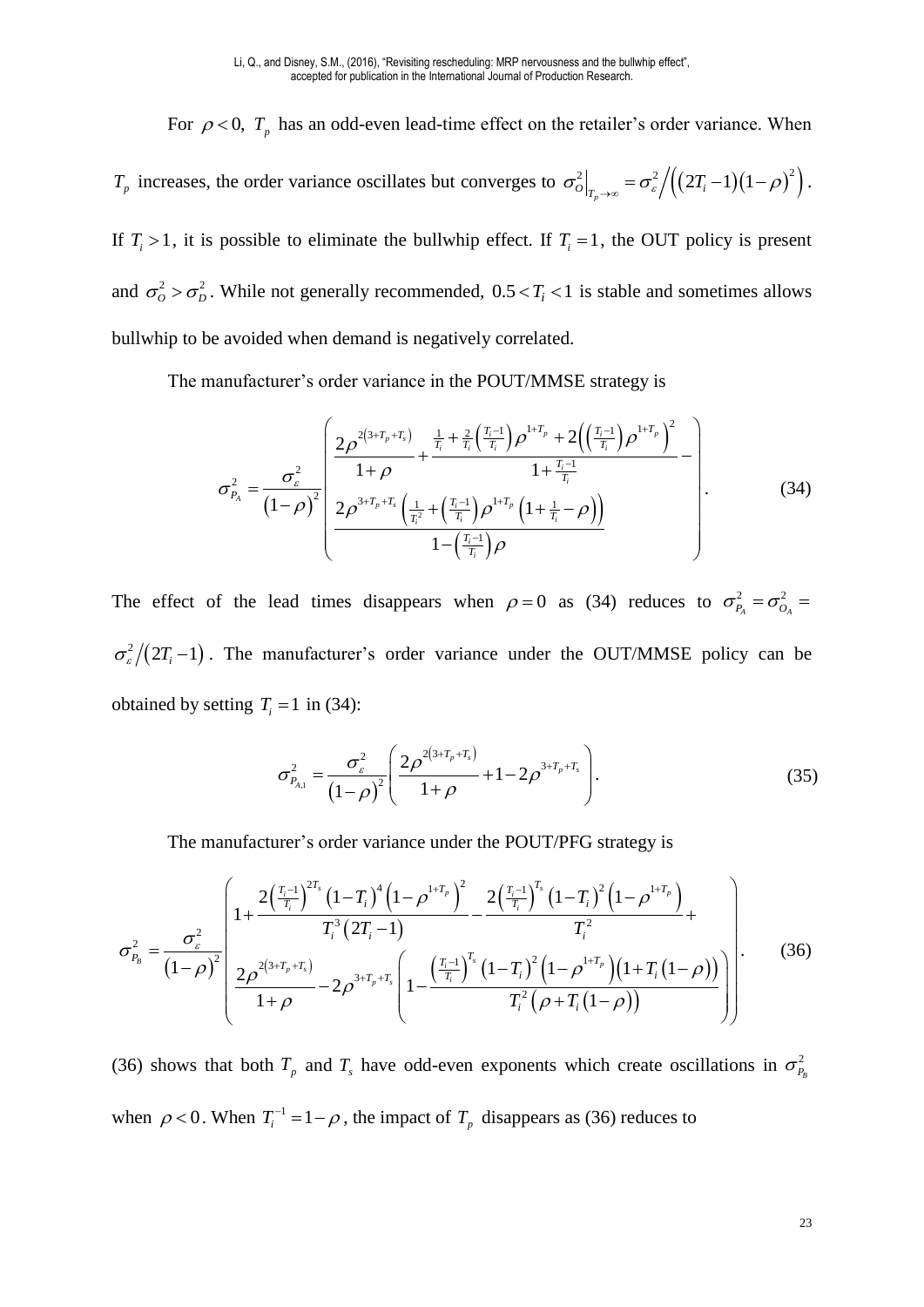$$
\sigma_{P_B}^2 = \sigma_{\varepsilon}^2 \left( \frac{1 + \rho - 2\rho^{2+T_s} - 2\rho^{3+T_s} + 2\rho^{4+2T_s}}{(1 - \rho)^2 (1 + \rho)} \right).
$$
 (37)

(37) is: an increasing function of  $T_s$ ; always greater than  $\sigma_D^2$  when  $\rho > 0$ ; equal to  $\sigma_D^2$  when  $\rho = 0$  regardless of  $T_p$  and  $T_s$ ; and when  $\rho < 0$ ,  $\sigma_p^2$  $\sigma_{P_B}^2$  oscillates around, and converges to  $\sigma_D^2$ as *T<sup>s</sup>* increases.

For  $T_i^{-1}$  < 1 –  $\rho$ , when  $\rho = 0$ , the effect of  $T_p$  disappears in (36).  $\sigma_{P_B}^2$  is increasing in  $T_s$  and has a limit of  $\sigma_p^2$ . When  $\rho > 0$ ,  $\sigma_p^2$  $\sigma_{P_B}^2$  is increasing in  $T_s$  and decreasing in  $T_p$ , and 2  $-2$  $\sigma_{P_B}^2 < \sigma_D^2$  is possible when  $T_s$  is small and  $T_i$  is large. When  $\rho < 0$ , the bullwhip behavior is rather complex, but it can be shown that  $\sigma_{P_B}^2$  is increasing in  $T_s$  and we can weaken the oddeven effect of  $T_p$  by increasing  $T_i$ .

For  $T_i^{-1} > 1 - \rho$ , when  $\rho = 0$ ,  $T_s$  has an odd-even lead-time effect on  $\sigma_{P_B}^2$  which oscillates around and converges to  $\sigma_D^2$ . For positive  $\rho$ , and  $(1-\rho) < T_i^{-1} < 1$ , increasing either lead-time, increases the order variance, and  $\sigma_{P_B}^2 > \sigma_D^2$ . When  $T_i < 1$  or  $\rho < 0$ , it is possible to avoid generating bullwhip although the relationship between  $T_p$ ,  $T_s$ ,  $T_i$  and the bullwhip effect is rather complicated. As  $T_i \rightarrow \infty$ ,  $\sigma_{P_A}^2 \rightarrow 0$  and  $({}^{1+T_p})_{(1+\rho+2\rho^{2(2+T_s)}-2\rho^{2+T_s}(1+\rho))}$  $(\rho - 1)^2 (1 + \rho)$  $2(1+T_p)(1-e^{2(2+T_s)})$  2  $P_{R} \rightarrow \frac{\rho^{2(1+p)}[1+\rho+2\rho^{2(2+I_{S})}-2\rho^{2+I_{S}}]}{(1-\rho)^{2}(1+\rho)}$  $(1)^{2}(1)$  $(T_p)$  $\left(1 + \rho + 2 \rho^{2(2+T_s)} - 2 \rho^{2+T_s}\right)$ *PB*  $\rho^{2(1+T_p)}/(1+\rho+2\rho^{2(2+T_s)}-2\rho^{2+T_s}(1+\rho))$  $\sigma_{P_B} \rightarrow \frac{\sigma_{P_B} \rightarrow \frac{1}{(\rho-1)^2(1+\rho)} }{(\rho-1)^2(1+\rho)}$  $\rightarrow \frac{\rho^{2(1+r_p)}(1+\rho+2\rho^{2(2+r_s)}-2\rho^{2+r_s}(1+\rho))}{(\rho-1)^2(1+\rho)}$ . Together with (35), these facts mean that there always exist a  $T_i$  such that  $\sigma_{P_A}^2 < \sigma_{P_{A,1}}^2$ 2  $-2$  $\sigma_{P_A}^2 < \sigma_{P_{A,1}}^2$  and  $\sigma_{P_A}^2 < \sigma_{P_B}^2$ .

#### *5.3. Inventory and capacity cost analysis*

Until this point in our variance and nervousness analysis, we have not made any specific assumptions about the distribution of the error term,  $\varepsilon$ . However, to be able to conduct an economic analysis we now need to assume  $\varepsilon$ <sub>i</sub> is normally distributed. Then, as a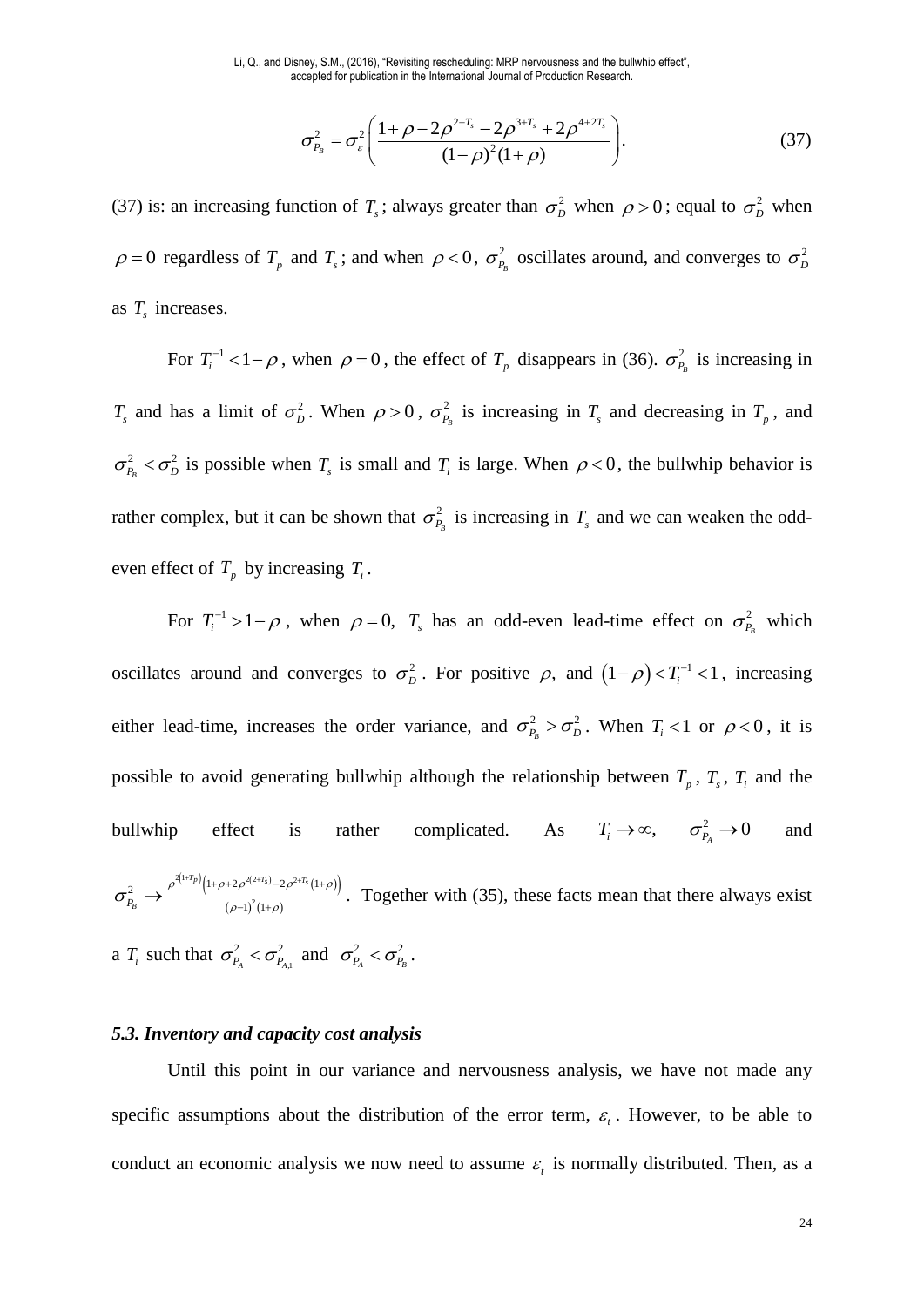linear system exists, all the system states will also be normally distributed, and we can characterize performance analytically<sup>4</sup>.

Let *H* (*B*) be the cost of holding (backlogging) one unit of inventory for one period. The inventory cost function at an individual echelon is  $J_{NS,t} = H (NS_t)^+ + B (-NS_t)^+$ , and the optimal target net stock level,  $TNS^* = \sigma_{NS} z$  with  $z = \Phi^{-1} \left[ B (B + H)^{-1} \right]$  ensures that  $B(B+H)^{-1}$  ×100% of periods end with inventory in stock (Brown 1962). Here  $\Phi^{-1}[\cdot]$  is the inverse cumulative distribution function of the standard normal distribution. The expected, per period, inventory cost at each echelon is then

$$
J_{NS} = E\Big[J_{NS,t}\Big] = \sigma_{NS}\left(B+H\right)\varphi\Big[z\Big],\tag{38}
$$

where  $\varphi[\cdot]$  is the probability density function of the standard normal distribution. Note (38) can be readily adapted for the inventory cost at the retailer (denoted  $J_{RNS}$ ) and the manufacturer (indicated by  $J_{MNS}$ ) by using the standard deviation of the appropriate net stock levels.

*Corollary 1: When*  $T_i > 1$ , the relationship  $J_{MNS_B} < J_{MNS_A} < J_{MNS_{A,i}}$  holds for all  $\rho$ ,  $T_p$ and  $T_s$ .

*Proof:* This follows directly from (38), inventory costs are linear functions of  $\sigma_{NS}$ , and  $\sigma_{NS_B}^2 < \sigma_{NS_A}^2 < \sigma_{NS_{A,1}}^2$ 2  $-2$   $-2$  $\sigma_{NS_B}^2 < \sigma_{NS_A}^2 < \sigma_{NS_{A,1}}^2$  holds.  $\square$ 

When the retailer uses the POUT/PFG strategy, larger  $\rho$  lead to greater reductions in the manufacturer's inventory because of the linear relationship between the standard

<u>.</u>

<sup>&</sup>lt;sup>4</sup> Without this normality assumption, we would have to resort to a simulation based analysis as the required convolution of the pdf's involved quickly becomes intractable.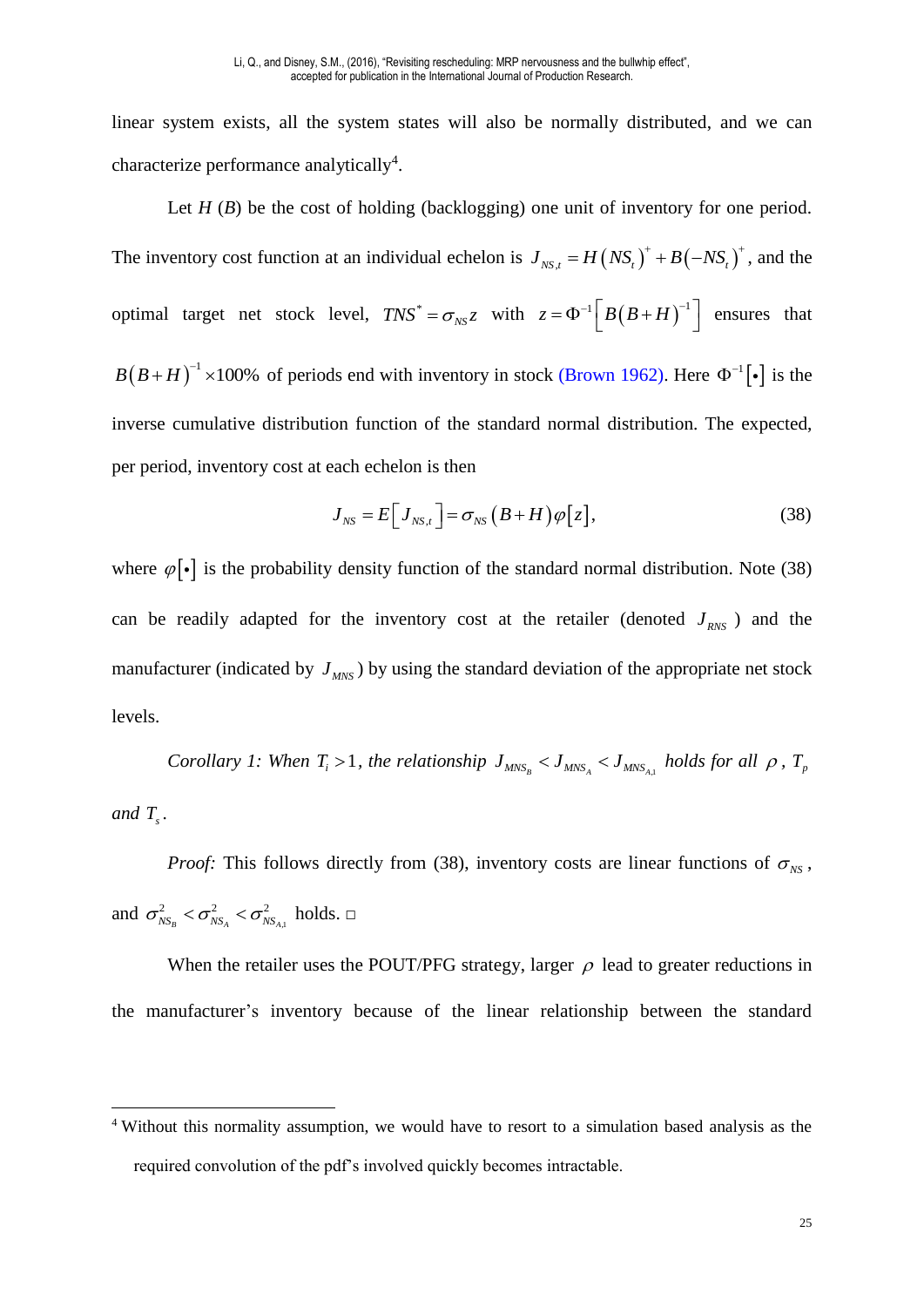deviation of the inventory levels and inventory costs. Larger  $T<sub>i</sub>$  leads to greater reductions in inventory cost at the manufacturer and reduces nervousness.

To allocate capacity costs to the production variability, we assume that each echelon works regular shifts, guaranteeing labor  $\mu + s$  hours of work each week. Here  $\mu$  is the average demand and *s* is an amount of space capacity above (or below)  $\mu$ . When  $P_t$ corresponds to less work than the guaranteed hours, the workers receive a full weekly wage, despite standing idle for some of it. If  $P<sub>t</sub>$  requires more hours of work than the guaranteed hours, flexible overtime is used to make up the difference. Let *U* represent the cost of producing one unit during regular working time and *W* represent the unit overtime cost,  $W \ge U$ . The capacity cost function to be minimized is  $E[J_{P,t}]$ , where  $J_{P,t} = U(\mu+s) + W(P_t - \mu - s)^+$ . Hosoda and Disney (2012) show that the optimal slack capacity,  $s^* = \sigma_p z_p$  with  $z_p = \Phi^{-1} \left[ (W - U) / W \right]$ , results in  $(U/W) \times 100\%$  of periods using overtime. Then, under the optimal slack capacity, the manufacturer's capacity cost is

$$
J_{P} = E\Big[J_{P,t}\Big] = \mu U + \sigma_{P} W \varphi\Big[z_{P}\Big].
$$
\n(39)

Note the capacity cost (39) mechanism can also be applied to both the manufacturer and the retailer (after substituting in the appropriate standard deviation of the orders).

#### *5.4. Numerical investigations*

In this section, we will explore a numerical setting by assuming: the lead-times  $T_p = T_s = 1$ , the AR(1) demand process has an autocorrelation coefficient of  $\rho = 0.4$  and mean  $\mu = 12$ , and the nervousness weight,  $w = 0.5$ . [Table 2](#page-28-0) highlights the economic consequences of different objectives at the retailer. Here,  $B = 9$  and  $H = 1$  at both the retailer and the manufacturer, implying an economic stockout probability at each echelon of 10%.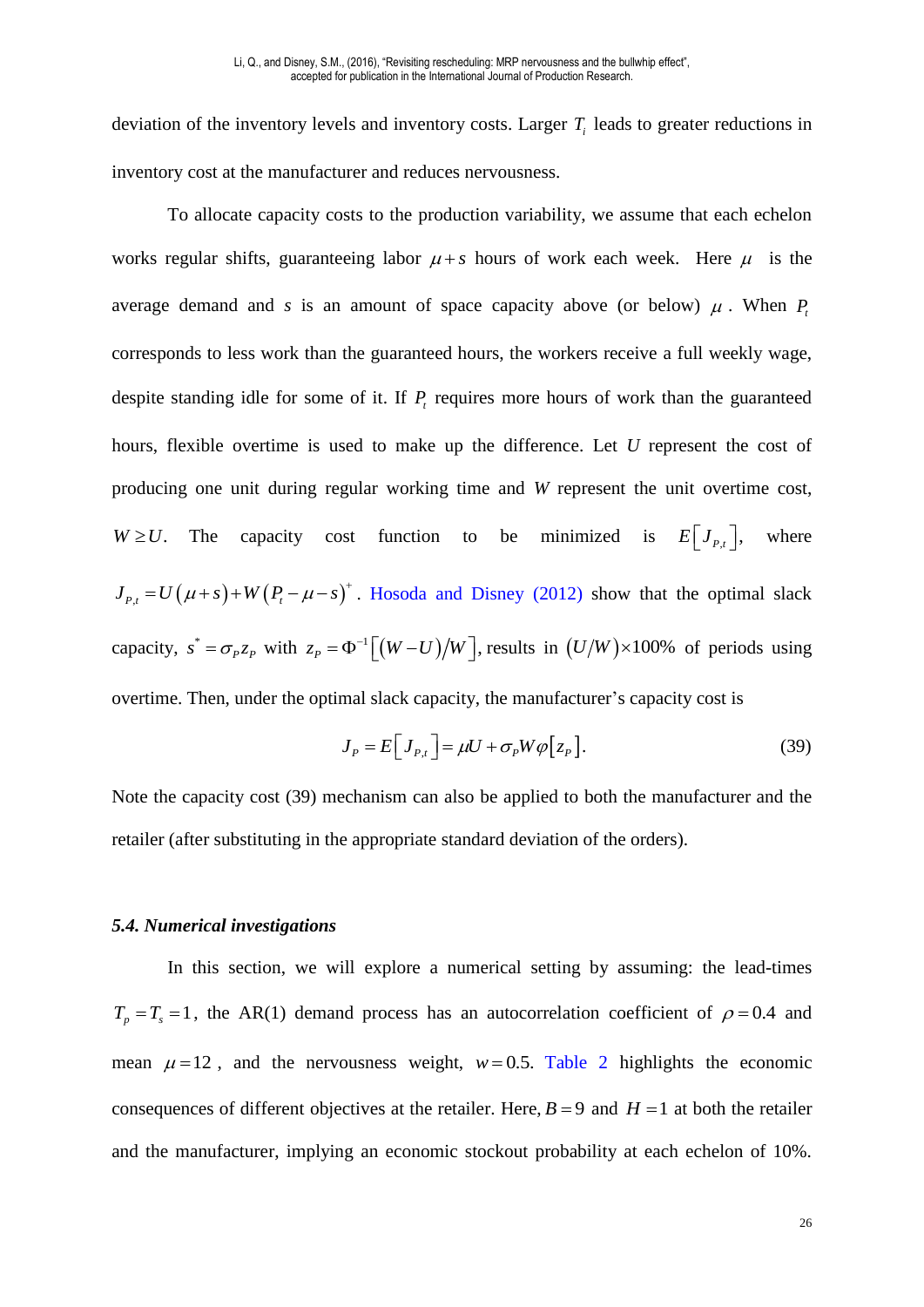We also assume that labor receives 150% of the regular hourly wage for working overtime by using  $U = 4$  and  $W = 6$ .

As  $J_o$ ,  $J_p$  and  $J_{MNS}$  are decreasing in  $T_i$ , if the sole objective is to minimize  $J_o$ ,  $J_p$ or  $J_{MNS}$  then  $T_i^* = \infty$ ,  $J_{RNS} = \infty$ ,  $J_O = J_P = \mu U$  and  $J_S \rightarrow \infty$ . These objectives are denoted as an empty set  $\varnothing$  in [Table 2.](#page-28-0) The bold numbers in [Table 2](#page-28-0) illustrate the OUT/MMSE policy and, as  $T_i = 1$  for this strategy, these represent all possible cost functions. Furthermore, when the retailer is only interested in minimizing his inventory cost, both POUT strategies degenerate into the OUT strategy.

For a local cost optimizing retailer with both capacity and inventory costs, then  $T_i^*$  > 1 implying that one of the POUT strategies should be adopted. Although there is an increase in the retailer's inventory cost, the capacity cost in both echelons and the manufacturer's inventory cost and nervousness are reduced. [Table 2](#page-28-0) confirms Corollary 1, more accurate future guidance reduces the manufacturer's inventory cost. However, the PFG mechanism slightly increases the manufacturer's capacity cost. For all cost structures at the manufacturer, Scenario B requires a larger  $T_i$  than Scenario A. Then,  $J_{MNS_B} < J_{MNS_A}$ ,  $J_{P_B} > J_{P_A}$ .

[Table 2](#page-28-0) shows that a local cost optimizing retailer cannot coordinate the whole supply chain. However, if the retailer can understand the structure of total supply chain costs and act altruistically, supply chain costs reduce. The manufacturer has the responsibility to trust the retailer's future guidance and to share the spoils of the retailer's selfless act. This altruistic behavior may be present if a single company owns both echelons. [Table 2](#page-28-0) also shows that both POUT strategies successfully reduce the total supply chain costs and nervousness compared to the OUT/MMSE approach. The POUT/MMSE strategy is the most economical but is more nervous than the POUT/PFG strategy.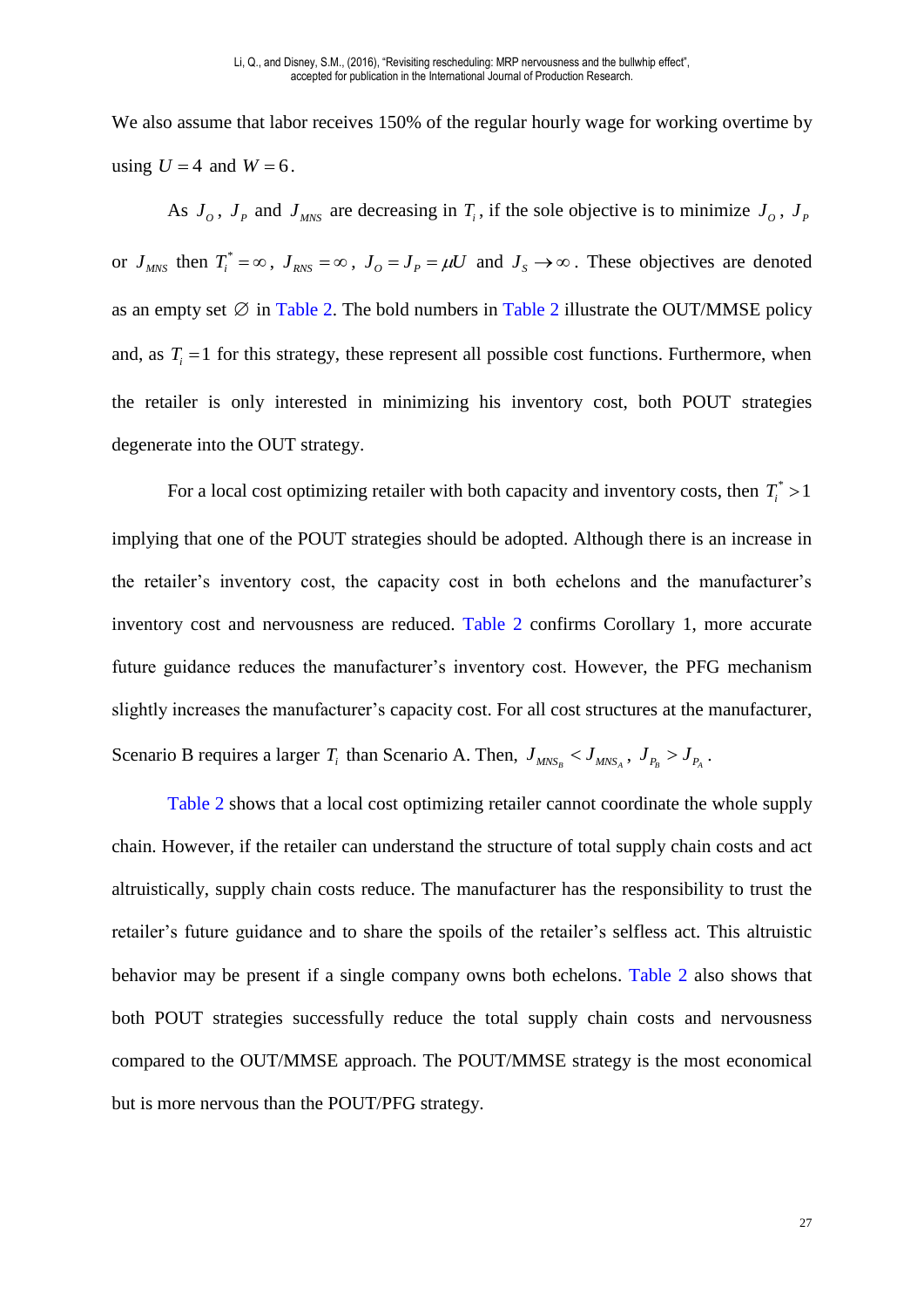| OUT / MMSE<br>$A,1$ :                         |                                            | Capacity cost objectives        |                            |                  |                  |                  |                  |                  |                  |                  |  |  |
|-----------------------------------------------|--------------------------------------------|---------------------------------|----------------------------|------------------|------------------|------------------|------------------|------------------|------------------|------------------|--|--|
| <b>POUT / MMSE</b><br>$A$ :<br>POUT/PFG<br>B: |                                            |                                 | $J_{\scriptscriptstyle O}$ |                  | $J_p$            |                  | $J_o + J_p$      |                  | Ø                |                  |  |  |
|                                               |                                            | Scenario                        | $\boldsymbol{A}$           | $\boldsymbol{B}$ | $\boldsymbol{A}$ | $\boldsymbol{B}$ |                  | $\boldsymbol{B}$ | (A,1), A, B      |                  |  |  |
|                                               |                                            | $T_i^*$                         | 2.5                        | 2.5              | 2.59             | 3.36             | 4.08             | 5.18             |                  | 1                |  |  |
|                                               |                                            | $\boldsymbol{J}_{\textit{RNS}}$ | 3.54                       | 3.54             | 3.57             | 3.87             | 4.14             | 4.51             |                  | 3.02             |  |  |
|                                               |                                            | $J_{\overline{o}}$              | 49.9                       | 49.9             | 49.86            | 49.63            | 49.48            | 49.32            | 51.41            |                  |  |  |
|                                               | $\boldsymbol{J}_{\textit{RNS}}$            | $J_{MNS}$                       | 2.62                       | 2.34             | 2.57             | 1.92             | 2.09             | 1.46             |                  | 3.95             |  |  |
|                                               |                                            | $J_{p}$                         | 50                         | 50.96            | 49.96            | 50.58            | 49.57            | 50.07            |                  | 51.6             |  |  |
|                                               |                                            | $J_{\rm s}$                     | 106.05                     | 106.73           | 105.97           | 106.01           | 105.27           | 105.37           |                  | 109.98           |  |  |
|                                               |                                            | $\Delta$                        | 0.72<br>0.61               |                  | 0.69             | 0.41             | 0.43             | 0.24             | 2.44             |                  |  |  |
|                                               | $J_{\textit{M}\textit{NS}}$                |                                 |                            |                  |                  | Ø                |                  |                  |                  |                  |  |  |
|                                               |                                            | Scenario                        | $\boldsymbol{A}$           | $\boldsymbol{B}$ | $\boldsymbol{A}$ | $\boldsymbol{B}$ | $\boldsymbol{A}$ | $\boldsymbol{B}$ | $\boldsymbol{A}$ | $\boldsymbol{B}$ |  |  |
| Inventory cost objectives                     |                                            | $T_i^*$                         | 4.57                       | 4.76             | 4.61             | 5.82             | 6.14             | 7.19             | 2.89             | 3.34             |  |  |
|                                               |                                            | $J_{RNS}$                       | 4.31                       | 4.37             | 4.32             | 4.72             | 4.82             | 5.14             | 3.69             | 3.86             |  |  |
|                                               | $J_{\rm \scriptscriptstyle RNS}$           | $J_{\overline{o}}$              | 49.4                       | 49.38            | 49.4             | 49.25            | 49.22            | 49.14            | 49.76            | 49.64            |  |  |
|                                               | $^{+}$<br>$J_{\rm \scriptscriptstyle MNS}$ | $J_{MNS}$                       | 1.98                       | 1.54             | 1.97             | 1.36             | 1.73             | 1.2              | 2.45             | 1.93             |  |  |
|                                               |                                            | $J_{p}$                         | 49.48                      | 50.16            | 49.48            | 49.94            | 49.3             | 49.74            | 49.86            | 50.59            |  |  |
|                                               |                                            | $J_{S}$                         | 105.18                     | 105.45           | 105.17           | 105.28           | 105.08           | 105.22           | 105.76           | 106.02           |  |  |
|                                               |                                            | $\Delta$                        | 0.38                       | 0.27             | 0.42             | 0.21             | 0.29             | 0.16             | 0.61             | 0.41             |  |  |
|                                               | Ø                                          | Ø                               |                            |                  |                  |                  |                  |                  |                  |                  |  |  |

Li, Q., and Disney, S.M., (2016), "Revisiting rescheduling: MRP nervousness and the bullwhip effect", accepted for publication in the International Journal of Production Research.

<span id="page-28-0"></span>Table 2. Numerical solutions for  $T_p = T_s = 1$ ,  $\rho = 0.4$ ,  $\mu = 12$ ,  $w = 0.5$ 

The total supply chain inventory costs in both POUT policies are convex in  $T_i$ . It's hard to find the value of  $T_i^*$  analytically, but from extensive numerical investigations we propose:

*Conjecture 1: For any feasible objective function other than solely minimizing the retailer's inventory cost,*  $J_{SNS_B}$   $$and  $J_{SO_A}$   $$hold for all  $\{T_p, T_s\}$  when$$$$  $\rho \geq 0$ .

This conjecture proposes that both the POUT strategies can reduce inventory and capacity costs in a supply chain, even if the retailer is not striving to minimize these objectives. The POUT/PFG approach can achieve the lowest supply chain inventory cost and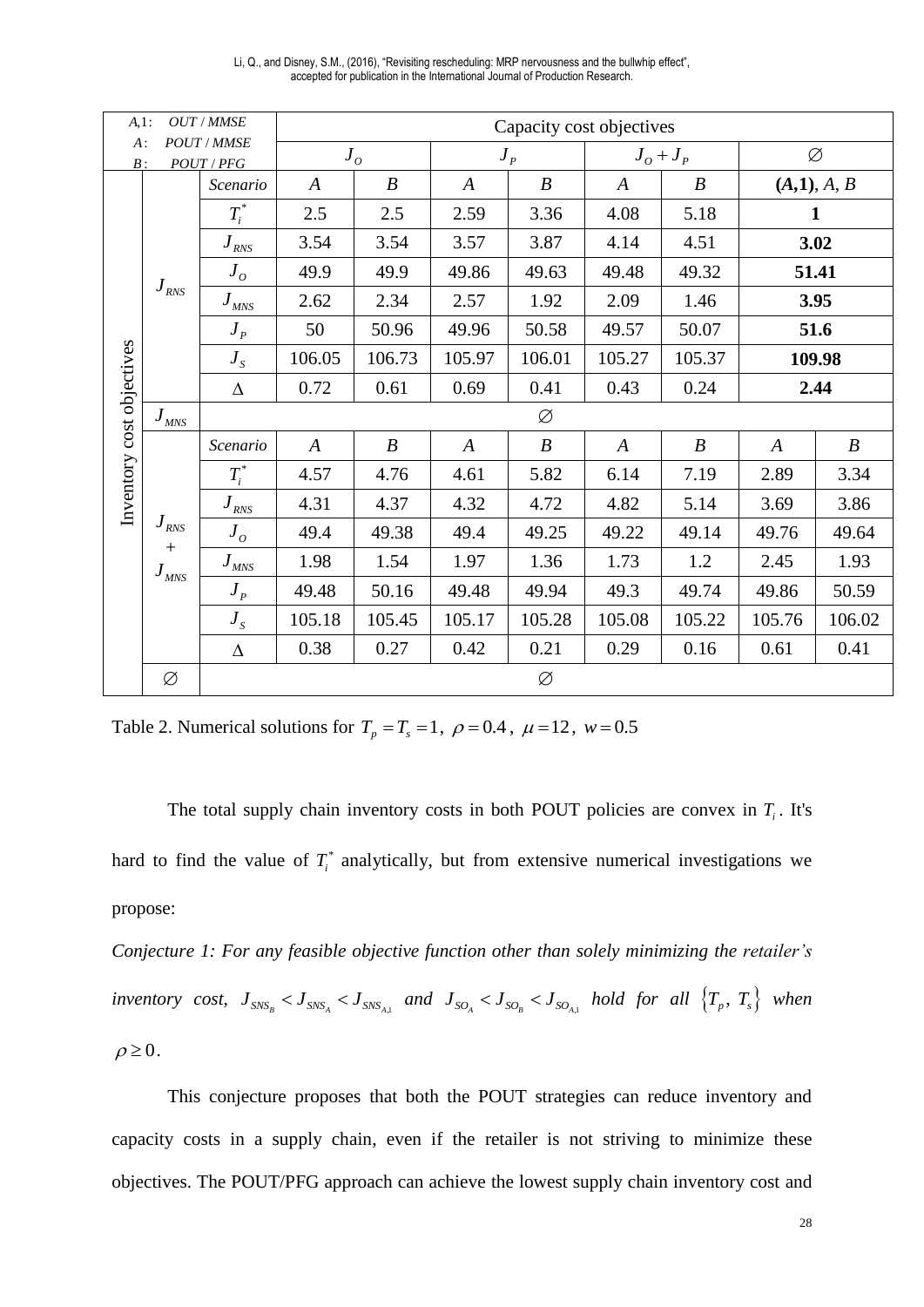the least nervous system. However, the POUT/MMSE strategy has better capacity performance, so when the total supply chain inventory related cost is of concern an altruistic retailer should adopt the POUT/PFG policy. By optimizing the supply chain inventory cost, there will also be reductions in both nervousness and supply chain capacity costs. However, when the manufacturer's capacity cost is of primary importance, POUT/MMSE is recommended.

#### **6. Managerial implications**

We have analyzed an innovative adaptation to an MRP system, the POUT replenishment policy, and accounted for its future impact on the call-off orders via the PFG mechanism. These techniques are suitable for scheduling high volume items. The POUT policy is closely related to the OUT policy that is readily available native in many MRP systems. The POUT/PFG policy can be incorporated into an ERP system by custom-coding user defined macros.

An established MRP system is needed to implement these techniques. We have noticed in many cases MRP systems are not always: fully implemented, used consistently, or without data accuracy issues. Thus, there may be some work required to get an MRP ready for implementation of the POUT/PFG technique. Furthermore, in addition to the usual decisions regarding forecast method and parameter selection, an additional choice for the value of  $T_i$  is required. We have found that longer lead-times need, and higher volumes support, the use of larger values of  $T_i$ . In practice we have found a simulation of the POUT/PFG method, with real demand data and lead-times, in an off-line spreadsheet, is a good way to select *T<sup>i</sup>* .

The POUT/PFG leads to a smoother call-off order and more accurate future order forecasts, not only reducing the variability but also increasing the predictability, of the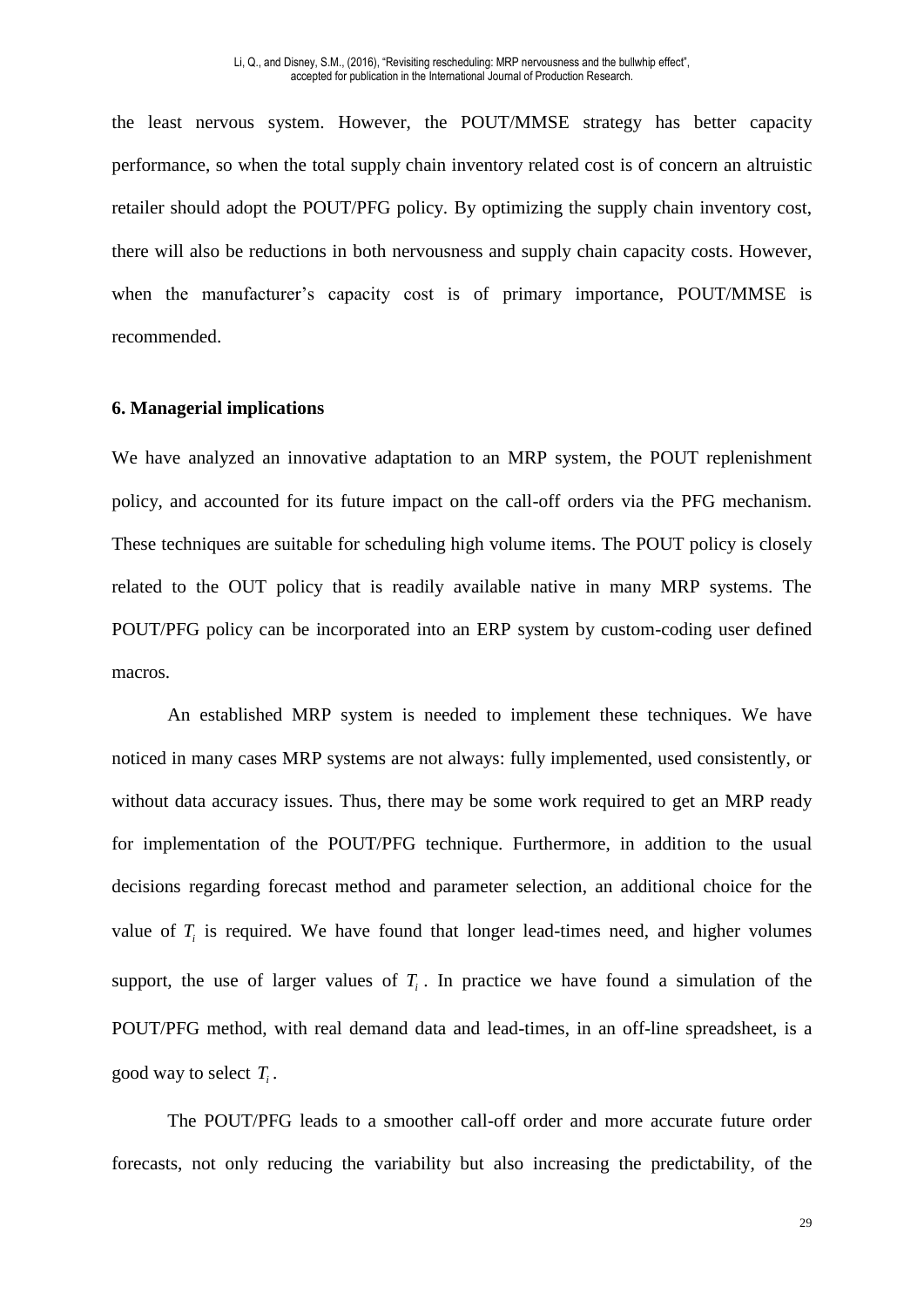supplier's workload. Suppliers receive more stable demand reducing their need for inventory, burst capacity, and expedient transportation. The stable demand also makes it easier for suppliers to schedule maintenance. Better maintenance improves up-time and reduces costs. Over time, a better commercial relationship is created, resulting in better negotiations during contract renewal.

#### **7. Concluding remarks**

We have jointly considered the MRP nervousness and bullwhip problems which were previously treated as separate issues in the literature. We analyzed two methods of generating order call-offs and two methods of creating order forecasts. We developed a new measure of MRP nervousness based on a geometrically weighted sum of order forecast errors. While it is known that the POUT replenishment policy can reduce the order variability at the retailer, we revealed that it also reduces the manufacturer's MRP nervousness. This is consistent with the intuition that smoother orders are easier to forecast. Accounting for the future consequences of the POUT policy with the PFG mechanism further improves the accuracy of the future guidance. By tuning the feedback controller,  $T_i$ , it is always possible to avoid the bullwhip effect at both echelons.

Our analysis reveals that when the retailer adopts either of the POUT strategies, the manufacturer can reduce MRP nervousness and inventory costs, as well as reducing the capacity costs at each echelon. We reveal that the MRP nervousness, the inventory variance at the manufacturer and the order variance at both echelons are all commingled and affected by  $T_i$  which can be selected to minimize a range of cost functions.

Our analysis recommends the: OUT/MMSE policy when the retailer's inventory cost is of sole concern; POUT/MMSE policy when the manufacturer's capacity cost is the only concern; and the POUT/PFG policy when the supply chain is concerned with inventory costs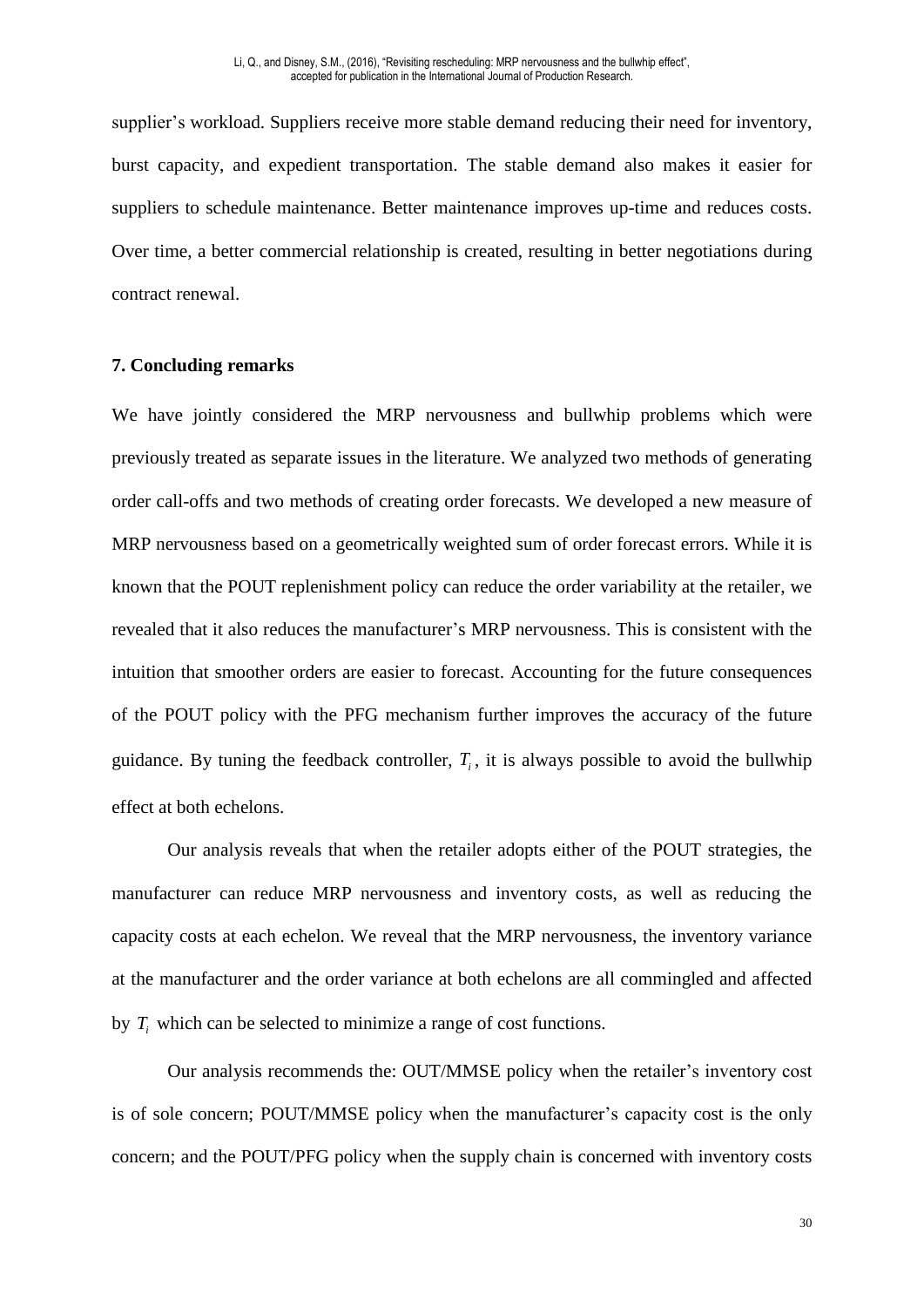and MRP nervousness. Our proposed strategies are easy to understand and–since they do not require a change in the commercial relationship–are relatively easy to implement in practice.

The implications of Corollary 1 are that our POUT/PFG policy means the manufacturer requires less safety stock than the OUT/MMSE policy, Brown (1962). By Grasso and Taylor (1984), who demonstrated that safety stock is more efficient than safety lead-times at reducing nervousness, we conjecture that our POUT/PFG policy is also more effective than using safety lead-times to reduce nervousness. However, the comparison between our POUT/PFG policy and the frozen period and lot sizing solutions to the MRP nervousness is not practical as our model does not consider these factors. Future research could be directed towards these areas. The performance of the POUT/PFG mechanism in more realistic supply chain settings (for example in divergent supply chains, over more echelons, or with stochastic lead times) could be investigated. The impact of more realistic modeling assumptions (for example real demand data, capacity constraints, or promotions) could be studied. Here a simulation or system dynamics approach might be useful.

#### **8. References**

- Box, G.E.P., G.M. Jenkins, and G.C. Reinsel. 1994. *Time Series Analysis: Forecasting and Control.* Holden-Day, San Francisco.
- Bray, R.L., and H. Mendelson. 2015. Production Smoothing and the Bullwhip Effect. *Manufacturing & Service Operations Management*, 17 (2), 208–220.
- Brown, R.G. 1962. *Smoothing, Forecasting and Prediction of Discrete Time Series*. Prentice-Hall, New York.
- Carlson, R.C., J.V. Jucker, and D.H. Kropp. 1979. Less nervous MRP system: A dynamic economic lot-sizing approach. *Management Science*, 25 (8), 754–761.
- Chen, L., and H.L. Lee. 2009. Information sharing and order variability control under a generalized demand model. *Management Science*, 55 (5), 781–797.
- de Bodt, M.A., and L.N. van Wassenhove. 1983. Cost increases due to demand uncertainty in MRP lot sizing. *Decision Sciences*, 14 (3), 345–362.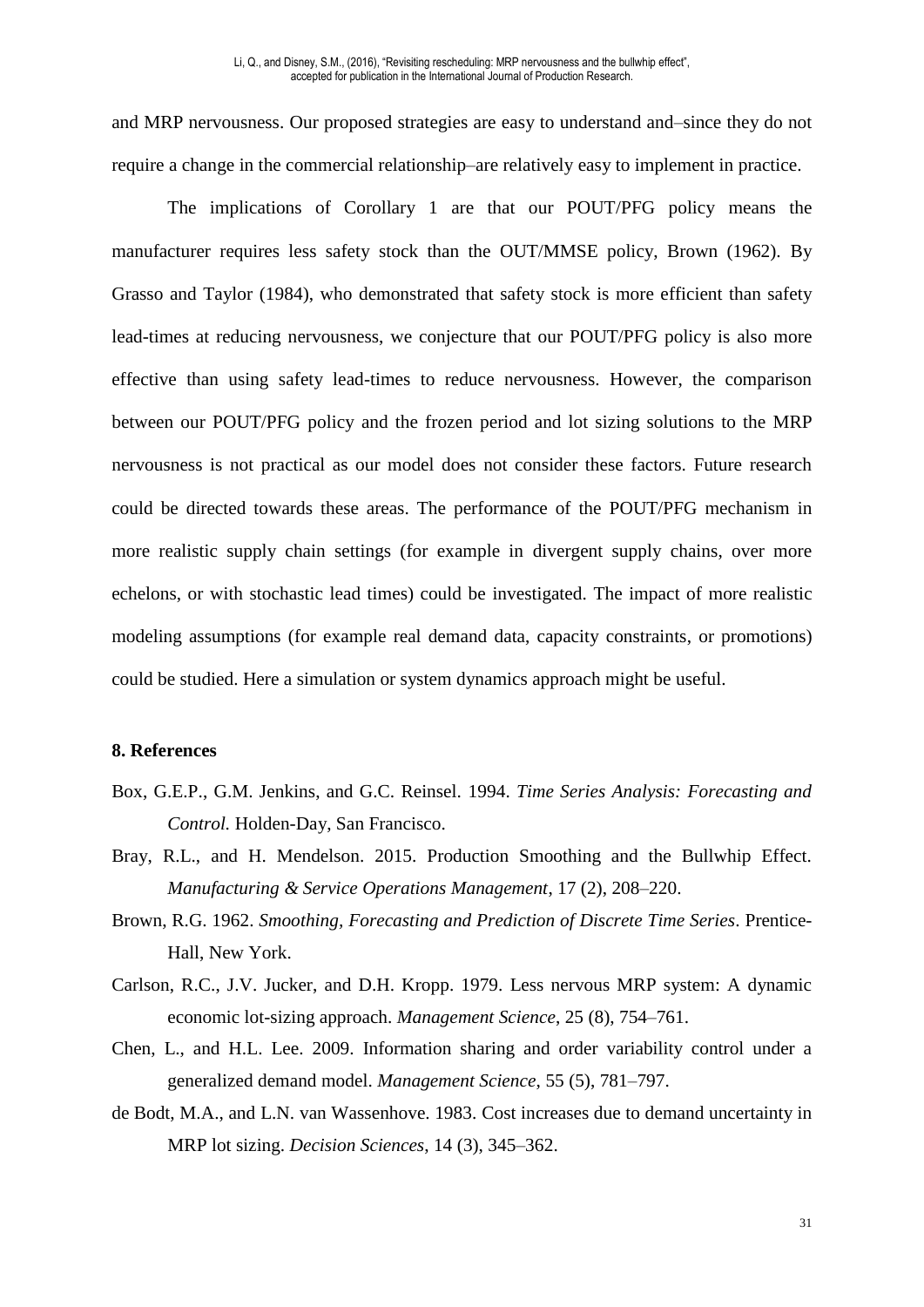- de Kok, T., F. Janssen, J. van Doremalen, E. van Wachem, M. Clerkx, and W. Peeters. 2005. Philips Electronics synchronizes its supply chain to end the bullwhip effect. *Interfaces*, 35 (1), 37–48.
- Disney, S.M. 2008. Supply chain aperiodicity, bullwhip and stability analysis with Jury's Inners. *IMA Journal of Management Mathematics*, 19 (2), 101–116.
- Disney, S.M., A. Maltz, X. Wang, and R.D.H. Warburton. 2016. Inventory management for stochastic lead times with order crossovers. *European Journal of Operational Research*, 248, 473–486.
- Disney, S.M., and D.R. Towill. 2003. On the bullwhip and inventory variance produced by an ordering policy. *OMEGA,* 31 (3), 157–167.
- Disney, S.M., and M.R. Lambrecht. 2008. On replenishment rules, forecasting and the bullwhip effect in supply chains. *Foundations and Trends in Technology, Information and Operations Management*, 2 (1), 1–80.
- Disney, S.M., D.R. Towill, and W. Van de Velde. 2004. Variance amplification and the golden ratio in production and inventory control*. International Journal of Production Economics*, 90 (3), 295–309.
- Disney, S.M., L. Hoshiko, L. Polley, and C. Weigel, 2013. Removing bullwhip from Lexmark's toner operations. *Production and Operations Management Society Annual*  Conference, Denver, USA, May 3<sup>rd</sup> – 6<sup>th</sup>, 10 pages.
- Englberger, J., F. Herrmann, and M. Manitz. 2016. Two-stage stochastic master production scheduling under demand uncertainty in a rolling planning environment. *International Journal of Production Research*, 54 (20), 6192–6215.
- Grasso, E.T., and B.W. Taylor. 1984. A simulation based experimental investigation of supply/timing uncertainty in MRP system. *International Journal of Production Research*, 22 (3), 485–497.
- Grubbström, R.W., and A. Molinder. 1996. Safety production plans in MRP-systems using transform methodology. *International Journal of Production Economics*, 46–47, 297– 309.
- Harrison, A. 1997. Investigating the sources and causes of schedule instability. *International Journal of Logistics Management*, 8 (2), 75–82.
- Hayes, R.H., and K.B. Clark. 1985. Explaining observed productivity differentials between plants: implications for operations research. *Interfaces*, 15 (6), 3–14.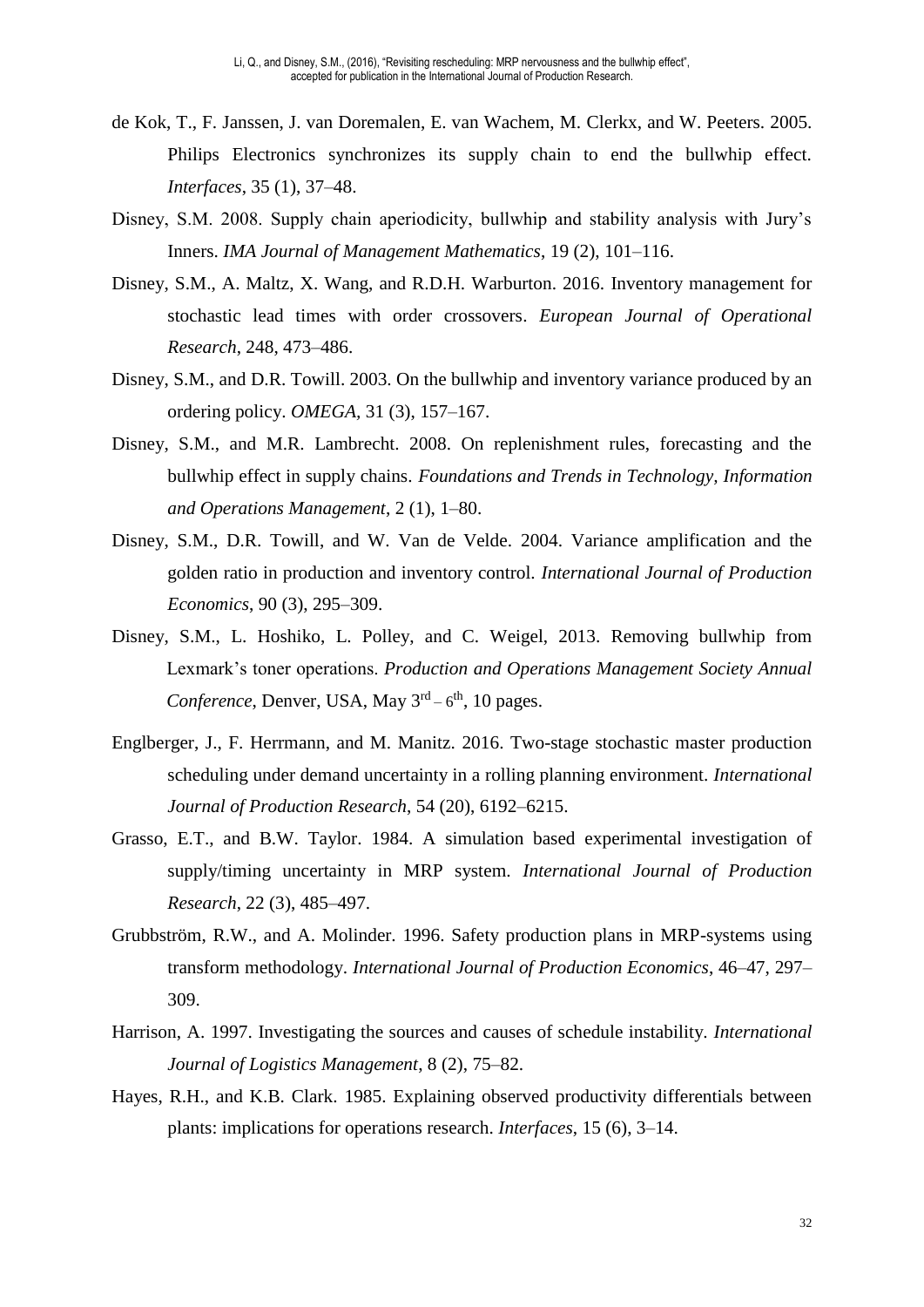- Herrera, C., S. Belmokhtar-Berraf, A. Thomas., and V. Parada. 2016. A reactive decisionmaking approach to reduce instability in a master production schedule. *International Journal of Production Research*, 54 (8), 2394–2404.
- Ho, C.J. 2005. Examining dampening effects for alternative dampening procedures to cope with system nervousness. *International Journal of Production Research*, 43 (19), 4009–4033.
- Ho, C.J., and T.C. Ireland. 1998. Correlating MRP system nervousness with forecast errors. *International Journal of Production Research*, 36 (8), 2285–2299.
- Hosoda, T., and S.M. Disney. 2006. The governing dynamics of supply chains: the impact of altruistic behaviour. *Automatica*, 42 (8), 1301–1309.
- Hosoda, T., and S.M. Disney. 2012. On the replenishment strategy when the market demand information is lagged in a supply chain. *International Journal of Production Economics*, 135 (1), 458–467.
- Hosoda, T., M.M. Naim, S.M. Disney and A. Potter (2008). Is there a benefit to sharing market sales information? Linking theory and practice. *Computer & Industrial Engineering*, 54, 315-326.
- Kabak, K., and A. Ornek. 2009. An improved metric for measuring multi-item multi-level schedule instability under rolling schedules. *Computers & Industrial Engineering*, 56, 691–707.
- Kadipasaoglu, S.N., and V. Sridharan. 1995. Alternative approaches for reducing schedule instability in multistage manufacturing under demand uncertainty. *Journal of Operations Management*, 13 (3), 193–211.
- Kimms, A. 1998. Stability measures for rolling schedules with applications to capacity expansion planning, master production scheduling, and lot sizing. *Omega*, 26 (3), 355–366.
- Lee, H.L., K. So, and C. Tang. 2000. The value of information sharing in a two-level supply chain. *Management Science*, 46 (5), 626–643.
- Mather, H. 1977. Reschedule the reschedules you just rescheduled way of life for MRP? *Production and Inventory Management*, 18 (1), 60–79.
- Nedaei, H., and H. Mahlooji. 2014. Joint multi-objective master production scheduling and rolling horizon policy analysis in make-to-order supply chains. *International Journal of Production Research*, 52 (9), 2767–2787.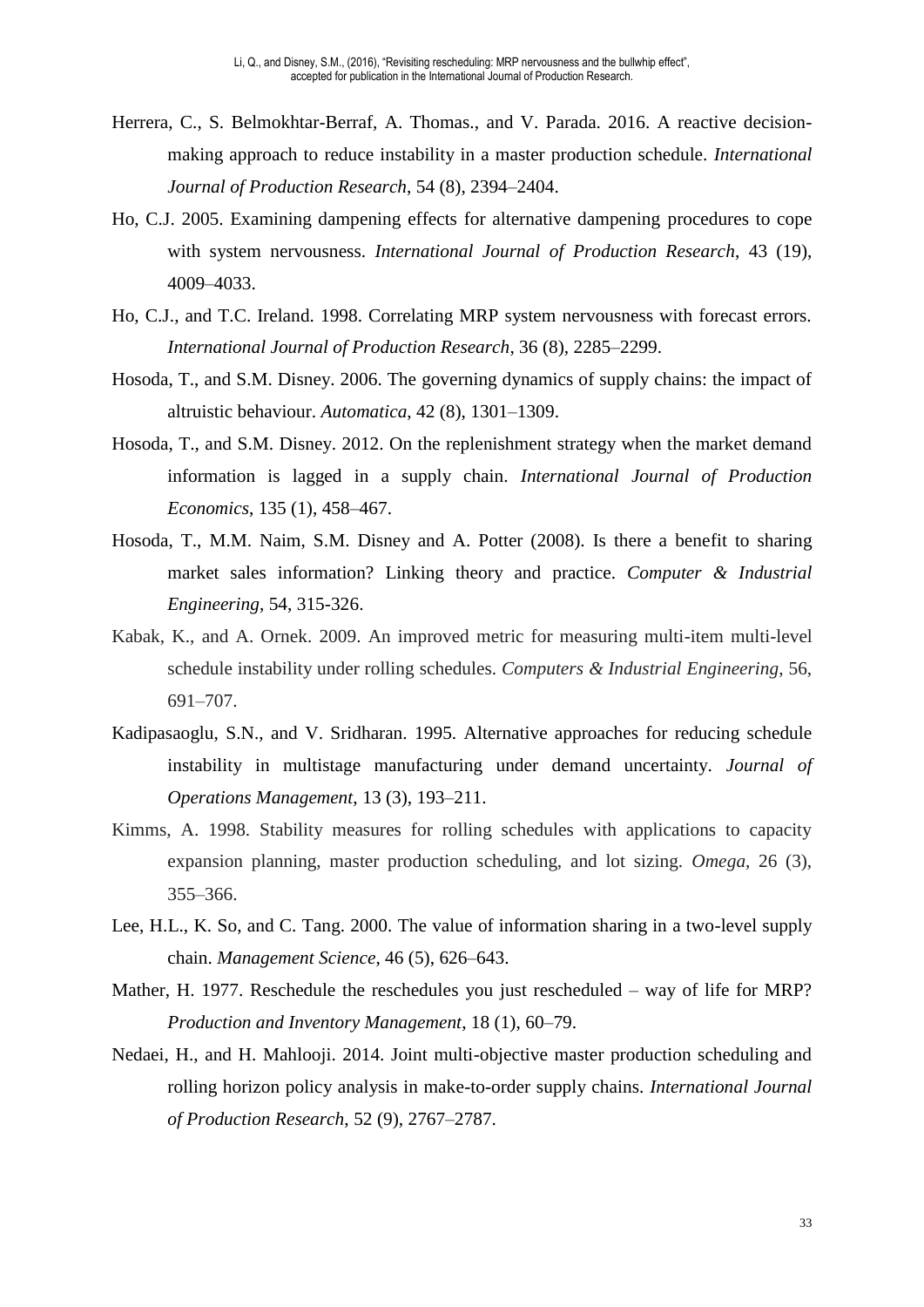- Potter, A., and S.M. Disney, 2010. Removing bullwhip from the Tesco supply chain. *Production and Operations Management Society Annual Conference*, May  $7<sup>th</sup> - 10<sup>th</sup>$ , Vancouver, Canada. Paper No. 015-0397, 19 pages.
- Pujawan, I. 2004. Schedule nervousness in a manufacturing System: A case study. *Production Planning & Control*, 15 (5), 515–524.
- Robinson, E.P., F. Sahin, and L.-L. Gao. 2008. Master production schedule time interval strategies in make-to-order supply chains. *International Journal of Production Research*, 46 (7), 1933–1954.
- Rossi, T., R. Pozzi, M. Pero, and R. Cigolini. 2016. Improving production planning through finite-capacity MRP. *International Journal of Production Research*, Forthcoming. DOI: 10.1080/00207543.2016.1177235
- Sahin, F., A. Narayanan, and E.P. Robinson. 2013. Rolling horizon planning in supply chains: review, implications and directions for future research. *International Journal of Production Research*, 51 (18), 5413–5436.
- Sahin, F., E.P. Robinson, and L.-L. Gao. 2008. Master production scheduling policy and rolling schedules in a two-stage make-to-order supply chain. *International Journal of Production Economics*, 115 (2), 528–541.
- Schmitt, T.G. 1984. Resolving uncertainty in manufacturing systems. *Journal of Operations Management*, 4 (4), 311–345.
- Sridharan, V., and R.L. LaForge. 1989. The impact of safety stock on schedule instability, cost, and service. *Journal of Operations Management*, 8 (4), 327–347.
- Tang, O., and R.W. Grubbström. 2002. Planning and replanning the master production schedule under demand uncertainty. *International Journal of Production Economics*, 78 (3), 323–334.
- Terwiesch, C., Z.J. Ren, T.H. Ho, and M.A. Cohen. 2005. An empirical analysis of forecast sharing in the semiconductor equipment supply chain. *Management Science*, 51 (2), 208–220.
- Wang, X. and Disney, S.M. 2016. The bullwhip effect: progress, trends, and directions. *European Journal of Operational Research,* 250 (3), 691–701.
- Xie, X., X. Zhao, and T.S. Lee. 2003. Freezing the master production schedule under single resource constraint and demand uncertainty. *International Journal of Production Research*, 83 (1), 65–84.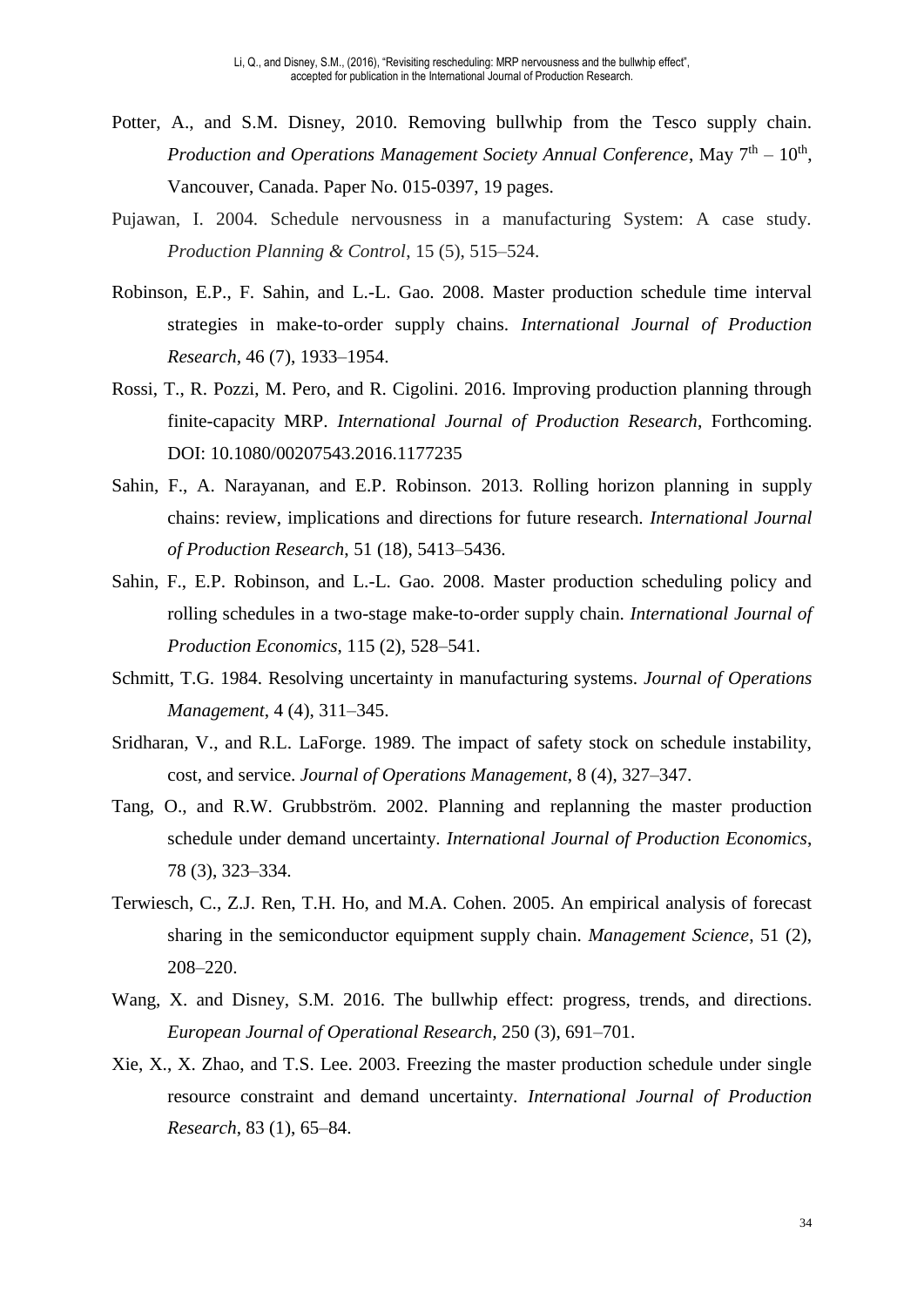Zhao, X., J.C. Goodale, and T.S. Lee. 1995. Lot-sizing rules and freezing the master production schedule in material requirements planning systems under demand uncertainty. *International Journal of Production Research*, 33 (8), 2241–2276.

|  |  |  |  | <b>Appendix I. List of nomenclature</b> |
|--|--|--|--|-----------------------------------------|
|--|--|--|--|-----------------------------------------|

| $P_{t}$                                         | Manufacturer's production order quantity at time t.                                                                                       |
|-------------------------------------------------|-------------------------------------------------------------------------------------------------------------------------------------------|
| $O_t$                                           | Retailer's order quantity at time t.                                                                                                      |
| $\overline{\hat{O}}_{\scriptscriptstyle t,t+j}$ | <i>j</i> -period ahead forecast of the retailer's orders.                                                                                 |
| $D_t$                                           | End customer demand at time t.                                                                                                            |
| $\bar{\hat{D}}_{t,t+j}$                         | Demand forecast, made at time $t$ , of demand in period $t+j$ .                                                                           |
| $\rho$                                          | Auto-regressive demand correlation                                                                                                        |
| $NS_{t}$                                        | Net stock at time t.                                                                                                                      |
| $RNS_{t}$                                       | Retailer's net stock at time t.                                                                                                           |
| $MNS_t$                                         | Manufacturer's net stock at time t.                                                                                                       |
| $T_{\scriptscriptstyle p}$                      | Retailer's lead-time.                                                                                                                     |
| $T_{\scriptscriptstyle s}$                      | Manufacturer's lead-time.                                                                                                                 |
| $\mathcal{T}_i$                                 | Proportional feedback controller.                                                                                                         |
| $T_i^\ast$                                      | Optimal proportional feedback controller.                                                                                                 |
| $\Delta_{\scriptscriptstyle{A}}$                | Nervousness in the POUT/MMSE strategy.                                                                                                    |
| $\Delta_{_{A,1}}$                               | Nervousness in the OUT/MMSE strategy.                                                                                                     |
| $\Delta_R$                                      | Nervousness in the POUT/PFG strategy.                                                                                                     |
| $\Delta[j]$                                     | The variance of the <i>j</i> -step ahead order forecast error.                                                                            |
| w                                               | A weighting factor that determines how quickly the variance of the future order<br>forecast error decays away in the nervousness measure. |
| $J_{\rho}$                                      | Retailer's capacity cost.                                                                                                                 |
| $\boldsymbol{J}_{\textit{RNS}}$                 | Retailer's inventory cost.                                                                                                                |
| $J_{p}$                                         | Manufacturer's capacity cost.                                                                                                             |
| $J_{MNS}$                                       | Manufacturer's inventory cost.                                                                                                            |
| $J_{SO}$                                        | Supply chain capacity related cost $J_{SO} = J_o + J_p$ .                                                                                 |
| $J_{SNS}$                                       | Supply chain inventory related cost $J_{SNS} = J_{RNS} + J_{MNS}$ .                                                                       |
| $J_{\rm s}$                                     | Total supply chain cost $J_s = J_{so} + J_{SNS}$ .                                                                                        |

#### **Appendix II. Measuring the accuracy of the future order stream**

The call-off order in (1) generated by the POUT policy is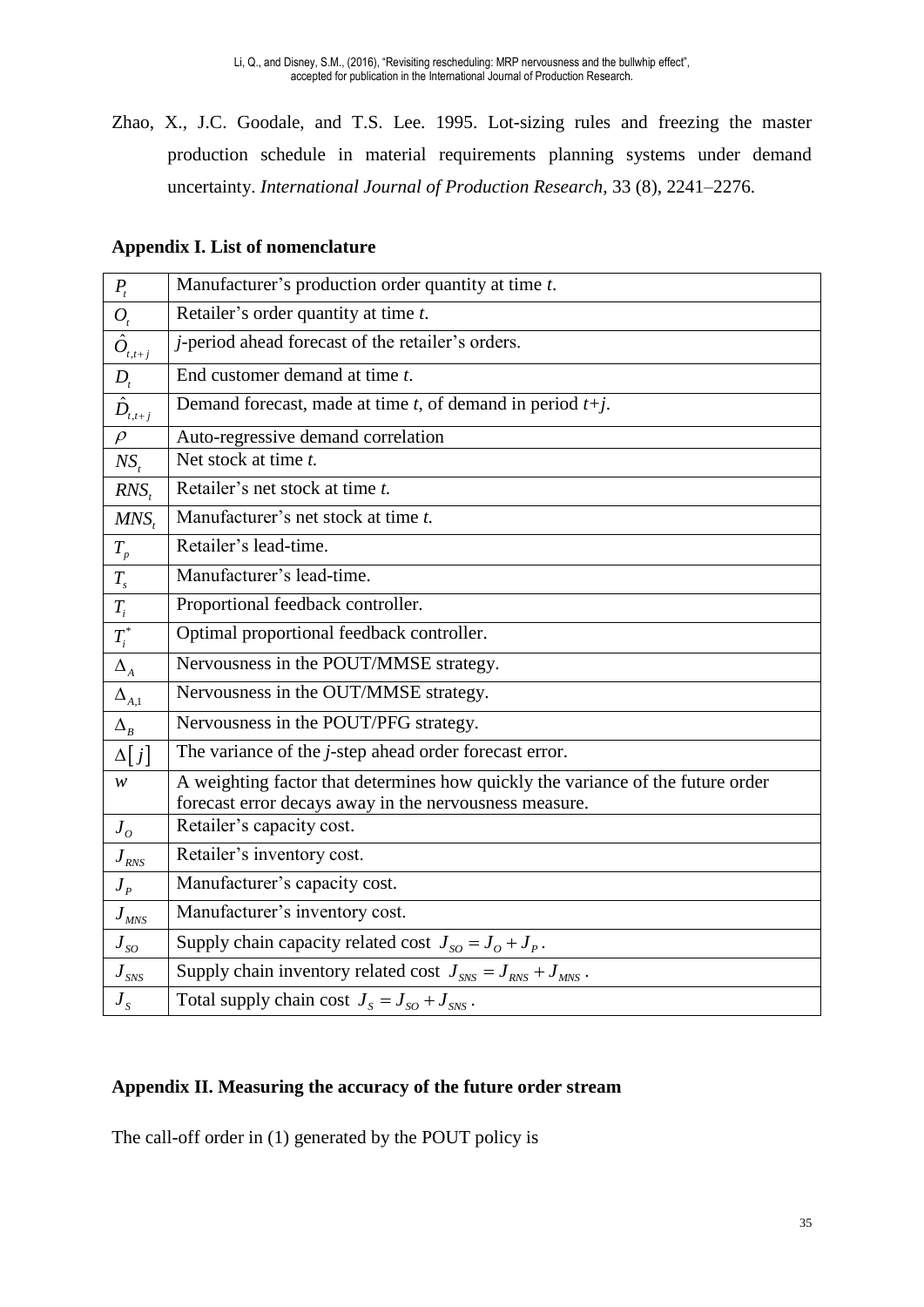$$
O_{t} = \left(1 - \frac{1}{T_{i}}\right)O_{t-1} + \left(\hat{D}_{t,t+T_{p}+1} - \hat{D}_{t-1,t+T_{p}}\right) + \left(\sum_{i=1}^{T_{p}} \hat{D}_{t,t+i} - \sum_{i=1}^{T_{p}} \hat{D}_{t-1,t+i-1} + D_{t}\right) / T_{i}.
$$
 (A1)

Letting  $\mu = 0$  in (6), then the AR(1) demand becomes

$$
D_{t} = \rho D_{t-1} + \varepsilon_{t} = \sum_{i=0}^{\infty} \rho^{i} \varepsilon_{t-i} = \varepsilon_{t} + \rho \varepsilon_{t-1} + \rho^{2} \varepsilon_{t-2} + \dots
$$
 (A2)

Using (8), (9) and (A2) in (A1),  $O_t$  can be written as

$$
O_{t} = \left(1 - \frac{1}{T_{i}}\right)O_{t-1} + \left(\rho^{T_{p}+1} + \frac{\kappa}{T_{i}}\right)\varepsilon_{t} + \rho^{T_{p}+1}\left(\rho - 1 + \frac{1}{T_{i}}\right)D_{t-1}; D_{t-1} = \sum_{i=0}^{\infty} \rho^{i}\varepsilon_{t-i-1}
$$
 (A3)

where  $\kappa = (1 - \rho^{T_p+1})/(1 - \rho)$ . Substituting (A3) into itself recursively yields

$$
O_t = \sum_{n=0}^{\infty} \left( \left( \frac{T_i - 1}{T_i} \right)^n \left( \rho^{T_p + 1} + \frac{\kappa}{T_i} \right) + \rho^{T_p + 1} \left( \rho^n - \left( \frac{T_i - 1}{T_i} \right)^n \right) \right) \varepsilon_{t-n} \tag{A4}
$$

The variance of  $O_t$  is derived by finding the expected value of the square of (A4),

$$
\sigma_o^2 = \sigma_{\varepsilon}^2 \left( \frac{\kappa^2}{2T_i - 1} + \frac{2\kappa \rho^{1+T_p}}{\rho + T_i (1 - \rho)} - \frac{\rho^{2(1+T_p)}}{\rho^2 - 1} \right).
$$
 (A5)

When demand is i.i.d., the variance of the retailer's orders reduces to  $\sigma_o^2 = \frac{\sigma_e^2}{2T_i - 1}$ .

In Scenario A, the order forecast error is

$$
\hat{D}_{t-j,t+T_p+1} - O_t = \sum_{n=j}^{\infty} \rho^{T_p+1+n} \varepsilon_{t-n} - \sum_{n=0}^{\infty} \left( \left( \frac{T_i - 1}{T_i} \right)^n \left( \rho^{T_p+1} + \frac{\kappa}{T_i} \right) + \rho^{T_p+1} \left( \rho^n - \left( \frac{T_i - 1}{T_i} \right)^n \right) \varepsilon_{t-n} \n= \left( \sum_{n=0}^{j-1} \left( -\left( \frac{T_i - 1}{T_i} \right)^n \left( \rho^{T_p+1} + \frac{\kappa}{T_i} \right) - \rho^{T_p+1} \left( \rho^n - \left( \frac{T_i - 1}{T_i} \right)^n \right) \varepsilon_{t-n} + \sum_{n=0}^{\infty} \left( \rho^{T_p+1+n} - \left( \frac{T_i - 1}{T_i} \right)^n \left( \rho^{T_p+1} + \frac{\kappa}{T_i} \right) - \rho^{T_p+1} \left( \rho^n - \left( \frac{T_i - 1}{T_i} \right)^n \right) \varepsilon_{t-n} \right).
$$
\n(A6)

 $\Delta_A[j]$ , the variance of the *j* period ahead order forecast error in Scenario A is

$$
\Delta_{A}[j] = \sigma_{\varepsilon}^{2} \left( \sum_{n=0}^{j-1} \left( \left( \frac{T_{i}-1}{T_{i}} \right)^{n} \left( \rho^{T_{p}+1} + \frac{\kappa}{T_{i}} \right) + \rho^{T_{p}+1} \left( \rho^{n} - \left( \frac{T_{i}-1}{T_{i}} \right)^{n} \right) \right)^{2} + \sum_{n=j}^{\infty} \left( \rho^{T_{p}+1+n} - \left( \frac{T_{i}-1}{T_{i}} \right)^{n} \left( \rho^{T_{p}+1} + \frac{\kappa}{T_{i}} \right) - \rho^{T_{p}+1} \left( \rho^{n} - \left( \frac{T_{i}-1}{T_{i}} \right)^{n} \right) \right)^{2} \right) \right)
$$
\n
$$
= \sigma_{\varepsilon}^{2} \left( \frac{\kappa^{2}}{T_{i}^{2} \left( 1 - \left( \frac{T_{i}-1}{T_{i}} \right)^{2} \right)} + \frac{2\kappa \rho^{1+T_{p}} \left( 1 - \left( \frac{\rho(T_{i}-1)}{T_{i}} \right)^{j} \right)}{T_{i} \left( 1 - \left( \frac{\rho(T_{i}-1)}{T_{i}} \right) \right)} + \frac{\rho^{2(1+T_{p})} \left( 1 - \rho^{2j} \right)}{1 - \rho^{2}} \right), \tag{A7}
$$

36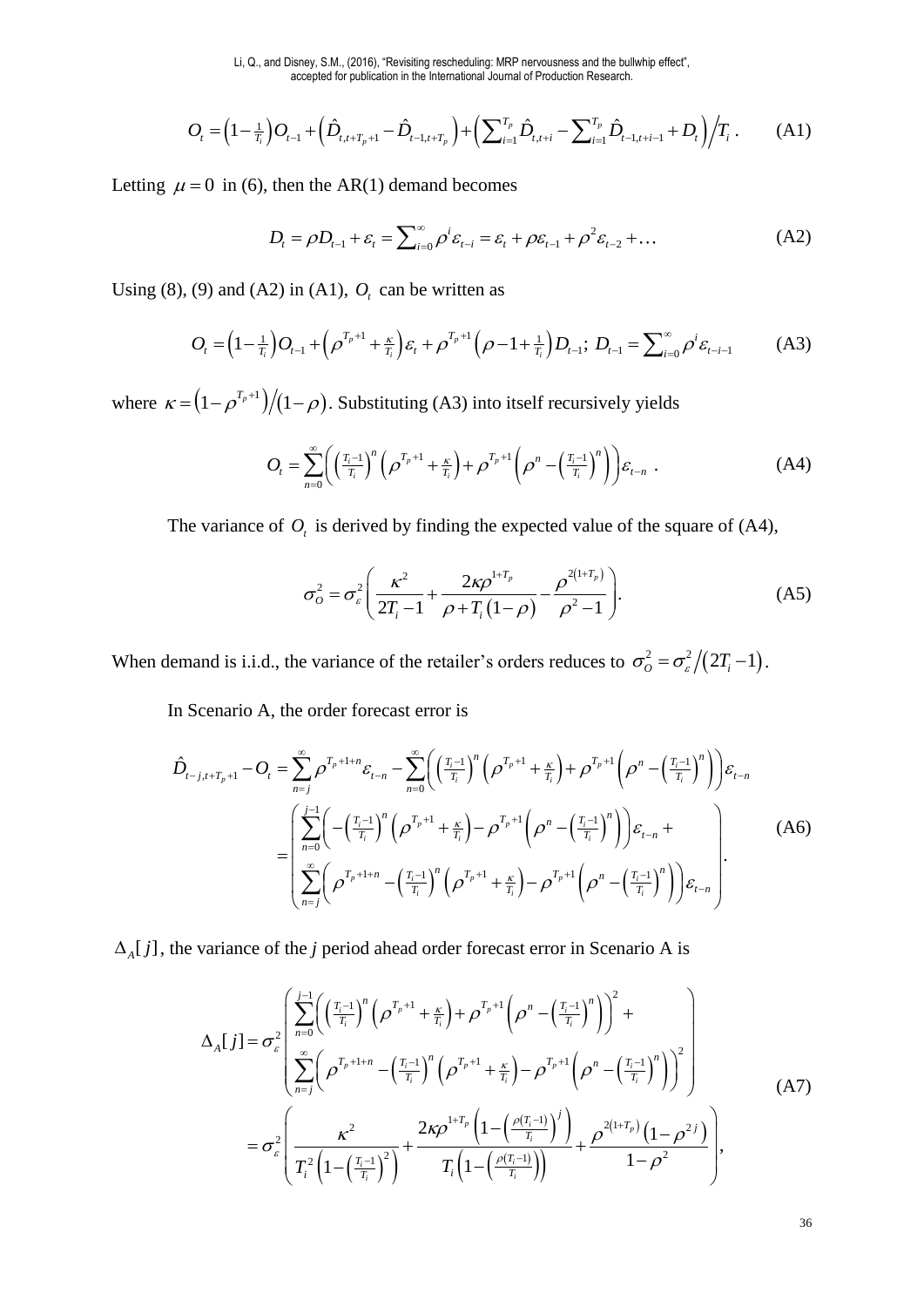and the nervousness of Scenario A is

$$
\Delta_{A} = \sigma_{\varepsilon}^{2} \sum_{j=1}^{\infty} w (1-w)^{j-1} \left( \sum_{n=0}^{j-1} \left( \left( \frac{T_{i}-1}{T_{i}} \right)^{n} \left( \rho^{T_{p}+1} + \frac{\kappa}{T_{i}} \right) + \rho^{T_{p}+1} \left( \rho^{n} - \left( \frac{T_{i}-1}{T_{i}} \right)^{n} \right) \right)^{2} + \sum_{n=j}^{\infty} \left( \rho^{T_{p}+1+n} - \left( \frac{T_{i}-1}{T_{i}} \right)^{n} \left( \rho^{T_{p}+1} + \frac{\kappa}{T_{i}} \right) - \rho^{T_{p}+1} \left( \rho^{n} - \left( \frac{T_{i}-1}{T_{i}} \right)^{n} \right) \right)^{2} \right) \tag{A8}
$$
  

$$
= \sigma_{\varepsilon}^{2} \left( \frac{\kappa^{2}}{2T_{i}-1} + \frac{2\kappa \rho^{T_{p}+1}}{T_{i} - (T_{i}-1)(1-w)\rho} + \frac{\rho^{2T_{p}+2}}{1 - (1-w)\rho^{2}} \right).
$$

For Scenario B, we may rewrite the future forecasted order as

$$
\hat{O}_{t,t+j} = \frac{1}{T_i} \left(\frac{T_i - 1}{T_i}\right)^j \left(\sum_{i=1}^{T_p} \hat{D}_{t,t+i} - \left(\sum_{i=1}^{T_p} O_{t-i} + RNS_t\right)\right) + \hat{D}_{t,t+T_p+1+j} + \frac{1}{T_i} \left(\frac{T_i - 1}{T_i}\right)^j TNS
$$
\n
$$
= \left(\frac{T_i - 1}{T_i}\right)^{j+1} O_{t-1} + \left(\hat{D}_{t,t+T_p+1+j} - \left(\frac{T_i - 1}{T_i}\right)^j \hat{D}_{t-1,t+T_p}\right)
$$
\n
$$
+ \frac{1}{T_i} \left(\frac{T_i - 1}{T_i}\right)^j \left(\sum_{i=1}^{T_p} \hat{D}_{t,t+i} - \sum_{i=1}^{T_p} \hat{D}_{t-1,t+i-1}\right) + \frac{1}{T_i} \left(\frac{T_i - 1}{T_i}\right)^j D_t.
$$
\n(A9)

Assuming  $TNS = 0$ , substituting (8), (9) and (A2) into (A9) yields

$$
\hat{O}_{t,t+j} = \left(\frac{T_i - 1}{T_i}\right)^{j+1} O_{t-1} + \left(\rho^{T_p + 1+j} + \frac{\kappa}{T_i} \left(\frac{T_i - 1}{T_i}\right)^j \right) \varepsilon_t + \rho^{T_p + 1} \left(\rho^{j+1} - \left(\frac{T_i - 1}{T_i}\right)^{j+1}\right) D_{t-1}.
$$
 (A10)

Both  $O_t$  and  $\hat{O}_{t-j,t}$  can be written as  $\phi O_{t-j-1} + \theta_0 \varepsilon_t + \theta_1 \varepsilon_{t-1} + \theta_2 \varepsilon_{t-2} + \dots$ , the form of an ARMA $(j-1, \infty)$  process. The coefficients in  $\hat{O}_{t-j,t}$  and  $O_t$  are summarized in [Table A3.](#page-38-0)

| Coefficient    | $t-j,t$                                                                                 | Ο,                                                                                                                                                  |
|----------------|-----------------------------------------------------------------------------------------|-----------------------------------------------------------------------------------------------------------------------------------------------------|
| $\phi$         | $\left(\frac{T_i-1}{T_i}\right)^{j+1}$                                                  | $\left(\frac{T_i-1}{T_i}\right)^{j+1}$                                                                                                              |
| $\theta_{0}$   | $\overline{0}$                                                                          | $\rho^{T_p+1}+\frac{\kappa}{T}$                                                                                                                     |
| $\theta_{1}$   | $\theta$                                                                                | $\left(\frac{T_i-1}{T_i}\right)\left(\rho^{T_p+1}+\frac{\kappa}{T_i}\right)+\rho^{T_p+1}\left(\rho-1+\frac{1}{T_i}\right)$                          |
| $\theta_{2}$   | $\theta$                                                                                | $\left(\frac{T_i-1}{T_i}\right)^2 \left(\rho^{T_p+1}+\frac{\kappa}{T_i}\right) + \rho^{T_p+1} \left(\rho^2-\left(\frac{T_i-1}{T_i}\right)^2\right)$ |
| $\theta_{n}$   | $\overline{0}$                                                                          | $\left(\frac{T_i-1}{T_i}\right)^n\left(\rho^{T_p+1}+\frac{\kappa}{T_i}\right)+\rho^{T_p+1}\left(\rho^n-\left(\frac{T_i-1}{T_i}\right)^n\right)$     |
| $\theta_i$     | $\rho^{T_p+1+j}+\left(\frac{T_i-1}{T}\right)^j\frac{\kappa}{T_i}$                       | $\left(\frac{T_i-1}{T_i}\right)^j \left(\rho^{T_p+1}+\frac{\kappa}{T_i}\right)+\rho^{T_p+1} \left(\rho^j-\left(\frac{T_i-1}{T_i}\right)^j\right)$   |
| $\theta_{j+1}$ | $\left(\rho^{T_p+1}\right)\left(\rho^{j+1}-\left(\frac{T_i-1}{T_i}\right)^{j+1}\right)$ | $\left( \rho^{T_p+1} \left( \rho^{j+1} - \left( \frac{T_i-1}{T_i} \right)^{j+1} \right) \right)$                                                    |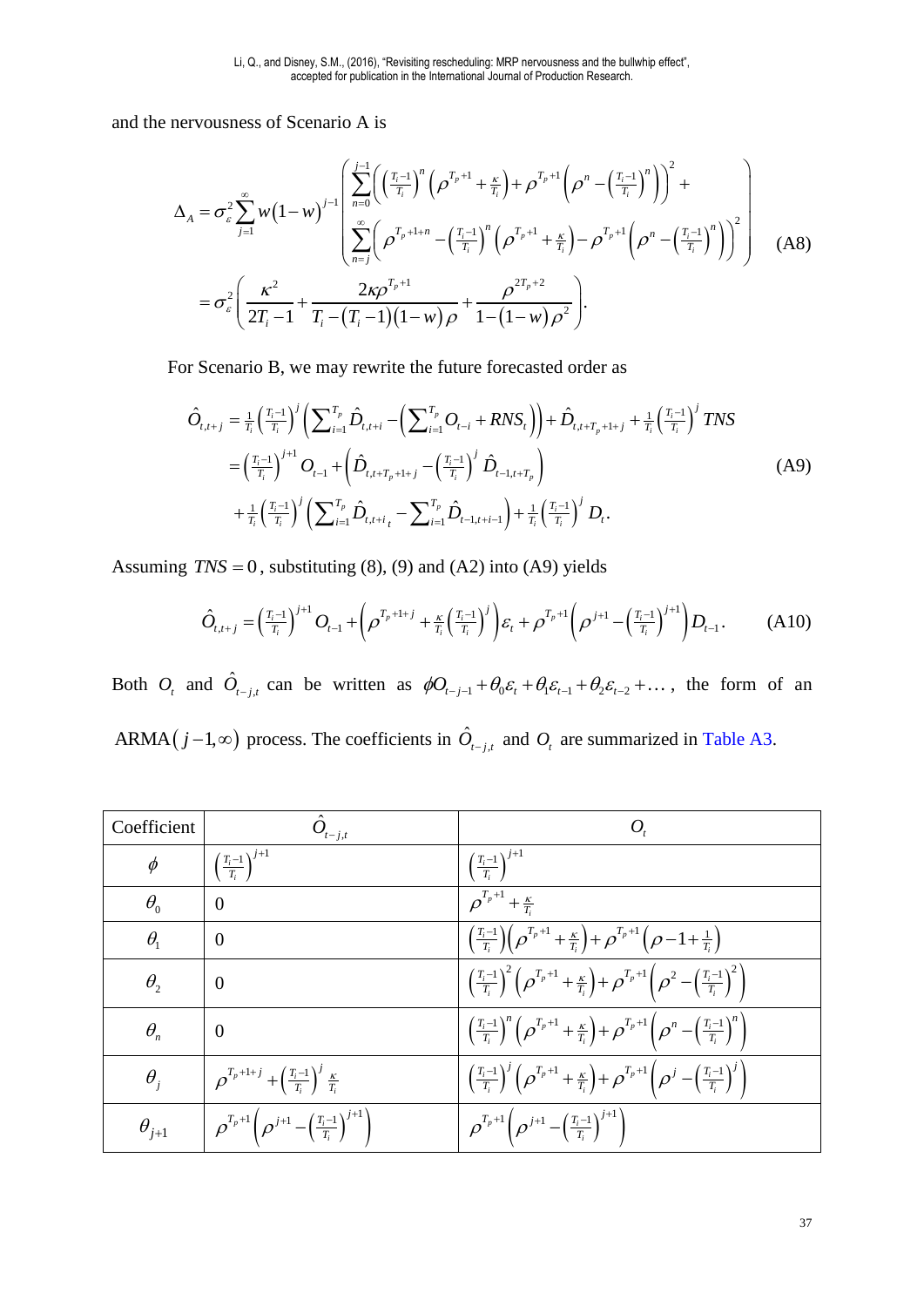| $\theta_{j+2}$ | $\boxed{\rho^{T_p+1}\bigg(\rho^{j+1}-\Big(\frac{T_i-1}{T_i}\Big)^{j+1}\bigg)\rho}$                          | $\left(\rho^{T_p+1}\left(\rho^{j+1}-\left(\frac{T_i-1}{T_i}\right)^{j+1}\right)\rho\right)$                 |
|----------------|-------------------------------------------------------------------------------------------------------------|-------------------------------------------------------------------------------------------------------------|
| $\theta_{j+n}$ | $\left( \left  \rho^{T_p+1} \Big(\rho^{j+1} - \Big(\frac{T_i-1}{T_i}\Big)^{j+1} \right) \rho^{n-1} \right)$ | $\left( \rho^{T_p+1} \left( \rho^{j+1} - \left( \frac{T_i-1}{T_i} \right)^{j+1} \right) \rho^{n-1} \right)$ |

<span id="page-38-0"></span>Table A3. The coefficients of  $\hat{O}_{t-j,t}$ 

The coefficients  $\theta_i$  for  $i \geq j$  in  $\hat{O}_{t-j,t}$  and  $O_t$  are identical. Note that the order error can be converted into an MA(  $j-1$ ) process where only  $\varepsilon$ <sub>t</sub>,  $\varepsilon$ <sub>t-1</sub>, ...,  $\varepsilon$ <sub>t-j+1</sub> have an influence on the forecasted order error. The forecast error in Scenario B is

$$
\hat{O}_{t-j,t} - O_t = \sum_{n=0}^{j-1} \left( -\left(\frac{T_i - 1}{T_i}\right)^n \left( \rho^{T_p + 1} + \frac{\kappa}{T_i} \right) - \rho^{T_p + 1} \left( \rho^n - \left(\frac{T_i - 1}{T_i}\right)^n \right) \right) \varepsilon_{t-n} \,. \tag{A11}
$$

Then  $\Delta_{B}[j]$ , can be obtained by taking the expectation of (A11)

$$
\Delta_{B}[j] = \sigma_{\varepsilon}^{2} \sum_{n=0}^{j-1} \left( \left( \frac{T_{i}-1}{T_{i}} \right)^{n} \left( \rho^{T_{p}+1} + \frac{\kappa}{T_{i}} \right) + \rho^{T_{p}+1} \left( \rho^{n} - \left( \frac{T_{i}-1}{T_{i}} \right)^{n} \right) \right)^{2}
$$
\n
$$
= \sigma_{\varepsilon}^{2} \left( \frac{\left( \left( \frac{T_{i}-1}{T_{i}} \right)^{2j} - 1 \right) \kappa^{2}}{\left( \left( \frac{T_{i}-1}{T_{i}} \right)^{2} - 1 \right) T_{i}^{2}} + \frac{\rho^{2+2T_{p}} \left( 1 - \rho^{2j} \right)}{1 - \rho^{2}} + \frac{2 \kappa \rho^{1+T_{p}} \left( \left( \rho \left( \frac{T_{i}-1}{T_{i}} \right) \right)^{j} - 1 \right)}{T_{i} \left( \rho \left( \frac{T_{i}-1}{T_{i}} \right) - 1 \right)} \right), \tag{A12}
$$

which is increasing in *j*. Finally, the accuracy of the POUT/PFG future order stream is given by

$$
\Delta_B = \sigma_{\varepsilon}^2 \sum_{j=1}^{\infty} w (1-w)^{j-1} \sum_{n=0}^{j-1} \left( \left( \frac{T_i - 1}{T_i} \right)^n \left( \rho^{T_p + 1} + \frac{\kappa}{T_i} \right) + \rho^{T_p + 1} \left( \rho^n - \left( \frac{T_i - 1}{T_i} \right)^n \right) \right)^2
$$
  
=  $\sigma_{\varepsilon}^2 \left( \frac{\kappa^2}{2T_i - 1 + w(T_i - 1)^2} + \frac{2\kappa \rho^{T_p + 1}}{T_i - (T_i - 1)(1 - w)\rho} + \frac{\rho^{2T_p + 2}}{1 - (1 - w)\rho^2} \right).$  (A13)

#### **Appendix III. The variance of the manufacturer's net stock**

Combining (27) and (28), we have

$$
MNS_t = MNS_{t-1} + \sum_{j=1}^{T_s+1} \left( \hat{O}_{t-T_s-1,t-T_s-1+j} - \hat{O}_{t-T_s-2,t-T_s-2+j} \right) + O_{t-T_s-1} - O_t.
$$
 (A14)

From (A4) and the information in [Table A3,](#page-38-0) we may also obtain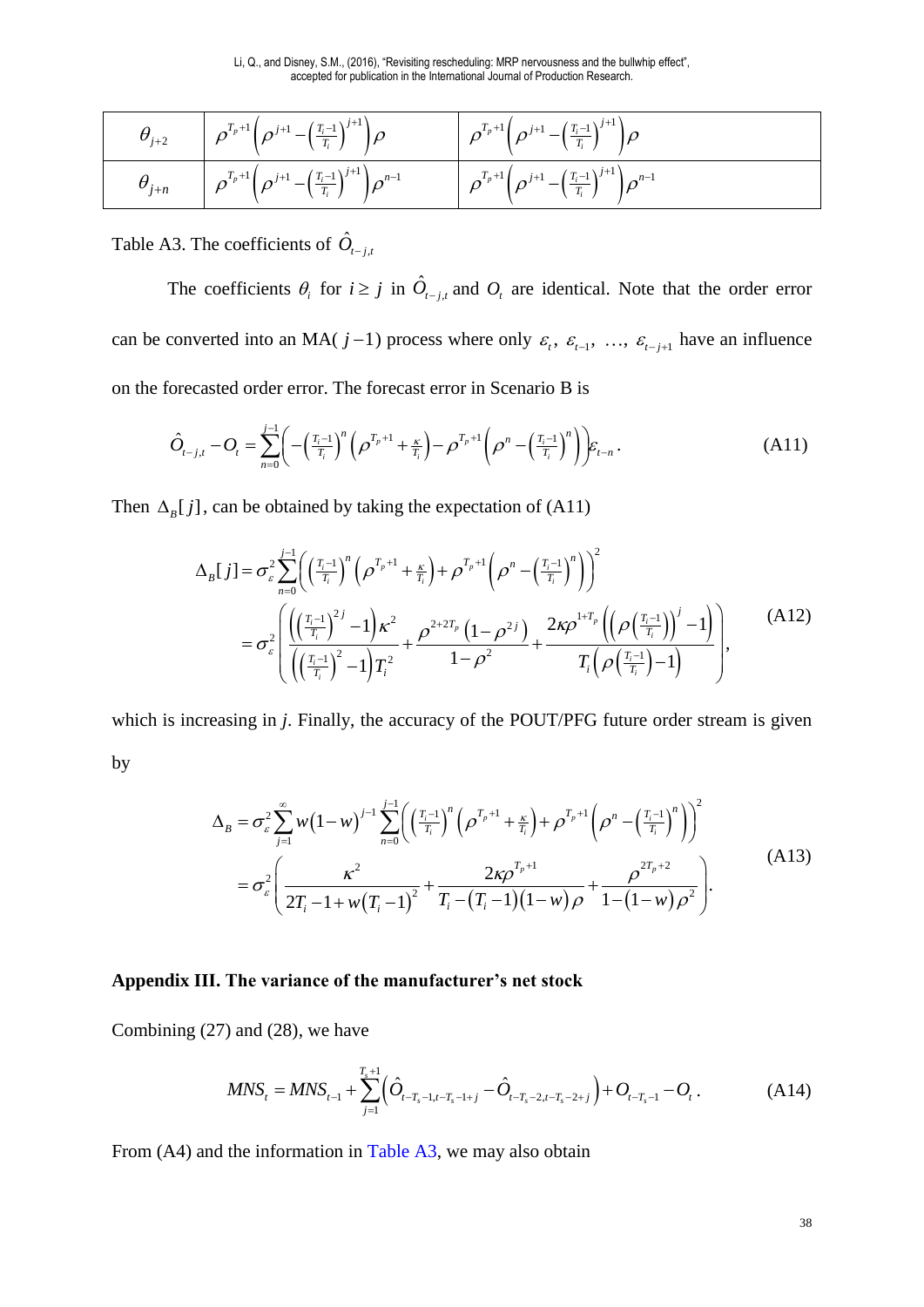Li, Q., and Disney, S.M., (2016), "Revisiting rescheduling: MRP nervousness and the bullwhip effect", accepted for publication in the International Journal of Production Research.

$$
\hat{O}_{t,t+j} = \sum_{n=0}^{\infty} \left( \rho^{T_p + 1 + j + n} + \frac{\kappa}{T_i} \left( \frac{T_i - 1}{T_i} \right)^{j + n} \right) \varepsilon_{t-n} \tag{A15}
$$

Using (A15), we can find

$$
\hat{O}_{t-T_s-1,t-T_s-1+j} - \hat{O}_{t-T_s-2,t-T_s-2+j} = \left( \frac{\left( \rho^{T_p+1+j} + \frac{\kappa}{T_i} \left( \frac{T_i-1}{T_i} \right)^j \right) \varepsilon_{t-T_s-1}}{\sum_{n=1}^{\infty} \left( (\rho-1) \rho^{T_p+j+n} - \frac{\kappa}{T_i^2} \left( \frac{T_i-1}{T_i} \right)^{j-1+n} \right) \varepsilon_{t-T_s-1-n}} \right). \tag{A16}
$$

Based on (A4), we calculate

$$
O_{t-T_s-1} - O_t = \left( \sum_{n=0}^{T_s} \left( -\rho^{T_p+1+n} - \frac{\kappa}{T_i} \left( \frac{T_i-1}{T_i} \right)^n \right) \varepsilon_{t-n} + \sum_{n=0}^{\infty} \left( \frac{\kappa}{T_i} \left( \frac{T_i-1}{T_i} \right)^n \left( 1 - \left( \frac{T_i-1}{T_i} \right)^{T_s+1} \right) + \left( 1 - \rho^{T_s+1} \right) \rho^{T_p+1+n} \right) \varepsilon_{t-T_s-1-n} \right). \tag{A17}
$$

Using  $(A16)$  and  $(A17)$  in  $(A14)$ , we can derive

$$
MNS_{t} = MNS_{t-1} + \sum_{n=0}^{T_s} \left( -\rho^{T_p + 1 + n} - \frac{\kappa}{T_i} \left( \frac{T_i - 1}{T_i} \right)^n \right) \varepsilon_{t-n} + \left( \kappa \left( 1 - \left( \frac{T_i - 1}{T_i} \right)^{T_s + 1} \right) + \rho^{T_p + 1} \sum_{i=0}^{T_s} \rho^i \right) \varepsilon_{t-T_s - 1}.
$$
 (A18)

Substituting (A18) into itself recursively shows the net stock series is an MA process

$$
MNS_{t,B} = \sum_{n=0}^{T_s} \sum_{i=0}^{n} \left( -\rho^{T_p + 1 + i} - \frac{\kappa}{T_i} \left( \frac{T_i - 1}{T_i} \right)^i \right) \varepsilon_{t-n}
$$
(A19)

and the variance of net stock level in the manufacturer for the POUT/PGF scenario becomes

$$
\sigma_{MNS_B}^2 = \sigma_{\varepsilon}^2 \sum_{n=0}^{T_s} \left( \sum_{i=0}^n \left( \rho^{T_p + 1 + i} + \frac{\kappa}{T_i} \left( \frac{T_i - 1}{T_i} \right)^i \right) \right)^2.
$$
 (A20)

Following the same procedure, we can transform the POUT/MMSE net stock time series into

$$
MNS_{t,\mathbf{A}} = \sum_{n=0}^{T_s} \sum_{i=0}^n \left( -\rho^{T_p + 1 + i} - \frac{\kappa}{T_i} \left( \frac{T_i - 1}{T_i} \right)^i \right) \mathcal{E}_{t-n} + \sum_{n=0}^{\infty} \left( -\left( \frac{T_i - 1}{T_i} \right)^{1 + n} \left( 1 - \left( \frac{T_i - 1}{T_i} \right)^{T_s + 1} \right) \kappa \right) \mathcal{E}_{t-T_s - 1 - n} . \tag{A21}
$$

For the POUT/MMSE strategy, the manufacturer's net stock variance is

$$
\sigma_{MNS_A}^2 = \sigma_{\varepsilon}^2 \left( \sum_{n=0}^{T_S} \left( \sum_{i=0}^n \left( \rho^{T_p + 1 + i} + \frac{\kappa}{T_i} \left( \frac{T_i - 1}{T_i} \right)^i \right) \right)^2 + \sum_{n=0}^{\infty} \left( \left( \frac{T_i - 1}{T_i} \right)^{1 + n} \left( 1 - \left( \frac{T_i - 1}{T_i} \right)^{T_s + 1} \right) \kappa \right)^2 \right). \tag{A22}
$$